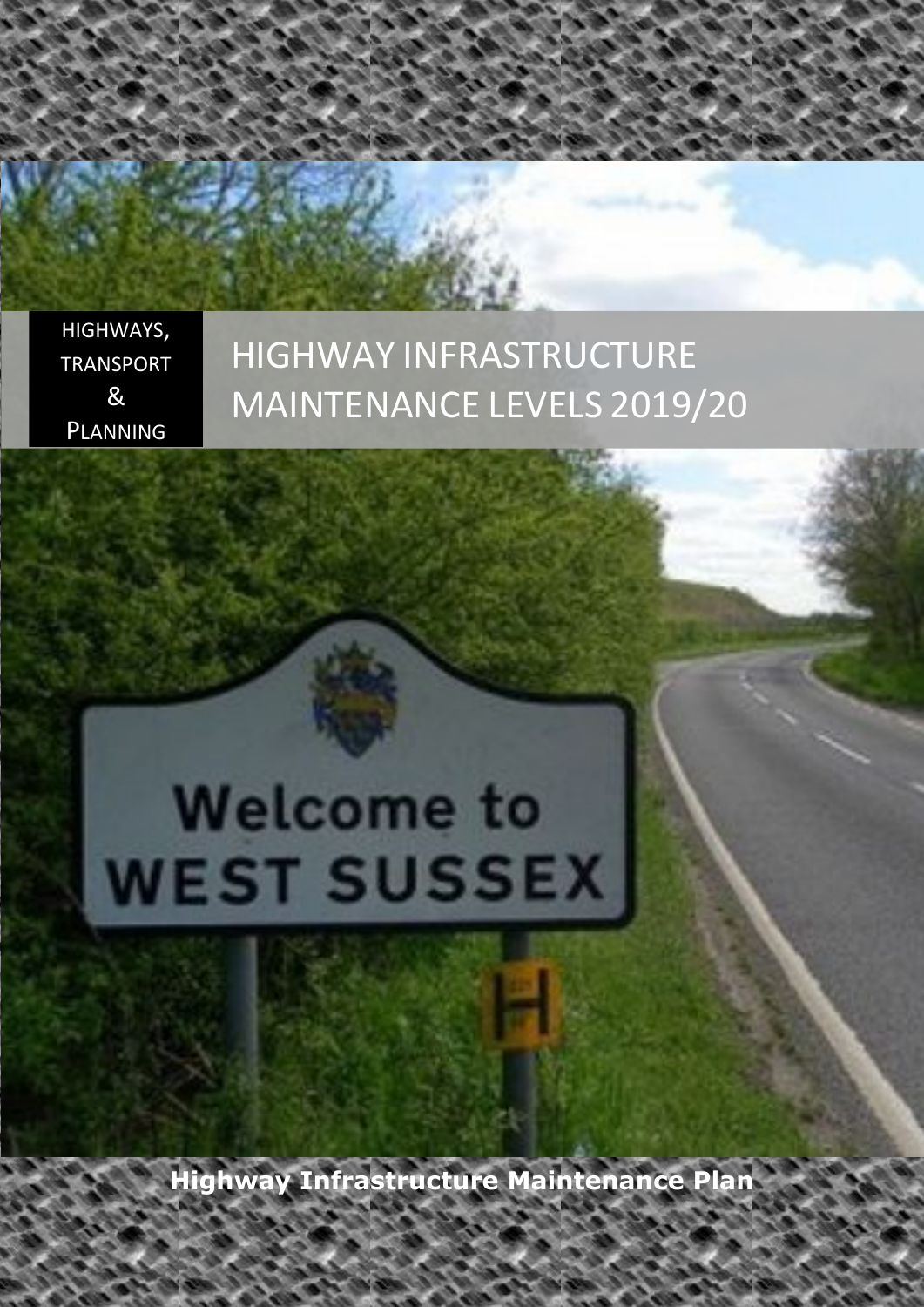# **Highway Infrastructure Maintenance Levels**

# **Contents**

| The Health and Safety at Work Act 1974 and CDM Regulations 20155 |
|------------------------------------------------------------------|
|                                                                  |
|                                                                  |
|                                                                  |
|                                                                  |
|                                                                  |
|                                                                  |
|                                                                  |
|                                                                  |
|                                                                  |
|                                                                  |
|                                                                  |
|                                                                  |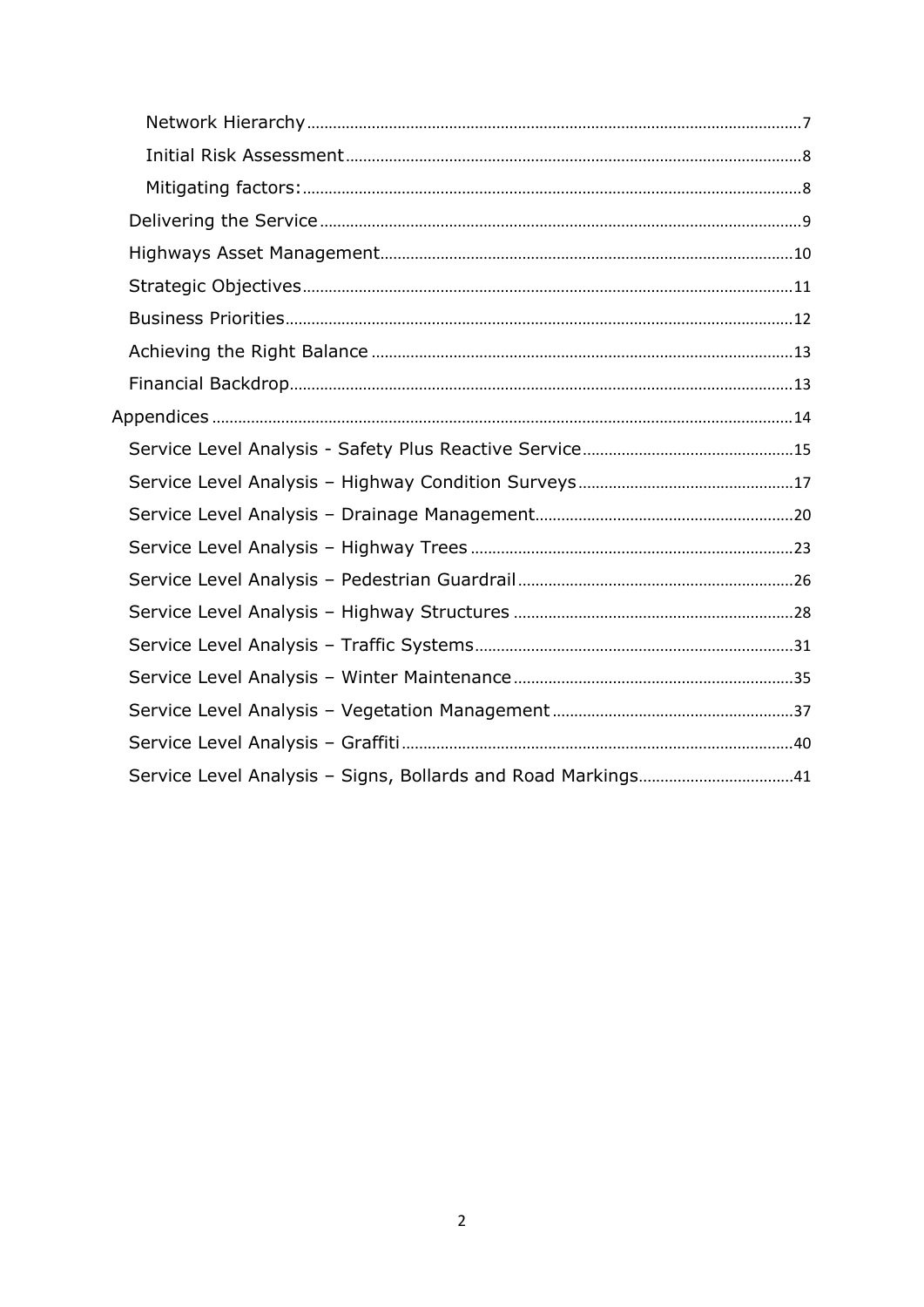# <span id="page-3-0"></span>**Introduction**

Delivery of a safe and well maintained highway network relies on good evidence and sound engineering judgement. The intention of this Highway Infrastructure Maintenance Plan is to demonstrate how the Highways, Transport & Planning Service in West Sussex will develop levels of service in accordance with local needs, priorities and affordability.

# <span id="page-3-1"></span>**Background**

Highway maintenance contributes in varying degrees to the core objectives of safety, customer service, sustainability and serviceability. These objectives may be summarized by the key words Safety, Traffic, Access and Damage (STAD). Levels of service and delivery arrangements need to be established having regard to these objectives and be focussed on outcomes, rather than on inputs mainly related to maintenance type. The Highways Infrastructure Maintenance Plan sets out the service levels that can be expected by customers and explains the rationale behind the setting of those service levels.

# <span id="page-3-2"></span>**Purpose**

Highway authorities have certain legal obligations with which they need to comply, and which may be the subject of claims for loss or personal injury, or of legal action by those seeking to establish poor or non-compliant activities by highway authorities. In such cases the principles of the "Well-managed Highway Infrastructure" Code of Practice may be a relevant consideration. Where this authority elects in the light of local circumstances to adopt policies or approaches different from those suggested by the Code, it is essential that they are identified, together with the reasoning for such differences, and are approved by the Cabinet Member for Highways and Infrastructure and published. The purpose of this Highway Infrastructure Maintenance Plan is to demonstrate how the Highways, Transport & Planning Directorate complies with the principles behind the Code and in particular to illustrate the risk based approach used to establish revenue funded highway maintenance service levels.

# <span id="page-3-3"></span>**Scope**

The West Sussex Highways, Transport & Planning service is moving towards adopting a risk-based approach and a risk management regime for all aspects of highway maintenance policy. This will include investment, setting levels of service, operations, including safety and condition inspections, and determining repair priorities and replacement programmes. This decision making process will be undertaken against a clear and comprehensive understanding and assessment of the likelihood of asset failure and the consequences involved. The scope of this Highway Infrastructure Maintenance Plan is to cover all aspects of the West Sussex Highways, Transport & Planning service excluding the following:

- Highway Improvement and New Construction including planned works e.g.: reconditioning of roads
- Network Management, Including Management of Utilities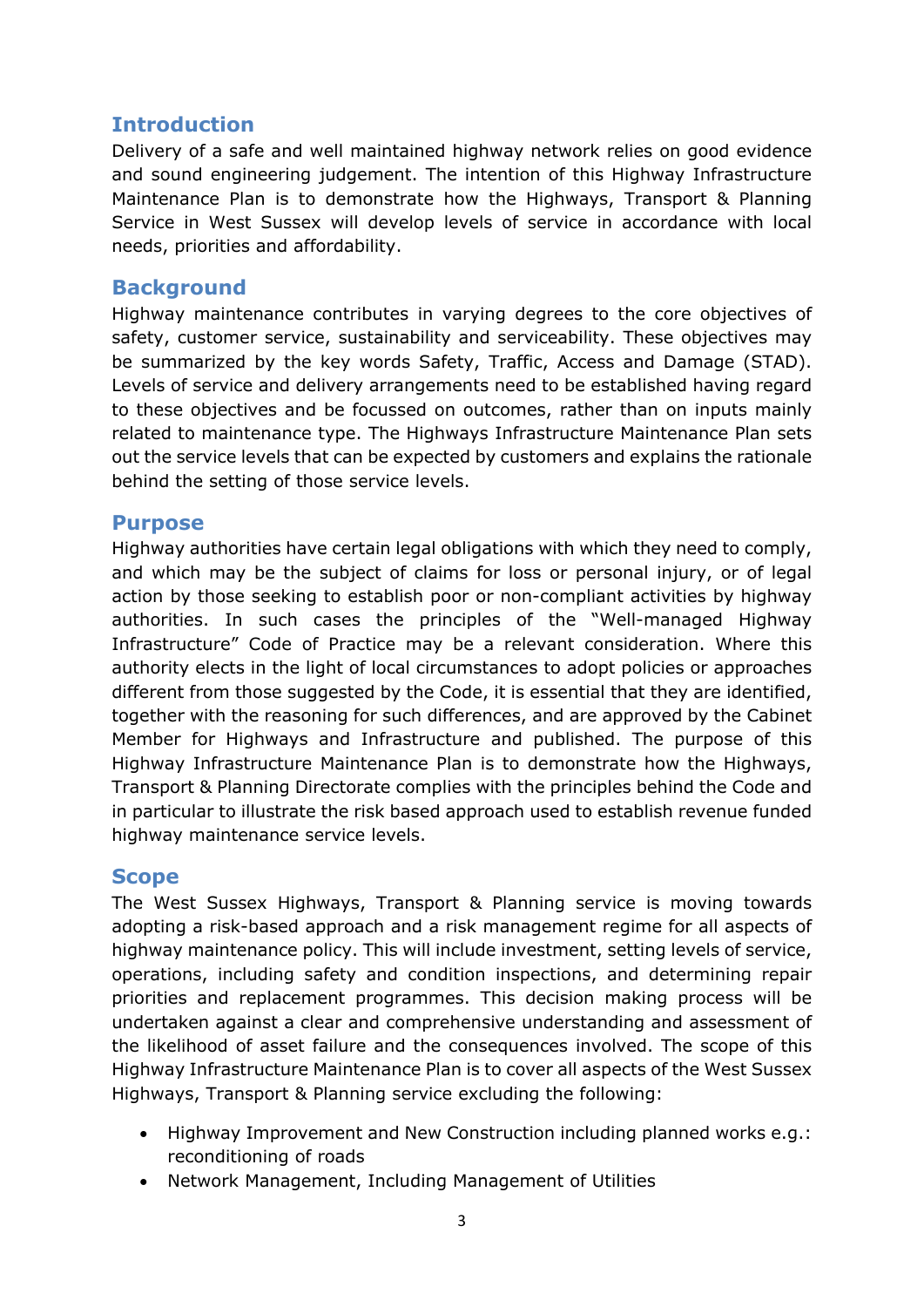- Provision of Home to School Transport and the Blue Badge Scheme
- Parking Strategy and On Street Parking Enforcement
- Management and Maintenance of Public Rights of Way

# <span id="page-4-0"></span>**Maintenance Responsibilities**

The main maintenance work types are as follows:

### <span id="page-4-1"></span>**Reactive**

Responding to inspections, complaints or emergencies;

### <span id="page-4-2"></span>**Routine**

Regular scheduled maintenance and small scale repairs;

### <span id="page-4-3"></span>**Cyclic**

Grass cutting and landscape maintenance, gully emptying, bridge drainage clearance;

### <span id="page-4-4"></span>**Programmed**

Planned works primarily reconditioning or structural renewal of roads and footways;

### <span id="page-4-5"></span>**Regulatory**

Inspecting and regulating the activities of others; and

### <span id="page-4-6"></span>**Winter Service**

Keeping the highway free of ice and snow so far as reasonably practical.

# <span id="page-4-7"></span>**Statutory Obligations**

### <span id="page-4-8"></span>The Highways Act 1980

Sets out the main duties and powers of Highway Authorities and in particular it imposes a duty to maintain highways maintainable at public expense in a condition fit for purpose. Almost all claims against authorities relating to highway functions arise from alleged breach of this section. The Act provides a defence against action relating to alleged failure to maintain on grounds that the authority has taken such care as in all the circumstances was reasonably required to secure that the part of the highway in question was not dangerous for traffic.

### <span id="page-4-9"></span>Railways and Transport Safety Act 2003 and Highways Act 1980

Lays out duties for the winter service, and the duty to ensure that so far as is reasonably practicable, safe passage along a highway is not endangered by snow or ice.

#### <span id="page-4-10"></span>The Traffic Management Act 2004

The Act establishes a duty for local traffic authorities 'to manage their road network with a view to achieving, so far as may be reasonably practicable having regard to their other obligations and policies, to secure the expeditious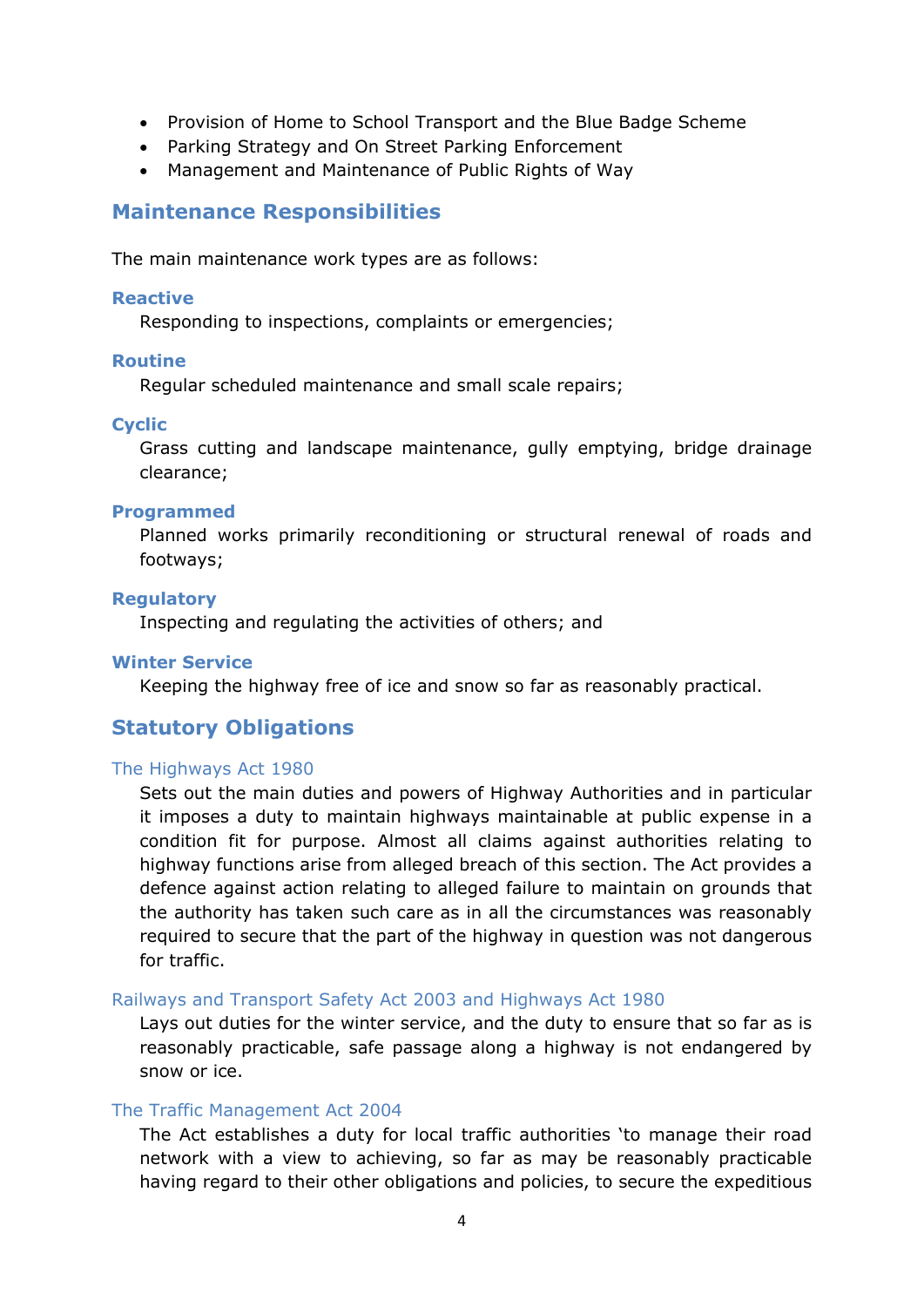movement of traffic on the authority's road network, and to facilitate the expeditious movement of traffic on road networks for which another authority is the traffic authority'. This can be summarised as a duty to facilitate and secure the efficient movement of traffic on the highway network.

### <span id="page-5-0"></span>New Roads and Street Works Act 1991 (NRSWA)

NRSWA regulates the activity of various companies and agencies that have statutory powers and obligations to work in the highway. Local authorities have a duty to co-ordinate works on the highway.

#### <span id="page-5-1"></span>The Health and Safety at Work Act 1974 and CDM Regulations 2015

Health and Safety legislation provides a general requirement for highway, traffic and street authorities to carry out work in a safe manner, and establish arrangements for the management of construction works.

#### <span id="page-5-2"></span>Road Traffic Regulation Act 1984

Legislation providing powers to regulate or restrict traffic in the interest of safety.

### <span id="page-5-3"></span>Road Traffic Act 1988

Provides a duty for Highway Authorities to promote road safety, including a requirement to undertake accident studies, and take such measures as appear appropriate to prevent such accidents occurring.

#### <span id="page-5-4"></span>Climate Change Act 2008

Obliges a highway authority to reduce greenhouse gas emissions and prepare to adapt to longer term climate change.

#### <span id="page-5-5"></span>Traffic Signs Regulations and General Directions 2016

Legislation that sets out the conditions and standards for traffic signs and road markings.

#### <span id="page-5-6"></span>The Equalities Act 2010

Invokes the Public Equality Duty.

### <span id="page-5-7"></span>The Localism Act 2011

This legislation confers on local authorities the power, with certain limitations, to do anything that individuals generally may do for the benefit of the authority, its area, or persons resident or present in its area. It also introduced measures such as the community right to challenge.

### <span id="page-5-8"></span>Public Nuisance

An action without lawful cause or excuse which causes anger, injures health or damages property.

#### <span id="page-5-9"></span>Wildlife and Countryside Act 1981

Protects animals, plants and habitats within the UK.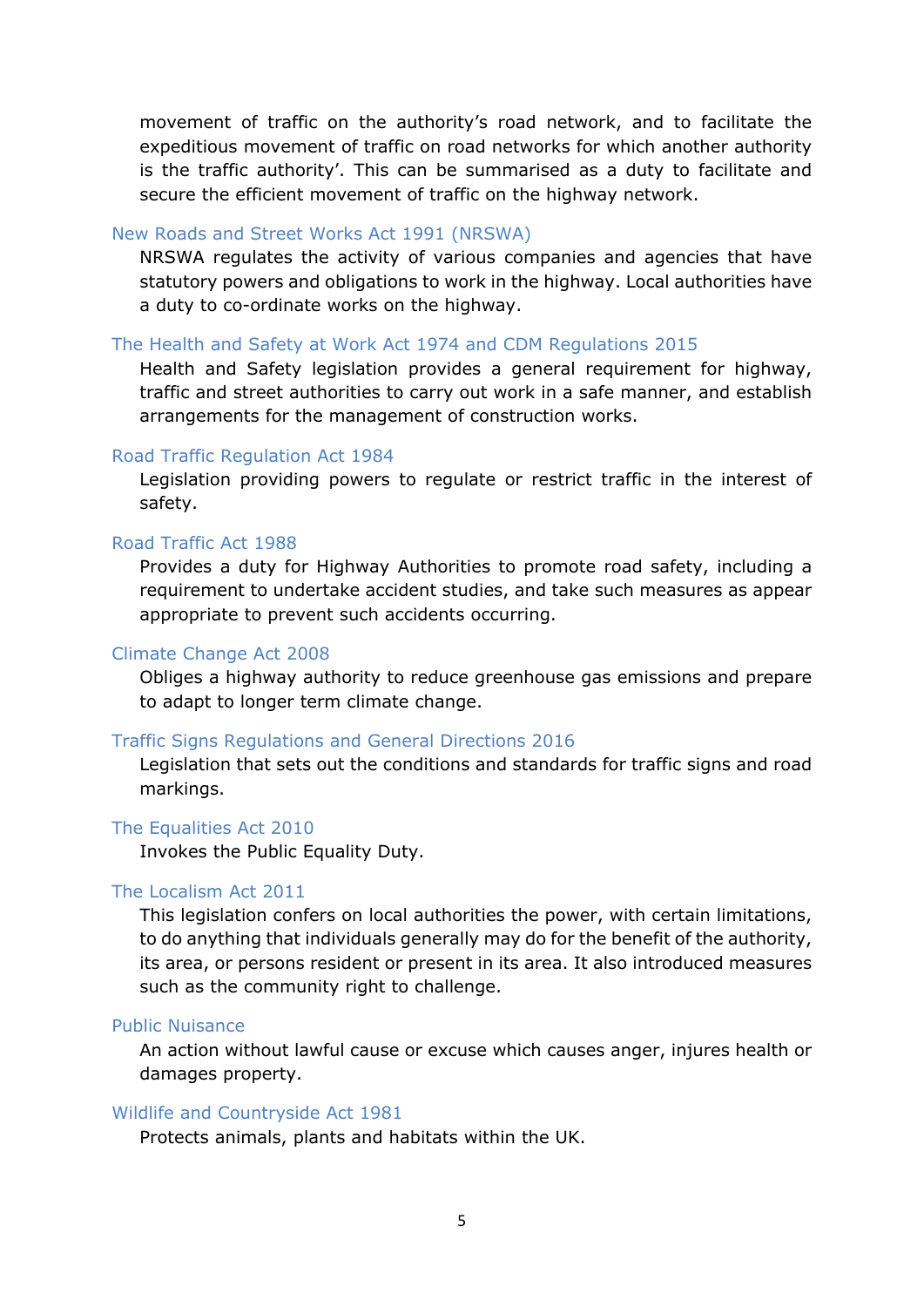### <span id="page-6-0"></span>Town and Country Planning Act 1990

Provides planning protection to trees in Conservation Areas or protected by Tree Preservation Orders (TPOs).

### <span id="page-6-1"></span>The Local Government Act 2000

Provides for the general duty of best value and aims to improve local services in terms of both cost and quality.

NB – this is not an exhaustive list of applicable legislation.

# <span id="page-6-2"></span>**Risk Based Approach**

West Sussex County Council manages its highway infrastructure by effective highways asset management and compliance with the principles of the Wellmanaged Highway Infrastructure Code of Practice.

Well-managed Highway Infrastructure was published in October 2016, replacing Well-maintained Highways, Management of Highway Structures and Well-lit Highways. Like its predecessors, Well-managed Highway Infrastructure is a national, non-statutory code of practice which sets out a series of general principles for highway maintenance. It is endorsed and recommended by the Department for Transport and its production has been overseen by the UK Roads Liaison Group (UKRLG) and its Roads, Bridges and Lighting Boards.

*"We inspect, repair and maintain our highways to keep them safe and provide the best highway service we can to West Sussex's residents, visitors and businesses, whilst co-ordinating activities on the highway to minimise disruption to road users and facilitate utility services. We do this by balancing asset management principles, local operational needs and available resource."* 

*(Roger Elkins, Cabinet Member for Highways and Infrastructure)*



### <span id="page-6-3"></span>Standard Risk Assessment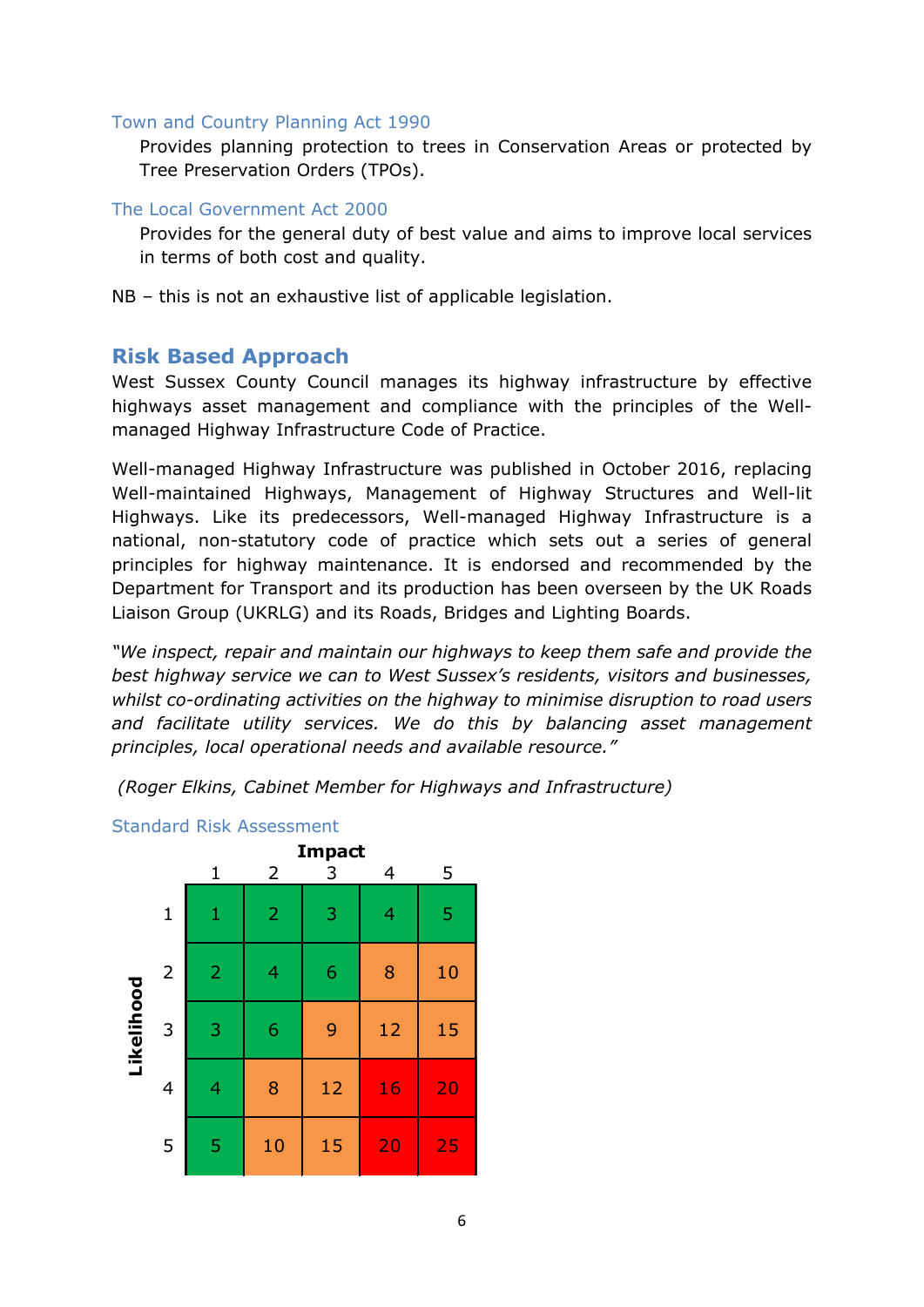### <span id="page-7-0"></span>Issues to Consider

A risk based approach needs to be adopted for all aspects of highway infrastructure maintenance, including setting levels of service, inspections, responses, resilience, priorities and programmes. The following four factors (STAD) have been considered when assessing risk:

### *Safety*

Likelihood of increase in injuries and fatalities (KSI);

### *Traffic*

 Likelihood of delayed traffic movement, due to deteriorating highway network, leading to reduced customer service;

### *Access*

 Potential to disadvantage accessibility for vulnerable road users and reduced network sustainability; and

### *Damage*

 Increase in deterioration to the highway asset leading to increased reactive maintenance costs and reduced network serviceability.

### <span id="page-7-1"></span>**Network Hierarchy**

A risk based approach also needs to consider the different levels of risk according to the status of the road type on the road network hierarchy. This is to take account, for example, that the Safety and Traffic risk implications will be different on a major road network route, when compared to a route on the rural road network. The following four road classifications have been considered when assessing risk as shown in the example below:

### *Major Road Network*

The criteria used to define the Major Road Network are:

- Roads where traffic flow is greater than 20,000 vehicles per day (vpd);
- Roads where traffic flow is greater than 10,000 vpd and in addition, the proportion of heavy goods vehicles (HGVs) or large goods vehicles (LGVs) on that section of road is greater than 5% or 15% respectively; and
- Any road section that falls close to several of the thresholds is also eligible for inclusion

### *Resilient Road Network*

 A Resilient Road Network is identified in the Code of Practice as that which receives priority through maintenance and other measures in order to maintain economic activity and access to key services during disruptive events. The process for identifying the Resilient Network considers which routes are absolutely essential and which can be done without for a time. These decisions did not simply follow road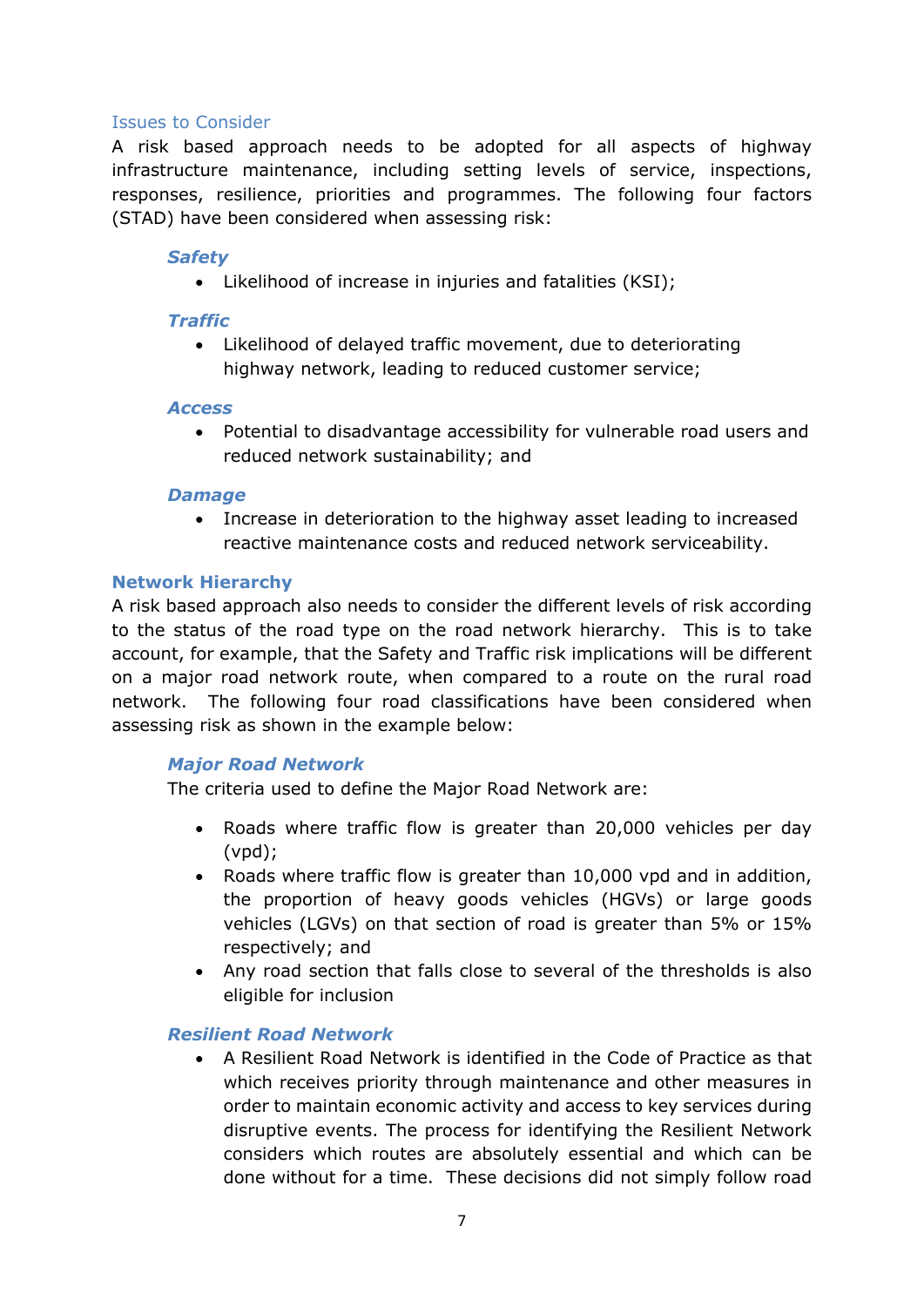classification or categorisation. An economically rational approach is taken to spending on resilience, ensuring that enough is invested, with the right prioritisation, and avoiding wasteful and economically unjustified expenditure.

### *Other Urban Road Network*

 Defined as any urban road, within a 40mph speed limit or less, that is not on the Major Road or Resilient Road networks.

### *Other Rural Road Network*

 Defined as any rural road, outside a 40mph speed limit or less, that is not on the Major Road or Resilient Road networks.

### <span id="page-8-0"></span>Initial Risk Assessment

An initial risk assessment has been completed for each area which is subject to a service level analysis. The example below shows an initial risk assessment for winter weather (snow and ice) across four classes of road on the network and against the four initial risk factors (Safety, Traffic, Access and Damage).

|                                         |               |                | <b>Initial Risk</b> |                 |
|-----------------------------------------|---------------|----------------|---------------------|-----------------|
|                                         | <b>Safety</b> | <b>Traffic</b> | <b>Access</b>       | <b>Damage</b>   |
| <b>Major Road</b><br><b>Network</b>     | 25            | 20             | 20                  | 12 <sub>2</sub> |
| <b>Resilient Road</b><br><b>Network</b> | 25            | 20             | 20                  | 12 <sub>2</sub> |
| <b>Other Urban Roads</b>                | 16            | 16             | 16                  | 12 <sub>2</sub> |
| <b>Other Rural Roads</b>                | 16            | 16             | 16                  | 12              |

### <span id="page-8-1"></span>Mitigating factors:

Once risks have been identified and assessed, the techniques used to manage the risk fall into one or more of these four major categories:

- Avoidance (eliminate withdraw from or not become involved)
- Reduction (optimize mitigate)
- Sharing (transfer outsource or insure)
- Retain (retain accept and budget)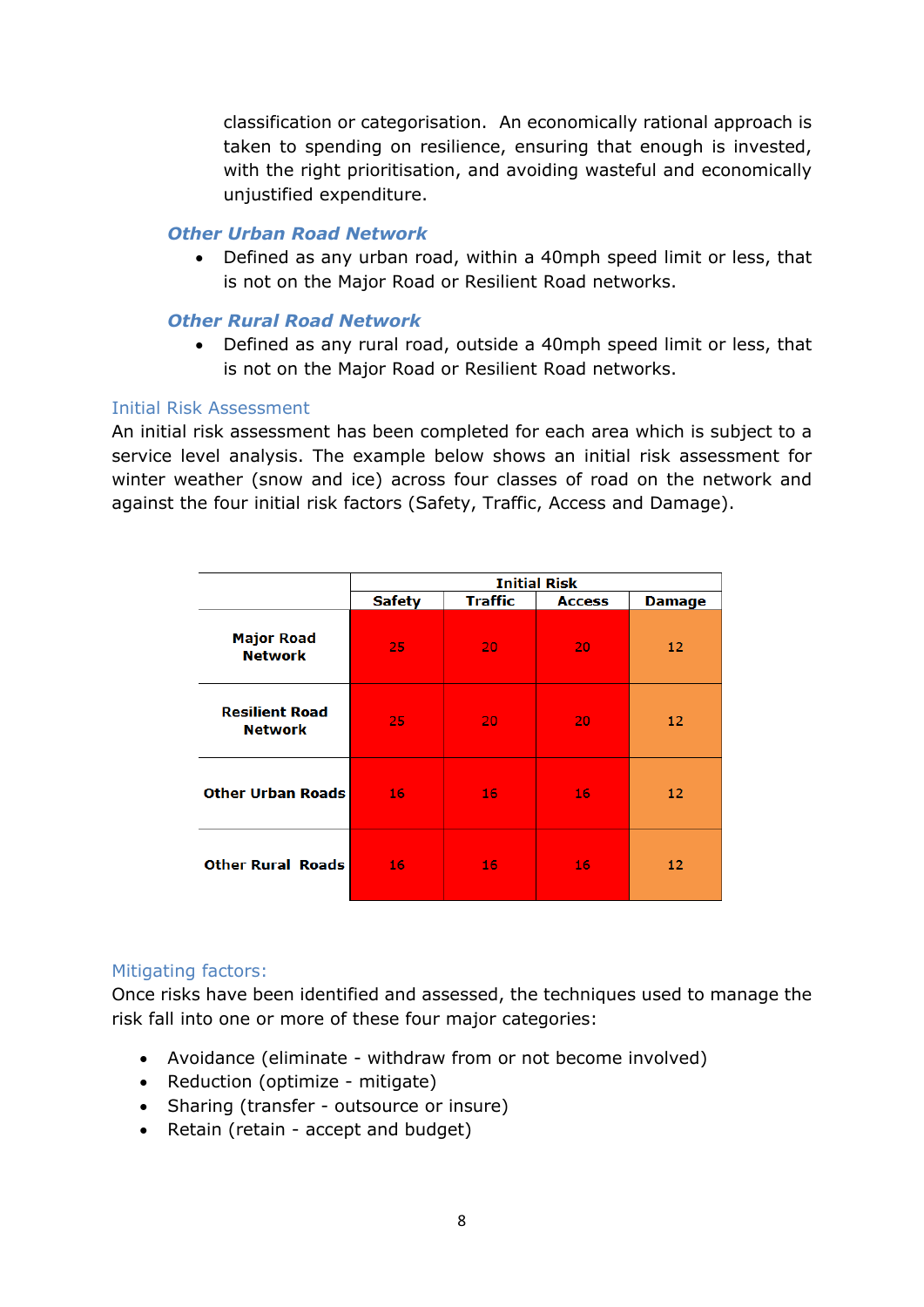Generally speaking avoiding a risk means not performing an activity that could carry risk or mitigating the risk by implementing a service level which eliminates the risk entirely. Risk reduction or "optimization" involves reducing the severity of the risk or the likelihood of the risk from occurring by implementing appropriate service levels. Sharing risk may be briefly defined as sharing with another party the burden of loss or the benefit of gain, from a risk, and the measures to reduce a risk. In Highways, Transport & Planning this is not often possible or practical. Evaluating and retaining the risk means accepting the risk and accepting any consequential loss. In most cases, once a risk is identified in this Highway Infrastructure Maintenance Plan it is either avoided by eliminating the risk entirely or reduced by mitigating the risk.

If the outcome of a risk assessment reveals an undesirable risk then, subject to available budget, mitigating measures will be considered based on the model shown above and implemented if appropriate. The risk will then be reassessed based on the residual risk remaining after the mitigating measures have been taken into account as shown in the winter weather example below:

| <b>Mitigating Actions</b>                                                                                       |                 |                | <b>Residual Risk</b> |               |
|-----------------------------------------------------------------------------------------------------------------|-----------------|----------------|----------------------|---------------|
|                                                                                                                 | <b>Safety</b>   | <b>Traffic</b> | <b>Access</b>        | <b>Damage</b> |
| Precautionary salting and snow clearance determined<br>by road temperature information and weather<br>forecast. | 9               | 4              | 4                    | 6             |
| Precautionary salting and snow clearance determined<br>by road temperature information and weather<br>forecast. | 9               | 4              | 4                    | 6             |
| Invoke parish and district winter maintenance plans.                                                            | 9               | 12             | 15                   | 12            |
| Invoke parish and district winter maintenance plans.                                                            | 12 <sub>2</sub> | 12             | 12                   | 12            |

# <span id="page-9-0"></span>**Delivering the Service**

The main goal of Highways, Transport & Planning is to deliver the highway service with the following overall prime outcome:

 To deliver an efficient, safe and sustainable highways service, within the available budget.

West Sussex County Council has established a set of key objectives within the West Sussex Transport Plan [2011-2026](https://www.westsussex.gov.uk/about-the-council/policies-and-reports/roads-and-travel-policy-and-reports/west-sussex-transport-plan-2011-26-ltp3/) (LTP3). LTP3 reflects the following transport priorities:

- Delivering sustainability
- Improving accessibility
- Improving safety, health and security
- Reducing pollution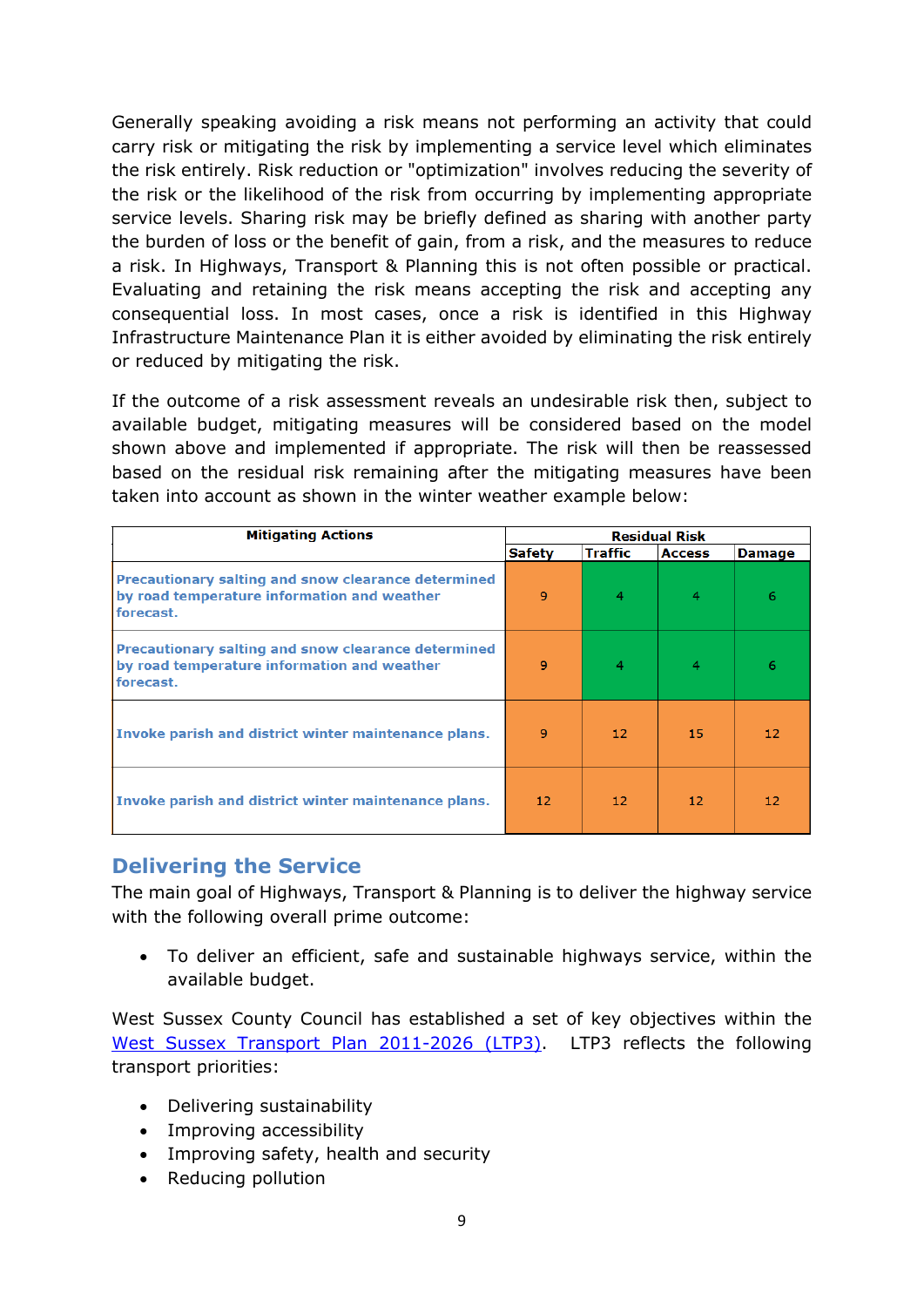- Reducing congestion
- Improving quality of life
- Promoting economic growth

Highways, Transport & Planning aim to translate those objectives into the following outcomes:

- Safer roads
- Improved standard and condition of the Area Network
- Reduced congestion for users
- Better "real time" Area Network information
- Fewer events which lead to disruption on the Area Network
- Minimise amount of reactive or responsive services
- Improved customer satisfaction
- Improving asset management and whole life cost decision making
- **Effective, efficient and economical service delivery**
- Meeting targets for social, economic and environmental aspects of sustainability
- Supporting the local economy

When determining the balance between structural, preventative and reactive maintenance, the Highways, Transport & Planning service in West Sussex adopts the general principle that "prevention is better than cure".

# <span id="page-10-0"></span>**Highways Asset Management**

West Sussex County Council maintains 4,400km (2,750 miles) of highway network and associated assets. Typically, assets are roads, footways, street lights, street furniture, traffic signals, gullies and drains, trees, grass verges, signs, road markings, bridges and other structures. These assets help to ensure that journeys around and through the county are safe and reliable.

It is recognised that the local highway network is West Sussex's most valuable asset we own. It plays a vital part in delivering the vision in West Sussex County Council's strategic statement going forward. Roads enable safe and reliable journeys, which support social and economic prosperity. They also facilitate the transport of services essential to health and wellbeing, such as emergency services, medical services and food transportation.

Asset management is widely accepted as a means to deliver a more efficient and effective approach to management of highway infrastructure assets through longer term planning and ensuring that levels of service are defined and achievable for available budgets. It supports making the case for funding, for better communication with stakeholders, and facilitates a greater understanding of the contribution highway infrastructure assets make to economic growth and social well-being of local communities.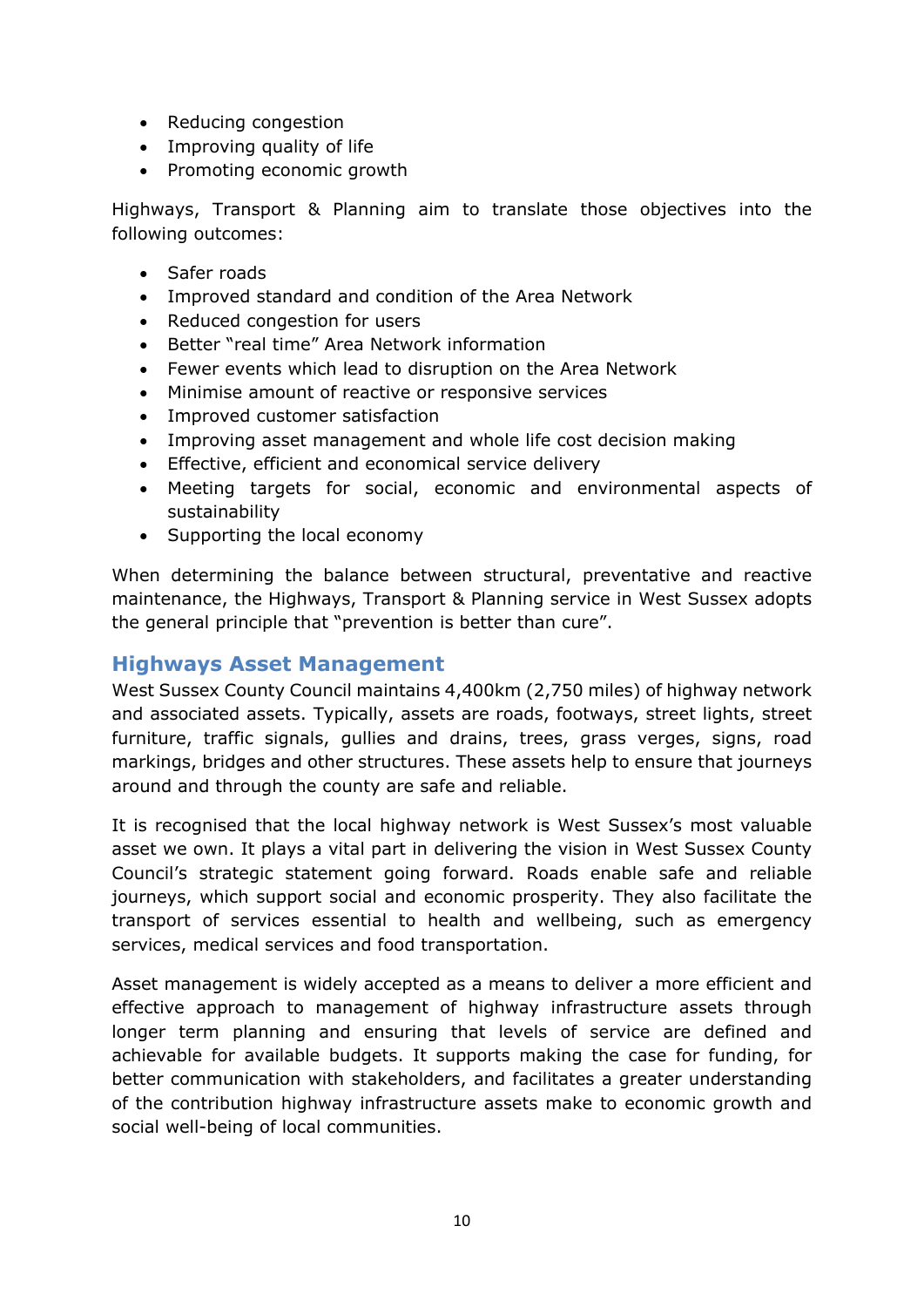West Sussex is facing significant challenges in maintaining a safe and reliable highway network during a time of diminishing resource, ageing highway assets and increasing public expectation.

The Government changed the rules for funding highway maintenance several years ago. A proportion of government funding is now dependent on local authorities being able to evidence that they fully use asset management techniques in highway maintenance. Asset management describes a common sense approach to the maintenance and future investment decisions for all the assets that make up our highway.

The County Council must ensure a well-managed highway infrastructure that is fit for purpose, not only now but for future generations. This document outlines how the County Council will comply with the principles of Well-managed Highway Infrastructure, have a robust decision-making process, an understanding of the consequences of those decisions, and how the associated risks are managed to ensure highway safety.

# <span id="page-11-0"></span>**Strategic Objectives**

The County Council's main objectives are to improve the quality of life for the people of West Sussex focussing on the following key themes at a strategic level:

- Best start in life
- A prosperous place
- A strong safe and sustainable place
- Independence for later life
- A council that works for the community

These corporate aims and how they link to highway infrastructure themes are illustrated in the following diagram: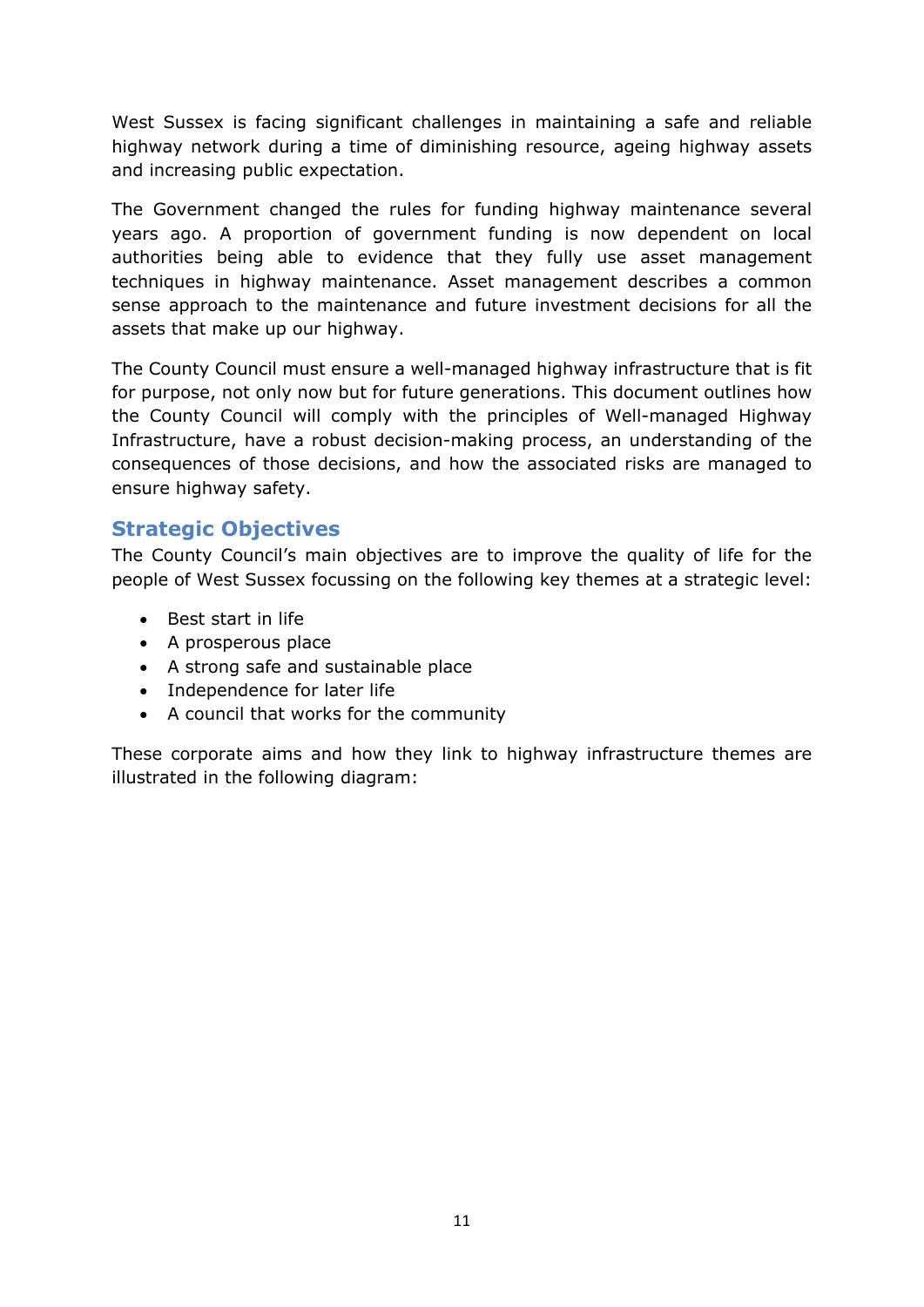

#### West Sussex - A Place to Live, Work and Do Business

# <span id="page-12-0"></span>**Business Priorities**

The County Council has set out its long term vision and strategy for transport in the West Sussex Transport Plan [2011-2026](https://www.westsussex.gov.uk/media/3042/west_sussex_transport_plan_2011-2026_low_res.pdf) (WSTP). The WSTP aims to improve the quality of life for the community and businesses in West Sussex through transport infrastructure improvements. This WSTP is supported by local plans for new housing and employment development being prepared by local planning authorities and together these set out ambitious plans for investment in new or improved highway infrastructure over the 10-15 years

The County Council has adopted The West Sussex Plan [2017-2022](https://www.westsussex.gov.uk/campaigns/the-west-sussex-plan/) which identifies "A Prosperous Place" as one of its key priorities. This will include delivery of the Strategic Transport Improvement Programme (STIP) to facilitate the identification and delivery of strategic transport improvements. This STIP aims to deliver the objectives of the Coast to Capital Strategic Economic Plan and central Government commitments set out in the Coast to Capital Growth Deal. The STIP will be delivered by the Highways, Transport & Planning service which is responsible for management and delivery of highway improvements.

The Highways, Transport & Planning Service is responsible for delivering the County Council's Highway Authority functions for nearly the entire road network within the county area. It also develops [transport](https://www.westsussex.gov.uk/about-the-council/strategies-plans-and-policies/roads-and-travel-plans-and-policies/road-safety-framework-2016-2026/) policies and implements a whole range of maintenance and improvement schemes aimed at assisting travel and [improving](https://www.westsussex.gov.uk/about-the-council/strategies-plans-and-policies/roads-and-travel-plans-and-policies/road-safety-framework-2016-2026/) road safety, while minimising the impact of its operations and transport in general on the environment.

These business priorities translate into the following key outcomes:

Fewer people killed or seriously injured on West Sussex's roads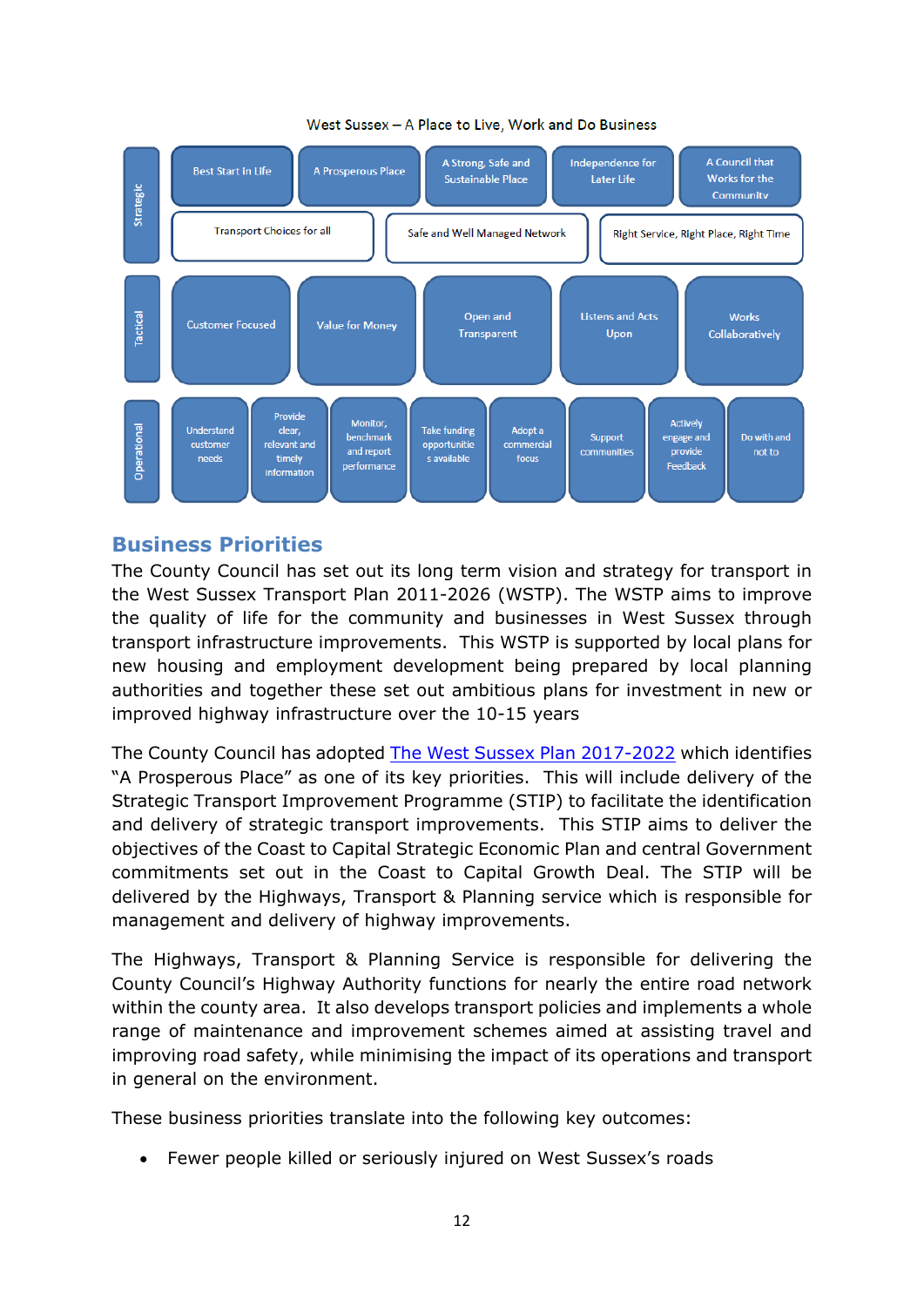- Customer satisfaction by providing 'the right services in the right way for the right people'
- Maximising lifespan and minimising lifecycle costs of the highway and its assets and improving maintainability by embedding asset management principles into everything we do
- Growth and economic prosperity through an efficient highway and transport infrastructure
- Everyone can choose to travel safely, efficiently and pleasantly to employment, education, social and cultural opportunities

# <span id="page-13-0"></span>**Achieving the Right Balance**

Planning for highway maintenance should take into account and add value to other elements of local transport policy and strategy wherever possible, including supporting economic growth, regeneration, public health, resilience, emergency services, walking and cycling, bus and freight partnerships, casualty reduction and prevention, travel planning, safer routes to school, and routes to stations and other interchange facilities.

In striving to achieve this, the Highways, Transport & Planning service is faced with the constant demand to continue to deliver a quality service in an environment of budget pressures and increasing customer expectation. This Highway Infrastructure Maintenance Plan has a key role to play in determining affordable service levels, and to work with stakeholders to ensure that the service continues to be delivered to required quality and at affordable cost, that provides customer satisfaction.

# <span id="page-13-1"></span>**Financial Backdrop**

West Sussex County Council is committed to delivering efficiencies in the service, particularly for routine revenue services. The directorate has an ambition that further efficiency could be generated throughout the life of the Highway Infrastructure Maintenance Plan.

In addition to a review of service levels on a risk managed basis in line with the principles of Code of Practice 'Well-managed highway infrastructure' the service is constantly reviewing service operations using the following themes:

- Efficiencies leading to reduced cost and affordability
- Less duplication and a reduction in waste
- Integration and co-location of teams and systems
- Common strategies and objectives
- Maximising innovation and working with contractors to drive cost efficiency
- Identify and allocate the risk through collaborative management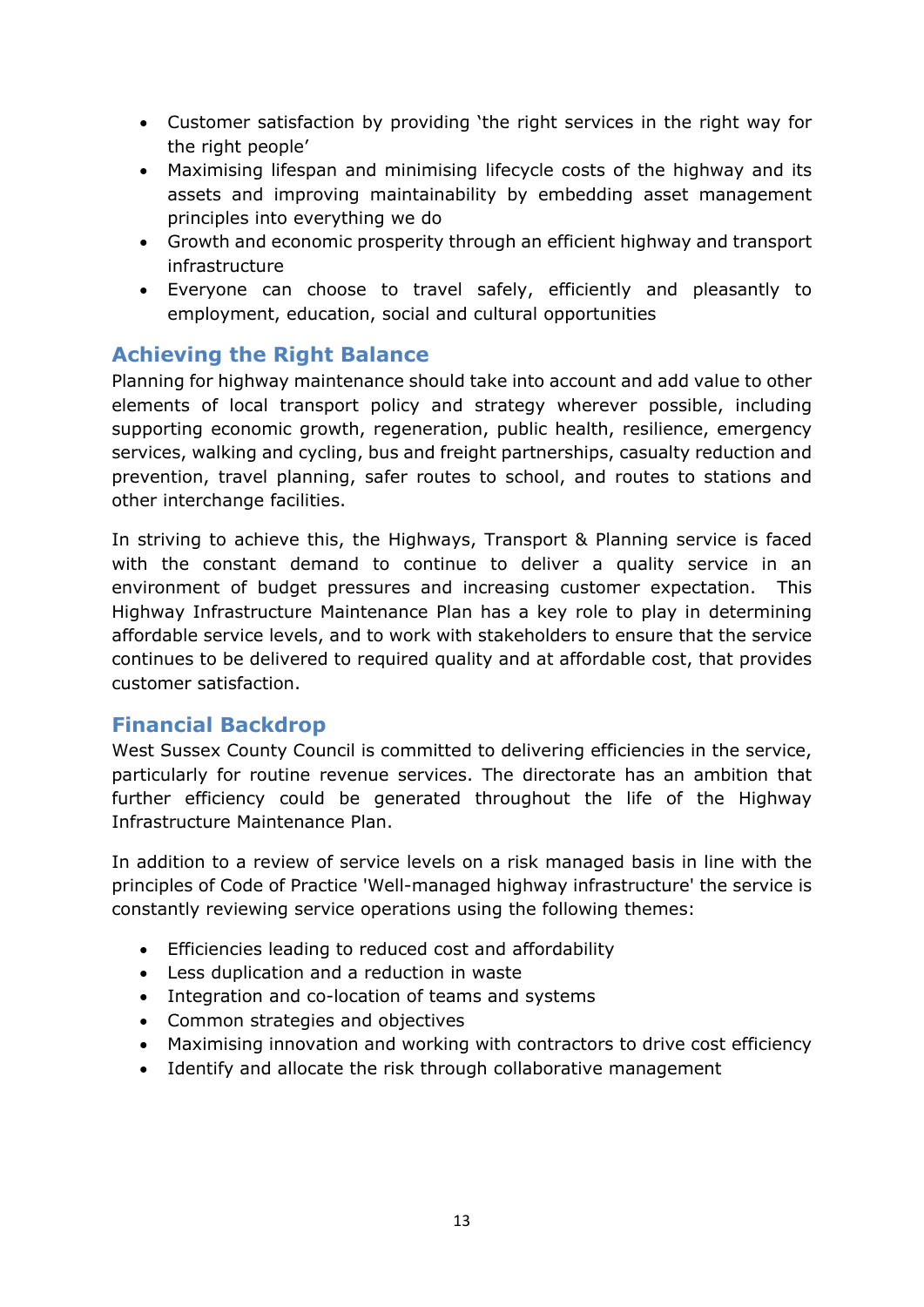# <span id="page-14-0"></span>**Appendices Service Level Analysis**

- [Appendix](#page-15-0) 01 Safety Plus / Reactive service
- [Appendix](#page-17-0) 02 Highway Condition Surveys
- [Appendix](#page-20-0) 03 Highway Drainage
- [Appendix](#page-22-0) 04 Highway Trees
- [Appendix](#page-25-0) 05 Pedestrian Guardrail
- [Appendix](#page-27-0) 06 Structures
- [Appendix](#page-30-0) 07 Traffic Systems
- [Appendix](#page-34-0) 08 Winter Maintenance
- [Appendix](#page-36-0) 09 Vegetation Management
- [Appendix](#page-39-0) 10 Graffiti
- [Appendix](#page-40-1) 11 Signs, Bollards, and Road Markings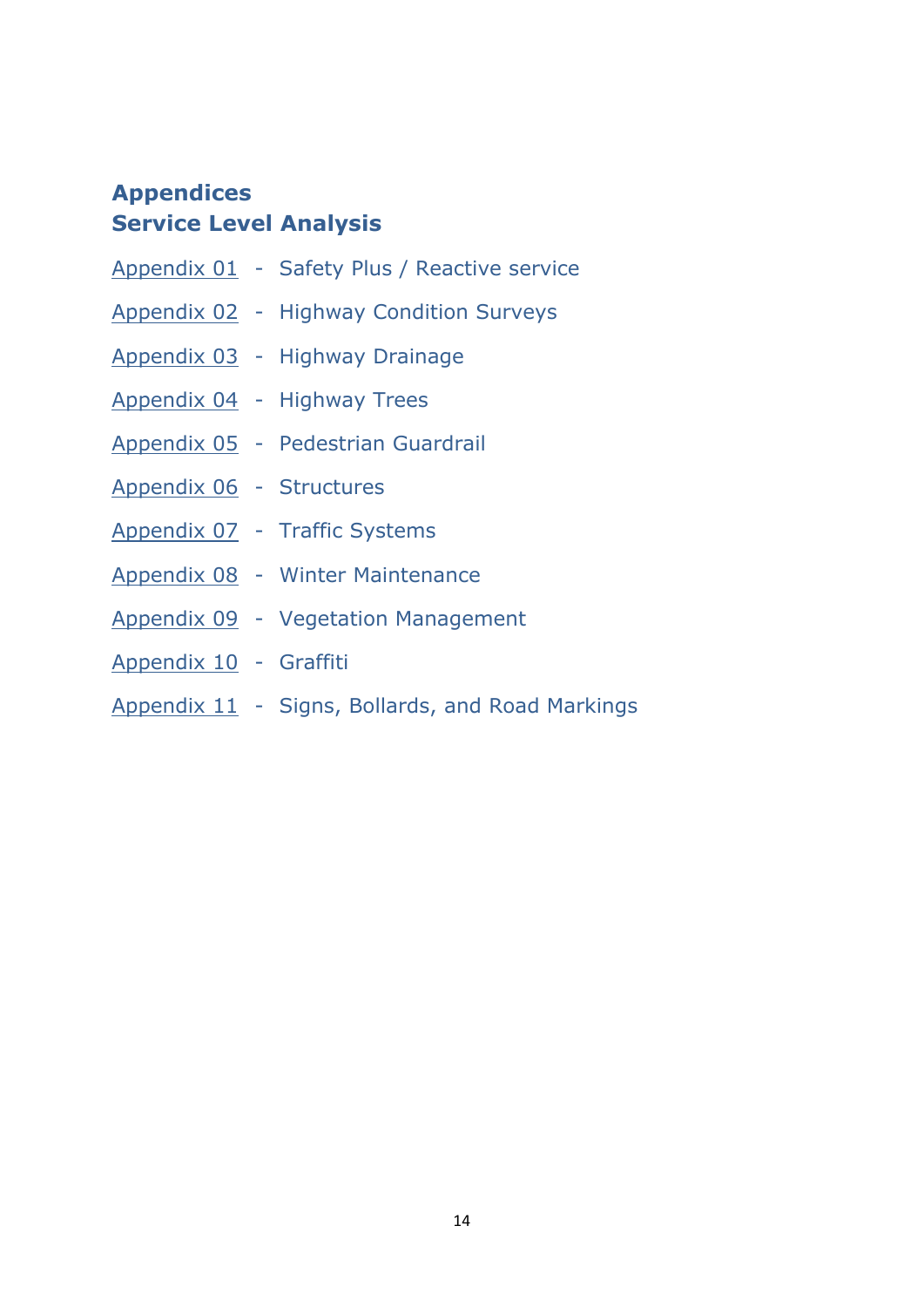# <span id="page-15-0"></span>Service Level Analysis - Safety Plus Reactive Service

| <b>FUNCTIO</b><br>Safety Plus / Reactive Service (under Safety Plus<br>regime)<br>N                                                                                                                                                                                                        |  |  |  |  |  |  |  |  |  |  |  |
|--------------------------------------------------------------------------------------------------------------------------------------------------------------------------------------------------------------------------------------------------------------------------------------------|--|--|--|--|--|--|--|--|--|--|--|
| <b>DESCRIPTION</b>                                                                                                                                                                                                                                                                         |  |  |  |  |  |  |  |  |  |  |  |
| To maintain the highway in safe condition and assist in defending against any<br>litigation claims                                                                                                                                                                                         |  |  |  |  |  |  |  |  |  |  |  |
| WEST SUSSEX STANDARDS - what we will do:                                                                                                                                                                                                                                                   |  |  |  |  |  |  |  |  |  |  |  |
| Cyclic condition inspections as part of the wider highway inspection<br>regime and targeted inspections informed by fault reports from<br>customers                                                                                                                                        |  |  |  |  |  |  |  |  |  |  |  |
| Carry out Safety Plus inspections to identify hazardous (to any user of<br>the highway including drivers, pedestrians, equestrians and cyclists)<br>defects, so that they may be made safe or repaired within a pre-<br>determined response time. These are known as intervention defects. |  |  |  |  |  |  |  |  |  |  |  |
| Other less urgent defects that are not intervention defects are recorded<br>$\bullet$<br>through to necessary officers and actioned if budget available.                                                                                                                                   |  |  |  |  |  |  |  |  |  |  |  |
| The Safety Plus inspection regime also assists in providing the evidence<br>for a defence in any case of litigation brought against the County<br>Council where lack of adequate maintenance of the highway has been<br>alleged by a third party.                                          |  |  |  |  |  |  |  |  |  |  |  |
| Make safe or permanent repairs to defects within defined timescales                                                                                                                                                                                                                        |  |  |  |  |  |  |  |  |  |  |  |
| WEST SUSSEX STANDARDS - what we won't do:                                                                                                                                                                                                                                                  |  |  |  |  |  |  |  |  |  |  |  |
| Repairs to private roads                                                                                                                                                                                                                                                                   |  |  |  |  |  |  |  |  |  |  |  |
| All repairs that do not meet our intervention levels                                                                                                                                                                                                                                       |  |  |  |  |  |  |  |  |  |  |  |
| This means that:                                                                                                                                                                                                                                                                           |  |  |  |  |  |  |  |  |  |  |  |
| Continue to review the resources required to undertake Safety Plus<br>Inspections                                                                                                                                                                                                          |  |  |  |  |  |  |  |  |  |  |  |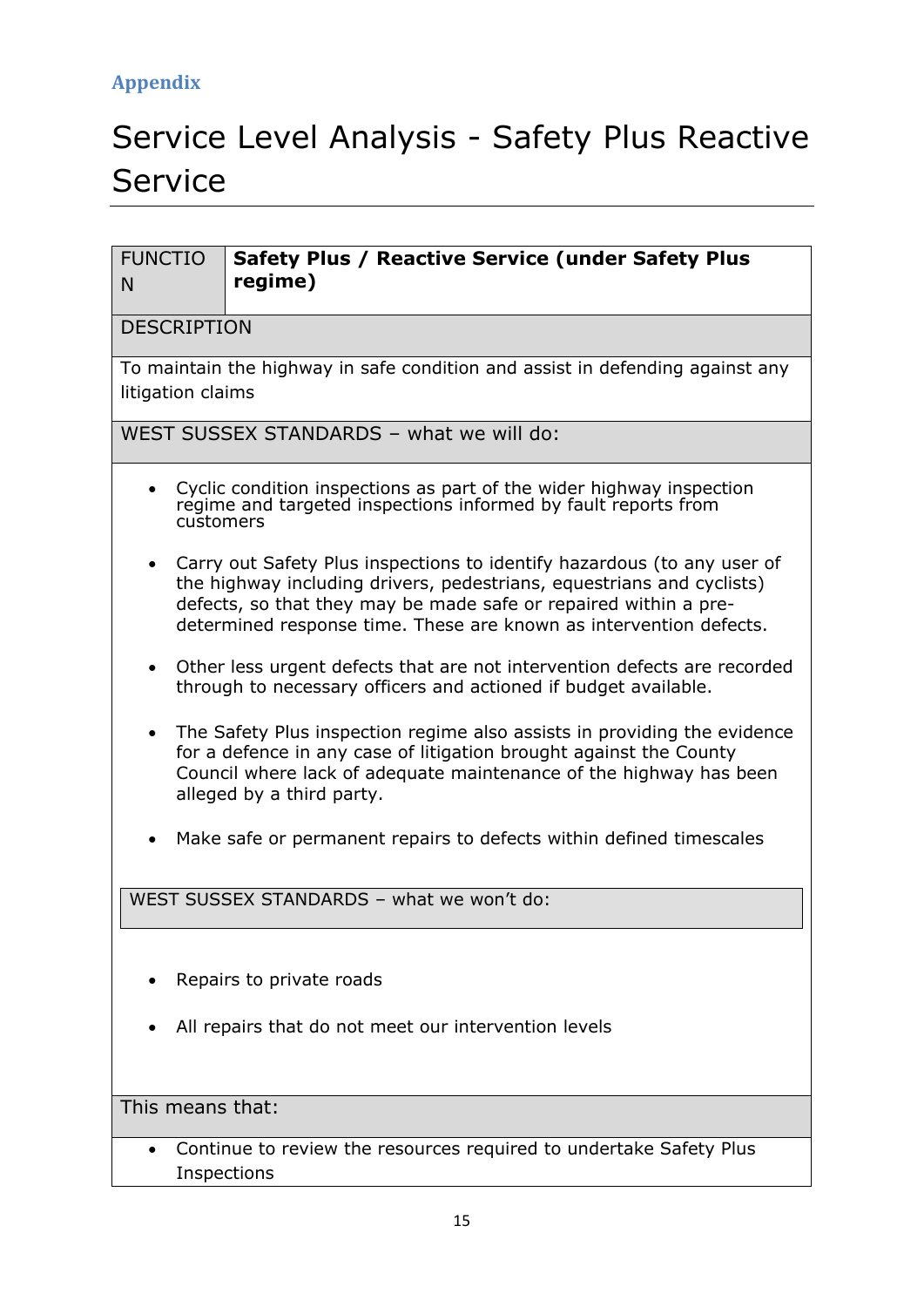- Ensure Safety Plus inspection regime is aligned to asset management principles
- Continue to review the performance of the Safety Plus regime
- Continue to review against Code of Practice 'Well Maintained Infrastructure'

The risk assessment for Safety Plus is included within the Safety Plus Inspection Policy.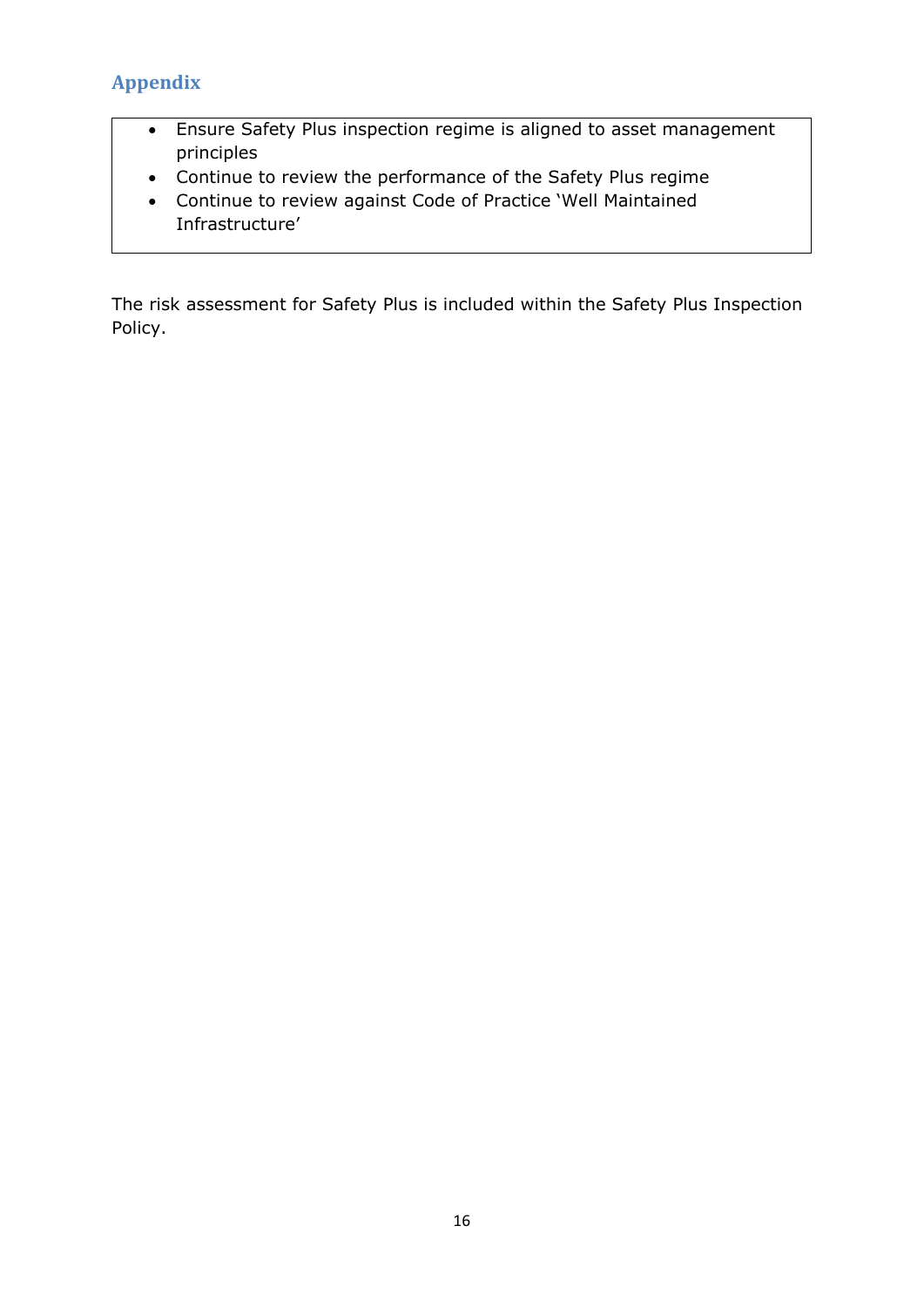# <span id="page-17-0"></span>Service Level Analysis – Highway Condition Surveys

| <b>FUNCTIO</b><br>N                                                                            | <b>Condition Assessment of carriageway, footways and</b><br>cycle ways                                                                                                                                                                                                                                                                                                                                                                                                                                                                                                                                                                                                                                                                                                                           |
|------------------------------------------------------------------------------------------------|--------------------------------------------------------------------------------------------------------------------------------------------------------------------------------------------------------------------------------------------------------------------------------------------------------------------------------------------------------------------------------------------------------------------------------------------------------------------------------------------------------------------------------------------------------------------------------------------------------------------------------------------------------------------------------------------------------------------------------------------------------------------------------------------------|
| <b>DESCRIPTION</b>                                                                             |                                                                                                                                                                                                                                                                                                                                                                                                                                                                                                                                                                                                                                                                                                                                                                                                  |
|                                                                                                |                                                                                                                                                                                                                                                                                                                                                                                                                                                                                                                                                                                                                                                                                                                                                                                                  |
| including:                                                                                     | Highway Infrastructure Assets Technical Surveys support the understanding<br>of the inventory, function, criticality, sensitivity, characteristics and use of<br>roads, footways, cycleways and various assets comprising the highway<br>network. Asset data, information and knowledge are key enablers to the<br>delivery of an effective Asset Management approach. Consistent and reliable<br>asset information and data is essential for the County Council to continue to<br>make informed decisions and fulfil the service delivery requirements. There<br>are a number of different asset management related processes and systems<br>that are supported by the data and information funded through this budget<br>area, and in use across the Highways, Transport and Planning services |
| objectives of :<br>$\Omega$<br>$\Omega$<br>$\circ$<br>$\circ$<br>$\circ$<br>$\circ$<br>$\circ$ | Asset Register and Highway Inventory - for Roads, Footways &<br>Cycleways, Traffic Signals, Signs and Lines.<br>Pavement Management System - road, footways and cycleway condition<br>survey and recording regime supporting the core highway maintenance<br>Network safety<br>Network serviceability<br>Network sustainability<br>Development of maintenance programmes :<br>Lifecycle Planning,<br>Maintenance need and priority assessment,<br>Forward Integrated Investment Planning,<br>Annual Delivery Programmes,                                                                                                                                                                                                                                                                         |
|                                                                                                | Performance Monitoring and Visualised Asset Management Systems<br>WEST SUSSEX STANDARDS - what we will do:                                                                                                                                                                                                                                                                                                                                                                                                                                                                                                                                                                                                                                                                                       |
|                                                                                                |                                                                                                                                                                                                                                                                                                                                                                                                                                                                                                                                                                                                                                                                                                                                                                                                  |
|                                                                                                | A risk-based approach to highway maintenance needs founded on                                                                                                                                                                                                                                                                                                                                                                                                                                                                                                                                                                                                                                                                                                                                    |

information that is sufficiently robust to enable decisions on levels of service to be taken and reviewed over time.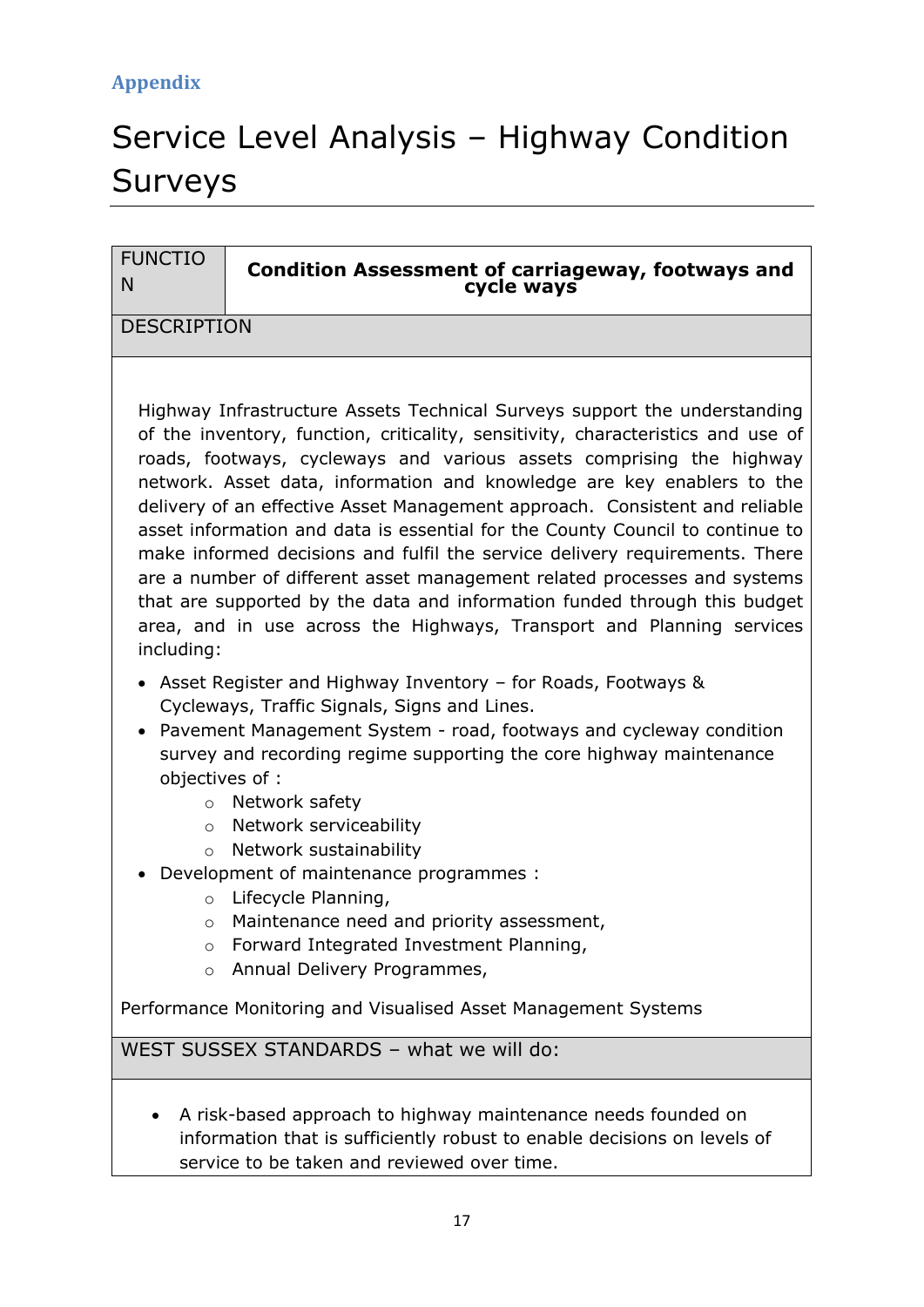- Collate, manage and make available highway network information and inventory data in ways that are sustainable, secure, meet statutory obligations, and facilitate transparency for network users
- Support the requirement to maintain information for the purpose of Street Works management, including:
	- o identifying streets described as traffic sensitive
	- o identifying structures and other features described as special engineering difficulty
	- o identifying reinstatement categories
- Collaborate and co-ordinate with District and Borough Council's to manage and improve National Street Gazetteer, and National Land and Property Gazetteer
- The timely update of accurate inventory information to Government each year for road length, provision of local maintenance funding, and national valuation purposes
- Manage the capture, review and analysis of road, footway and cycleway network condition data
- Analyse and investigate condition data, alongside information from Safety and Service Inspections, and customer enquiries, to identify future maintenance needs and investment priorities, alongside local and regional economic objectives and drivers
- Produce integrated forward plans, and Annual Delivery Programmes for the future maintenance, renewal and protection of Highway Infrastructure Assets

# WEST SUSSEX STANDARDS: What we won't do:

- The regular and timely completion of safety inspections as part of the "Safety Plus" strategy.
- The principal, general and safety inspections for West Sussex Highway **Structures**
- The capture, collation, recording and management of Inventory data for Highway Structures and Intelligent Traffic Systems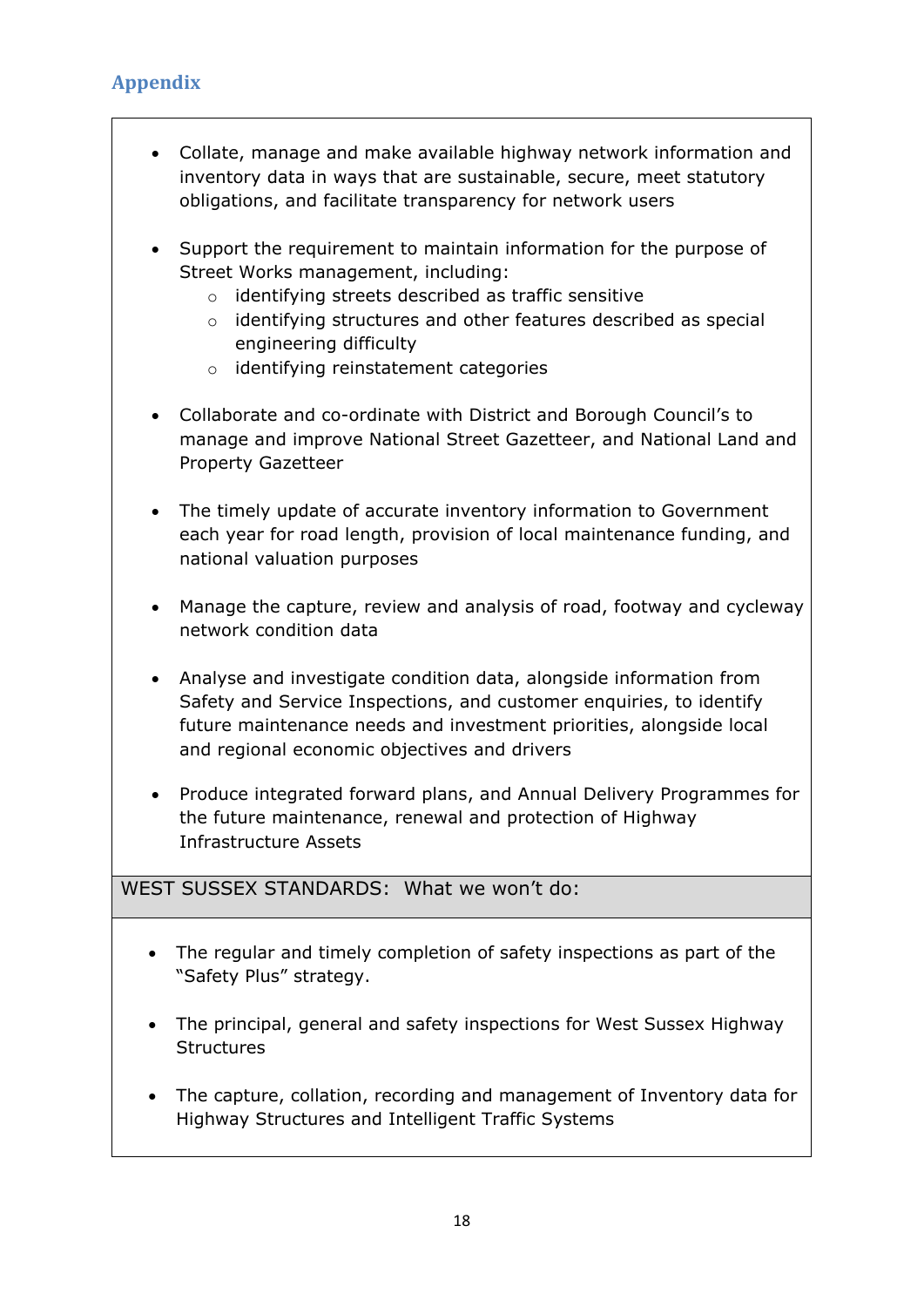- The capture and analysis of highway drainage systems condition data or below ground infrastructure
- The capture, management and recording of land drainage and flood alleviation infrastructure
- The direct assessment and prioritisation of Local Transport Improvement Plan or Community Highway Schemes
- The direct funding Local Transport Improvement Plan or Community Highway Scheme feasibility studies and business cases.
- The capture of data and information for the detailed design of specific schemes and programmes of work approved in the Annual Delivery Programmes specific

This means that:

WSCC will:

 Deliver a proactive approach to the collection, recording and management of data and information

And will use data and information to:

- Monitor trends in the condition of the highway network
- Inform effective decision making
- Consider alternative treatment strategies
- Consider whole life costing to ensure most effective treatment is used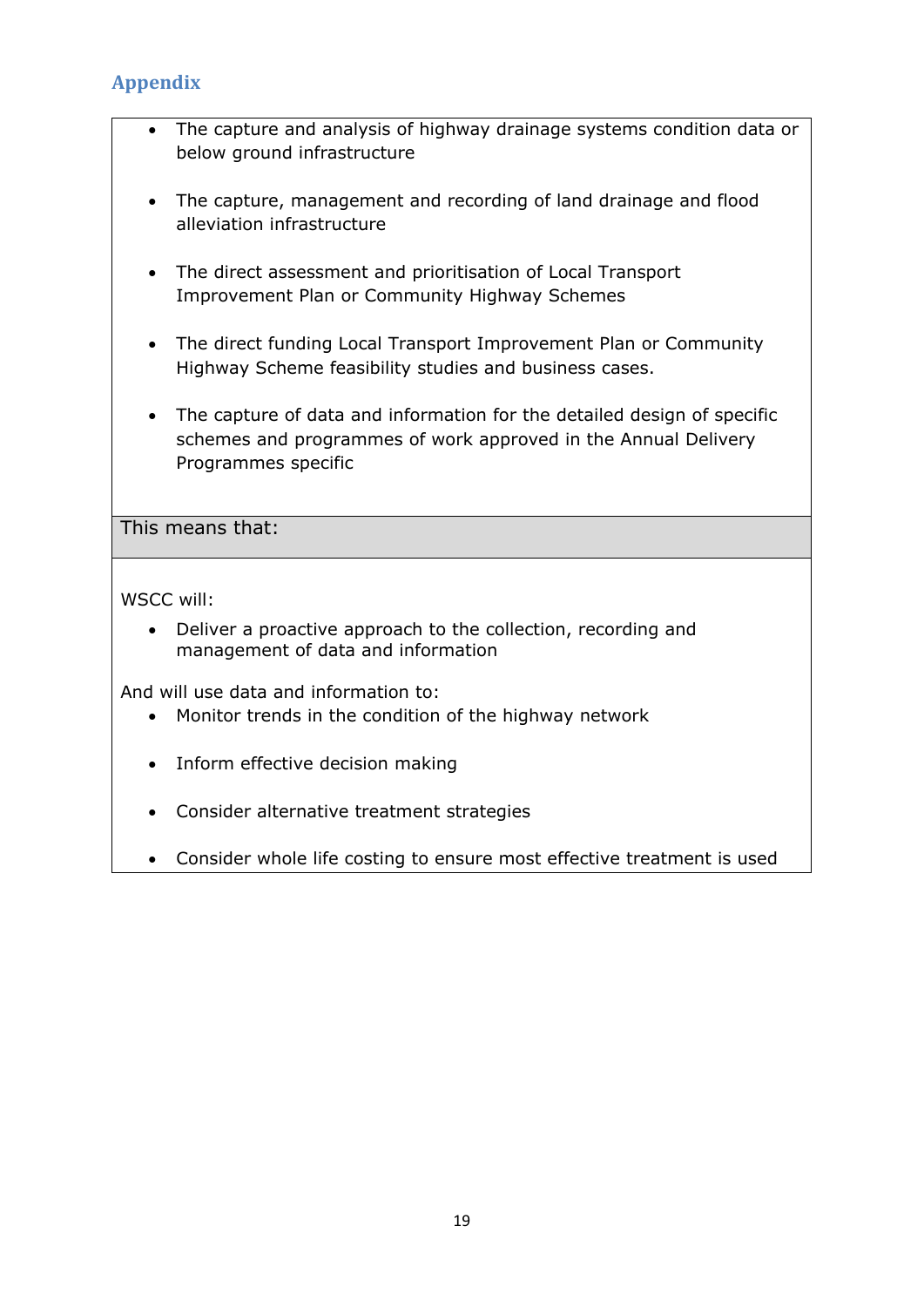# <span id="page-20-0"></span>Service Level Analysis – Drainage Management

| <b>FUNCTIO</b><br>N                                                                                                                            | <b>Drainage Management</b>                                                                                                                                                                   |  |  |  |  |  |  |  |  |  |  |
|------------------------------------------------------------------------------------------------------------------------------------------------|----------------------------------------------------------------------------------------------------------------------------------------------------------------------------------------------|--|--|--|--|--|--|--|--|--|--|
| <b>DESCRIPTION</b>                                                                                                                             |                                                                                                                                                                                              |  |  |  |  |  |  |  |  |  |  |
|                                                                                                                                                | To maintain where possible a functioning and efficient surface water drainage<br>system preventing ponding, flooding by:                                                                     |  |  |  |  |  |  |  |  |  |  |
| Periodically empty silt from gullies, manholes, soakaways and catchpits<br>$\bullet$<br>Inspect culverts and cleanse as necessary<br>$\bullet$ |                                                                                                                                                                                              |  |  |  |  |  |  |  |  |  |  |
| $\bullet$                                                                                                                                      | Cleanse pipe and filter drains as necessary<br>Clear highway ditches, channels and grips where necessary                                                                                     |  |  |  |  |  |  |  |  |  |  |
|                                                                                                                                                | WEST SUSSEX STANDARDS - what we will do:                                                                                                                                                     |  |  |  |  |  |  |  |  |  |  |
| highway                                                                                                                                        | Emergency response where there is deemed to be an immediate or<br>imminent risk to highway safety or of internal property flooding from the                                                  |  |  |  |  |  |  |  |  |  |  |
|                                                                                                                                                | Cyclic maintenance of highway gullies defined hotspots / high priority<br>(twice yearly)                                                                                                     |  |  |  |  |  |  |  |  |  |  |
|                                                                                                                                                | Cyclic maintenance of highway gullies defined medium priority (yearly)                                                                                                                       |  |  |  |  |  |  |  |  |  |  |
|                                                                                                                                                | Cyclic maintenance of all other highway gullies defined low priority<br>(every four years)                                                                                                   |  |  |  |  |  |  |  |  |  |  |
|                                                                                                                                                | Targeted cyclical maintenance of known manholes, catchpits and<br>soakaways (4 year programme)                                                                                               |  |  |  |  |  |  |  |  |  |  |
|                                                                                                                                                | Targeted maintenance of highway drainage identified via reports of<br>defects or flooding and where there is a high risk to highway safety<br>and/ or the risk of internal property flooding |  |  |  |  |  |  |  |  |  |  |
|                                                                                                                                                | Investment for investigation of drainage defects where there is a high<br>risk to highway safety and/ or<br>the risk of internal property flooding                                           |  |  |  |  |  |  |  |  |  |  |
|                                                                                                                                                | Capital investment for drainage renewals and improvements where<br>there is a high risk to highway safety and/ or the risk of internal<br>property flooding                                  |  |  |  |  |  |  |  |  |  |  |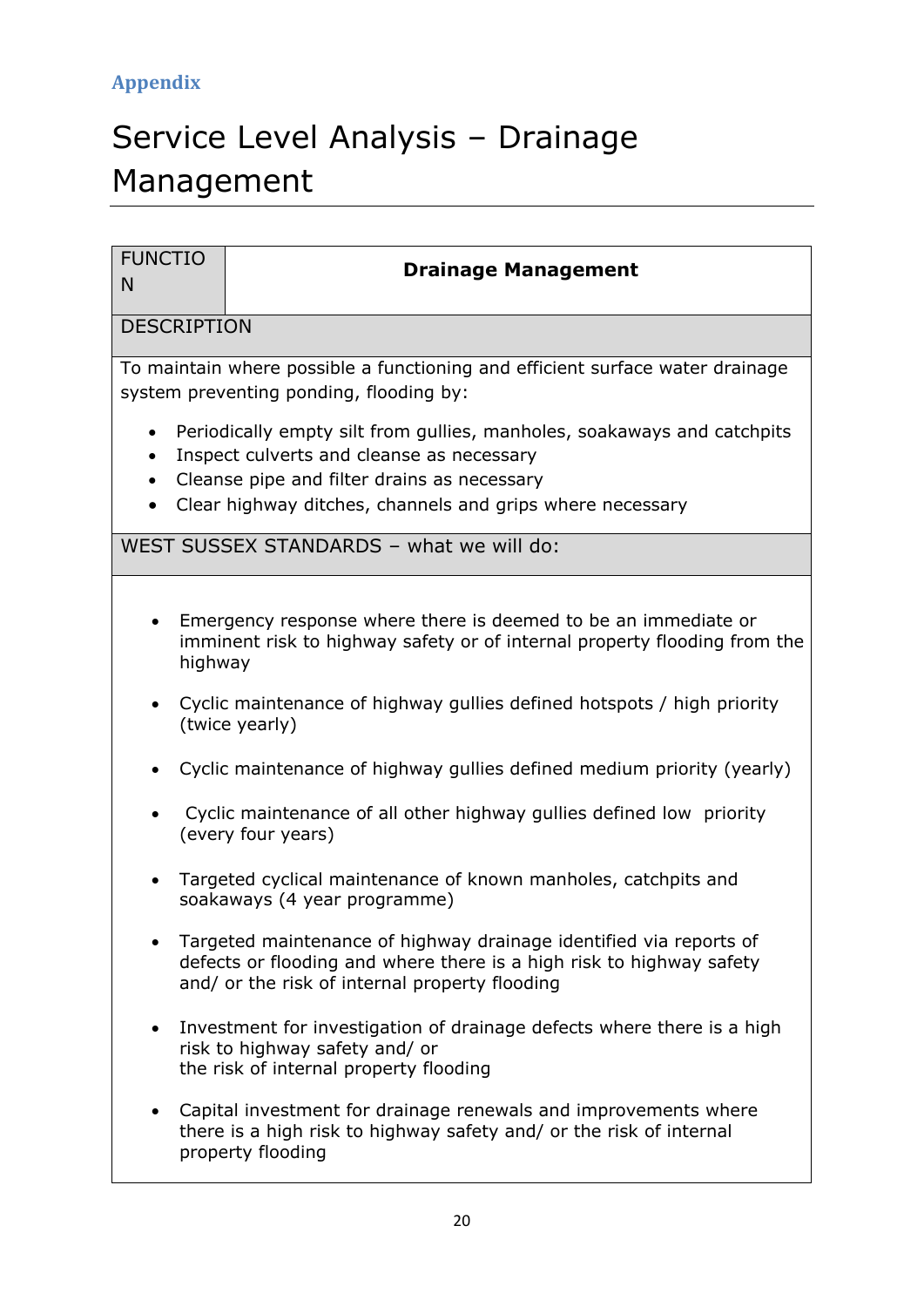- Enforcement of drainage and highway rights where there is a risk to highway safety and the risk of internal property flooding
- Work with adjacent landowners to maintain highway drainage system outside of the highway boundary (i.e. ditches)
- Where appropriate maintain or cut grip to remove excess water off rural highway roads
- Maintain limited maintenance on highway balancing / attenuation ponds
- Enforce the requirements of landowners to take responsibility for clearing ditches and other riparian responsibilities.

# WEST SUSSEX STANDARDS: What we won't do:

- Routine Maintenance of any drainage asset serving non-highway land, sewers or property even if it drains the highway
- Maintain highway drainage serving private streets or un-adopted roads
- Investigate drainage defects where there is a medium or low risk to highway safety and the risk of internal property flooding
- Action to investigate or remediate minor ponding on the highway
- Drainage renewals and improvements where there is a medium or low risk to highway safety and the risk of internal property flooding
- Provide highway drainage to drain water from land other than the adopted highway
- Provide property level protection to prevent flooding from the highway or any other source
- Install additional drainage to compensate for undulations in road or altered profiles
- Installation of additional drainage to accommodate flows of water from private land, springs or failed third party assets such as water mains or down pipes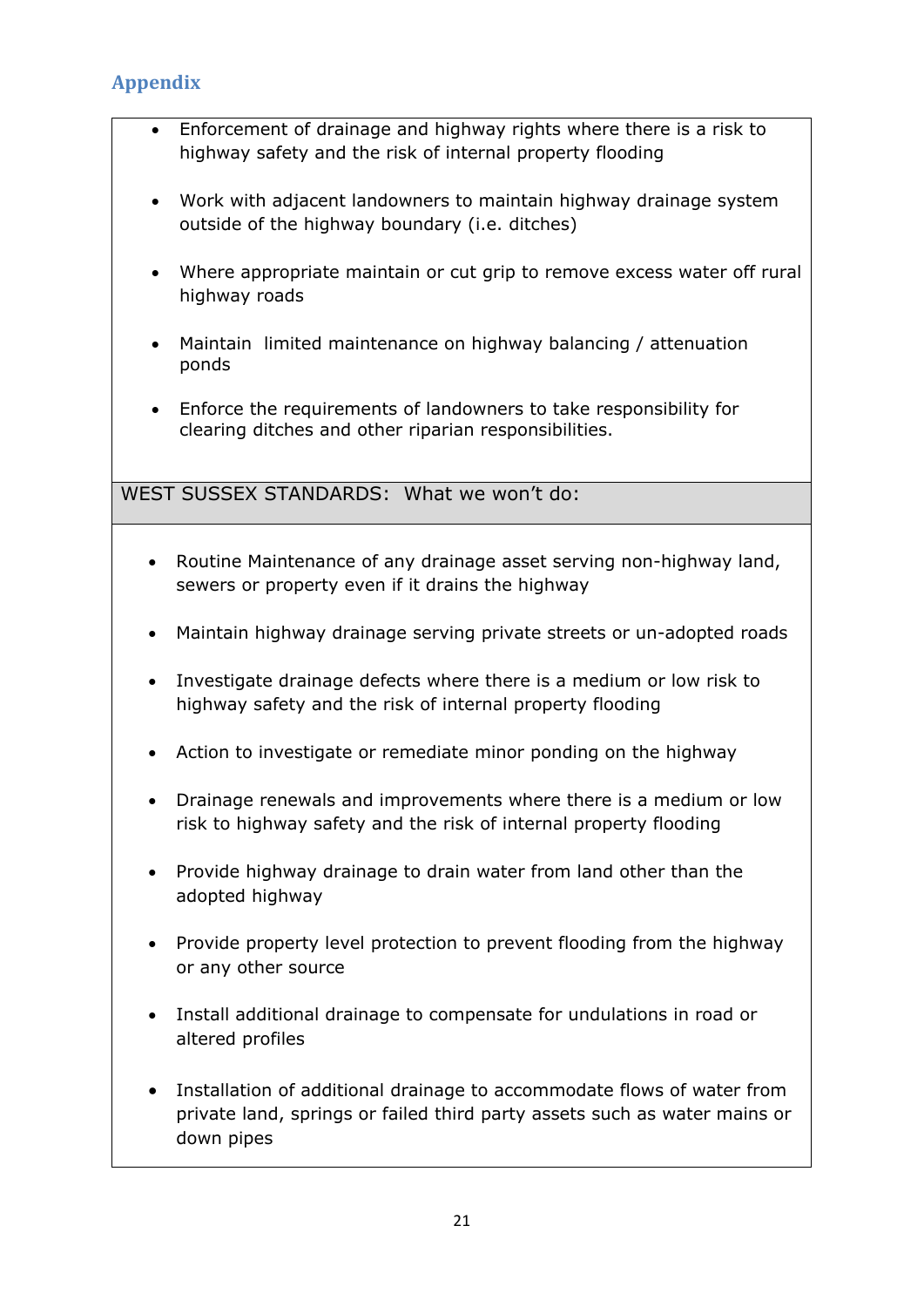### This means that:

### WSCC will:

- Continue to recognise the importance of highway drainage systems
- Continue to monitor, review and improve its performance on flooding hot spots
- Act as land drainage authority and enforce land owners to perform their riparian responsibilities
- Clear/recut grips as required

 $\overline{p}$ 

 Identify locations that have a greater amount of detritus than average and increase cleansing frequency at these locations

# **Risk Assessment Matrix 03 – Drainage Management**

Well Managed Highway Infrastructure: A Risk Managed Approach - Service Level Risk Assessments

**Service Standard Risk Assessment Function: Highway Drainage** Means of Assessment: Visual inspection at times of high rainfall within two hours of event



| <b>Potential Risks:</b> |                                                                                     |  |  |  |  |  |  |  |  |  |  |
|-------------------------|-------------------------------------------------------------------------------------|--|--|--|--|--|--|--|--|--|--|
| <b>Safety</b>           | Increase in injuries and fatalities                                                 |  |  |  |  |  |  |  |  |  |  |
| Traffic                 | Delayed movement to traffic due to more defects and road closures                   |  |  |  |  |  |  |  |  |  |  |
| <b>Access</b>           | Increased disadvantage to people with limited mobility due to delays                |  |  |  |  |  |  |  |  |  |  |
| <b>Damage</b>           | Increase in reactive maintenance costs leading to increased revenue budget pressure |  |  |  |  |  |  |  |  |  |  |

Risks rated as 'High' will be deemed to have exceeded tolerance levels and will be subject to escalation to the Senior Management Team for review and action. The target residual rating for a risk is expected to be 'medium' or lower - Highways and Transport Risk Management Policy and Strategy (2019-2021)

<span id="page-22-0"></span>

|                                         |                 |         | <b>Initial Risk</b> |        | <b>Mitigating Actions</b>                                                                                                                                                                                                                                 |        |         | <b>Residual Risk</b> |               |
|-----------------------------------------|-----------------|---------|---------------------|--------|-----------------------------------------------------------------------------------------------------------------------------------------------------------------------------------------------------------------------------------------------------------|--------|---------|----------------------|---------------|
|                                         | Safety          | Traffic | <b>Access</b>       | Damage |                                                                                                                                                                                                                                                           | Safety | Traffic | <b>Access</b>        | <b>Damage</b> |
| <b>Major Road</b><br><b>Network</b>     | 25              | 16      | 12                  | 16     | Koad made safe for highway users (road closed,<br>lane closure or flood signing provided), flooding<br>cleared and repairs ordered if required. Priority<br>given to mitigating internal property flood<br>Road flage sare for mynway users (road closed, | 4      | я       | 3                    |               |
| <b>Resilient Road</b><br><b>Network</b> | 20 <sub>1</sub> | 16      | 12                  | 16     | lane closure or flood signing provided), flooding<br>cleared and repairs ordered if required. Priority<br>given to mitigating internal property flood<br>بسدسك                                                                                            | 4      |         | R                    |               |
| <b>Other Urban</b><br>Roads             | ٩               | 8       | 9                   | 12     | Road made safe for highway users (road closed,<br>lane closure or flood signing provided), flooding<br>cleared and repairs ordered if funding available.<br>Priority given to mitigating internal property                                                |        | Δ       | 6                    | 15            |
| <b>Other Rural</b><br>Roads             | 12              | 8       | 9                   | 16     | Road made safe for highway users (road closed,<br>lane closure or flood signing provided), flooding<br>cleared and repairs ordered if funding available.<br>Priority given to mitigating internal property                                                |        | 6       | 4                    | 12            |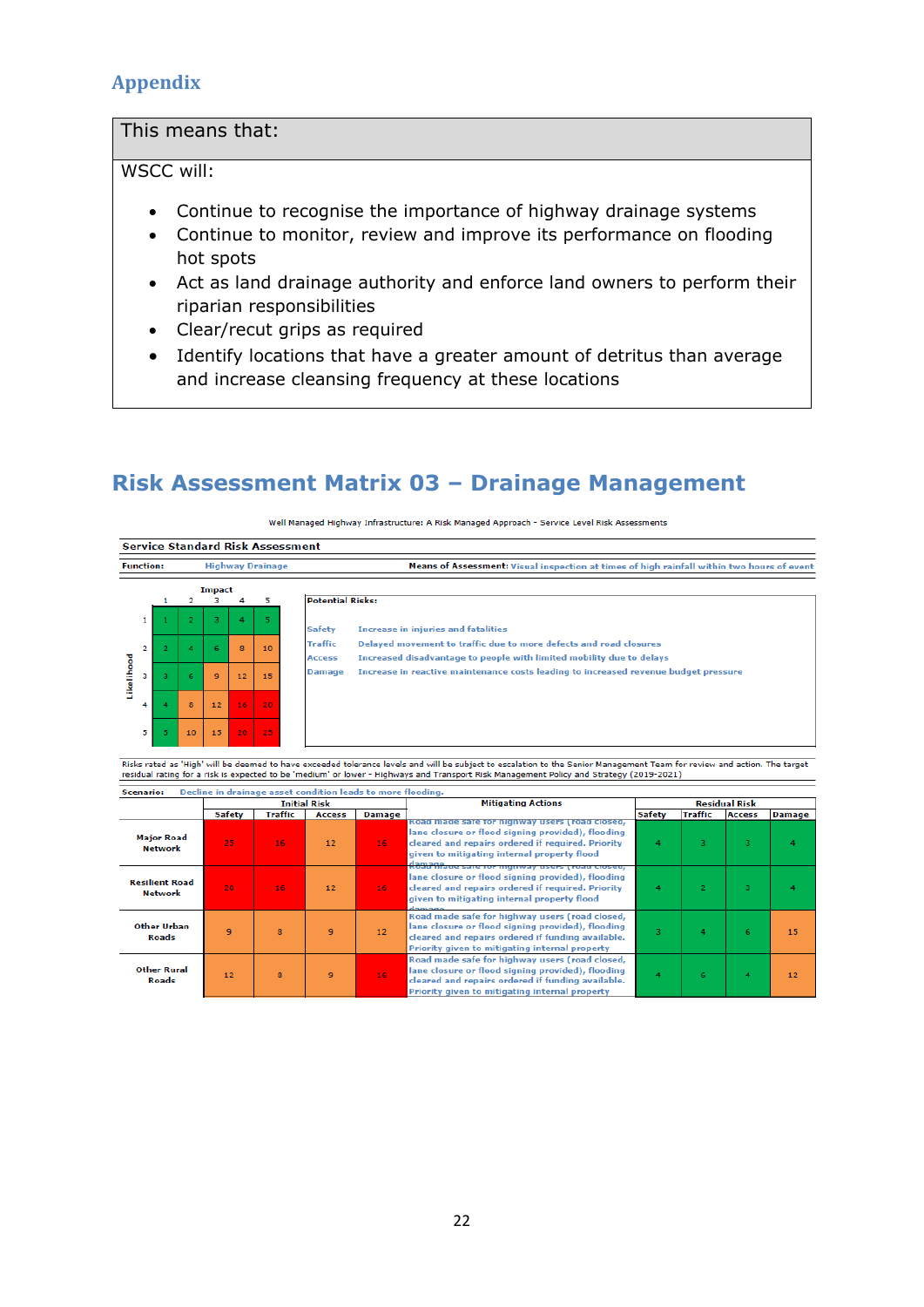# <span id="page-23-0"></span>Service Level Analysis – Highway Trees

| <b>FUNCTIO</b><br>N                                                                                                                    | <b>Highway Trees</b>                                                                                                                                                |  |  |  |  |  |  |  |  |  |  |  |
|----------------------------------------------------------------------------------------------------------------------------------------|---------------------------------------------------------------------------------------------------------------------------------------------------------------------|--|--|--|--|--|--|--|--|--|--|--|
|                                                                                                                                        | <b>DESCRIPTION</b>                                                                                                                                                  |  |  |  |  |  |  |  |  |  |  |  |
| Maintain as far as practically highway trees in a safe condition                                                                       |                                                                                                                                                                     |  |  |  |  |  |  |  |  |  |  |  |
| WEST SUSSEX STANDARDS - what we will do:                                                                                               |                                                                                                                                                                     |  |  |  |  |  |  |  |  |  |  |  |
|                                                                                                                                        | Emergency response where there is deemed to be an immediate or<br>imminent risk to highway safety                                                                   |  |  |  |  |  |  |  |  |  |  |  |
| Safety inspections as part of the wider highway inspection regime and<br>targeted inspections informed by fault reports from customers |                                                                                                                                                                     |  |  |  |  |  |  |  |  |  |  |  |
|                                                                                                                                        | Cyclic professional safety inspections of highway trees following the<br>approach contained within "WSCC tree policy"                                               |  |  |  |  |  |  |  |  |  |  |  |
|                                                                                                                                        | Targeted maintenance of all highway trees identified via reports of<br>defects or where there is a high risk to highway safety and/ or a risk of<br>property damage |  |  |  |  |  |  |  |  |  |  |  |
|                                                                                                                                        | Investigation of tree defects where there have been reports of a high risk<br>to highway safety, members of the public or a risk of damage to property              |  |  |  |  |  |  |  |  |  |  |  |
|                                                                                                                                        | Prioritise dead, dying, dangerous and diseased trees                                                                                                                |  |  |  |  |  |  |  |  |  |  |  |
|                                                                                                                                        | Cyclic maintenance of tree pollarding at a reduced frequency                                                                                                        |  |  |  |  |  |  |  |  |  |  |  |
|                                                                                                                                        | Cyclic management of epicormic growth                                                                                                                               |  |  |  |  |  |  |  |  |  |  |  |
|                                                                                                                                        | Provision of replacement tree planting for trees within conservation areas<br>or those covered by TPOs                                                              |  |  |  |  |  |  |  |  |  |  |  |
|                                                                                                                                        | Investigation of bus route tree and vegetation issues and enforcement of<br>notices where there is a high risk to highway safety                                    |  |  |  |  |  |  |  |  |  |  |  |
|                                                                                                                                        | Support self-funded of new tree planting where there is significant<br>benefit to the asset and wider community                                                     |  |  |  |  |  |  |  |  |  |  |  |
|                                                                                                                                        | WEST SUSSEX STANDARDS: What we won't do:                                                                                                                            |  |  |  |  |  |  |  |  |  |  |  |
|                                                                                                                                        | Maintenance of non-highway trees                                                                                                                                    |  |  |  |  |  |  |  |  |  |  |  |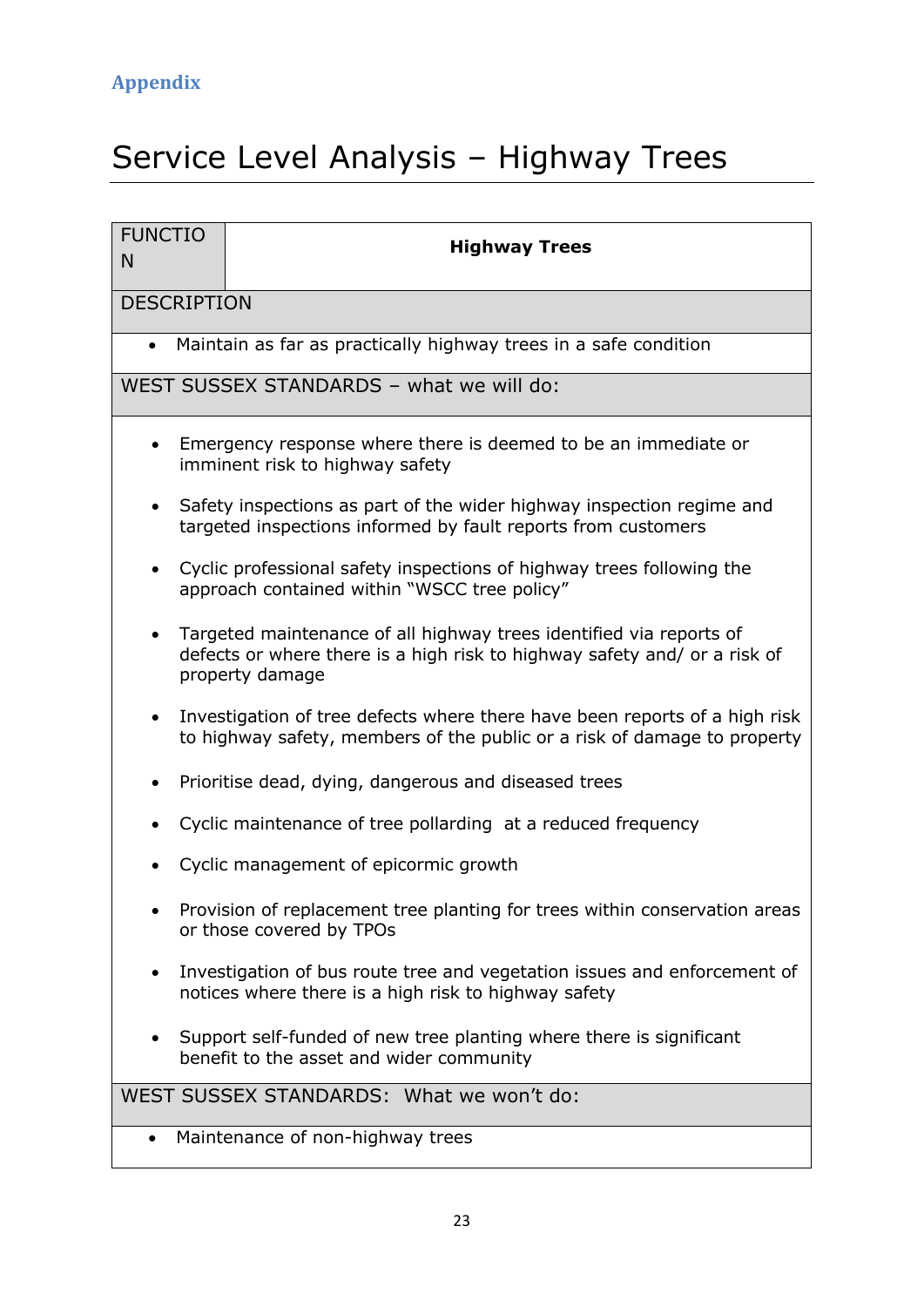- Maintenance of highway trees and soft landscape assets within private streets or un-adopted roads
- Investigation of tree reports which are nuisance issues and are low risk
- Provision of replacement tree planting outside of conservation areas or those not covered by TPOs
- Clearance of fruit or berry fall, leaves or minor branches
- Cutting back of trees for utility cables, TV reception or solar panel issues
- Cutting back of trees to abate private shading or right to light issues
- Cutting back of highway trees overhanging private property
- Removal of trees to prevent falling leaves, seeds, sap or insect or birds' droppings
- Maintenance of trees or soft landscape for aesthetic reasons
- Reduction in height of trees which is perceived as being too large or tall

### This means that:

WSCC will:

- Prolong the cyclical pollarding frequencies
- Actively work with local tree wardens to help manage highway tree stock
- Promote communities to enhance where appropriate to fund tree planting programmes
- Consider where appropriate allowing privately funded works to highway trees or vegetation to abate nuisance issues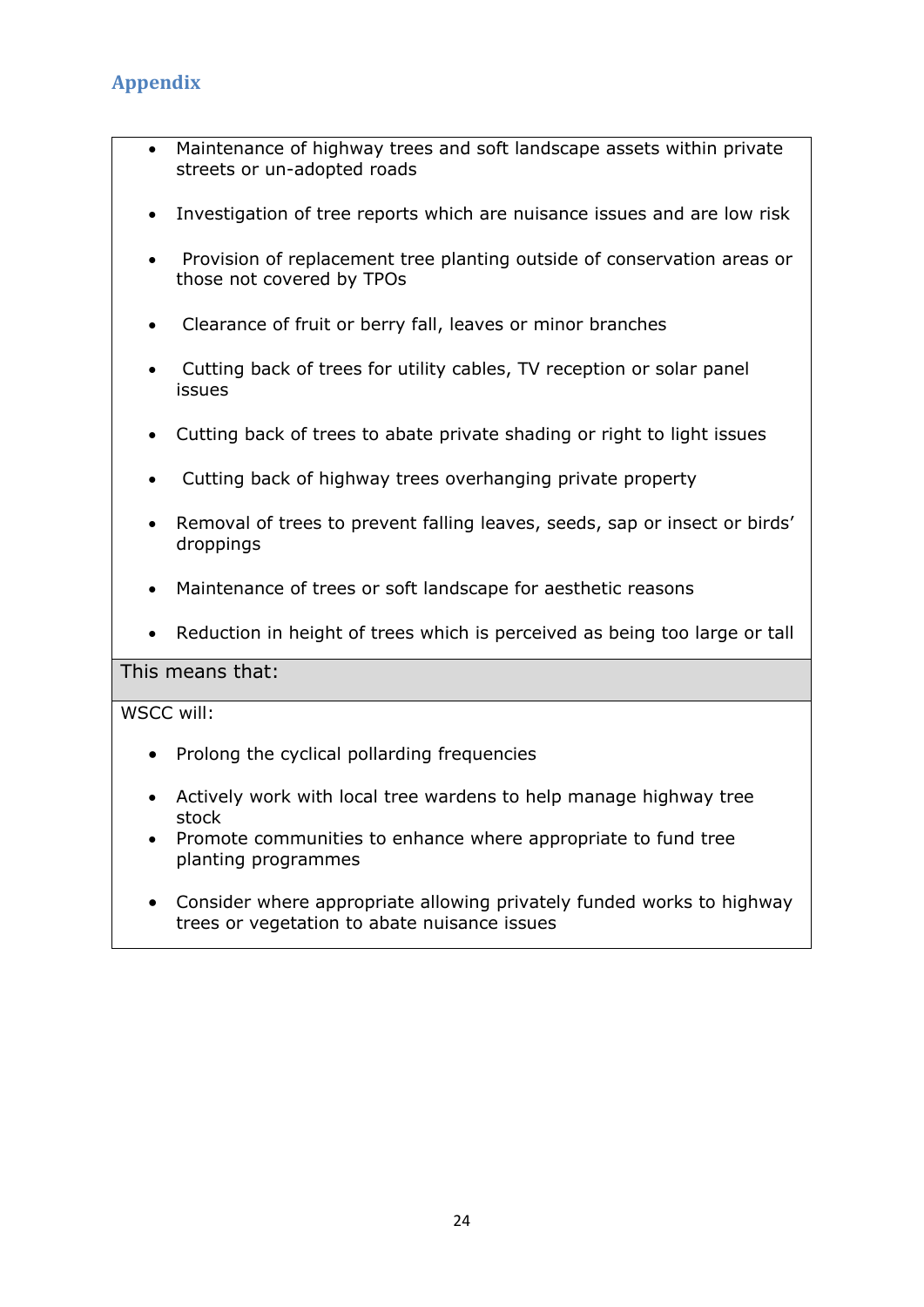# **Risk Assessment Matrix 04 – Highway Trees**

Well Managed Highway Infrastructure: A Risk Managed Approach - Service Level Risk Assessments

| <b>Function:</b><br><b>Highway Trees</b> |                    |                |             |                 | <b>Means of Assessment:</b><br>Visual inspection and tree condition surveys |                                                                                                                                                                              |
|------------------------------------------|--------------------|----------------|-------------|-----------------|-----------------------------------------------------------------------------|------------------------------------------------------------------------------------------------------------------------------------------------------------------------------|
|                                          |                    | 2              | Impact<br>з | 4               | 5.                                                                          | <b>Potential Risks:</b>                                                                                                                                                      |
|                                          |                    | $\overline{2}$ | з           | 4               | 5                                                                           | Increase in injuries and fatalities<br><b>Safety</b>                                                                                                                         |
|                                          |                    | 4              | 6           | 8               | 10                                                                          | <b>Traffic</b><br>Delayed movement to traffic due to more defects and road closures<br>Increased disadvantage to people with limited mobility due to delays<br><b>Access</b> |
| з                                        | 9<br>12<br>6<br>15 |                |             |                 |                                                                             | Increase in reactive maintenance costs leading to increased revenue budget pressure<br><b>Damage</b>                                                                         |
| 4                                        |                    | 8              | 12          | 16              | -20                                                                         |                                                                                                                                                                              |
| 5                                        | 5                  | 10             | 15          | 20 <sub>1</sub> | -25                                                                         |                                                                                                                                                                              |

Risks rated as 'High' will be deemed to have exceeded tolerance levels and will be subject to escalation to the Senior Management Team for review and action. The target<br>residual rating for a risk is expected to be 'medium'

<span id="page-25-0"></span>

|                                  |        |         | <b>Initial Risk</b> |        | <b>Mitigating Actions</b>                                                                                                                                                                                                                                          |        |         | <b>Residual Risk</b> |        |
|----------------------------------|--------|---------|---------------------|--------|--------------------------------------------------------------------------------------------------------------------------------------------------------------------------------------------------------------------------------------------------------------------|--------|---------|----------------------|--------|
|                                  | Safety | Traffic | <b>Access</b>       | Damage |                                                                                                                                                                                                                                                                    | Safety | Traffic | <b>Access</b>        | Damage |
| <b>Major Road</b><br>Network     | 25     | 16      | 12                  | 9      | Complete requiar cyclical tree inspections. Assess<br>tree ownership and action required. Prioritise<br>high priority works and ensure neccesary works<br>are completed by responsible party within<br><b>Connoial englished Cyclical tree inspections. Assess</b> | 9      | 6       | 6.                   | 8      |
| <b>Resilient Road</b><br>Network | 25     | 16      | 12                  | 9      | tree ownership and action required. Prioritise<br>high priority works and ensure neccesary works<br>are completed by responsible party within<br>financial conclusions                                                                                             | 9      | 6       | 6                    | 8      |
| Other Urban<br>Roads             | 25     | 12      | 12                  | 16     | <b>Complete regular cyclical tree inspections. Assess</b><br>tree ownership and action required. Prioritise<br>high priority works and ensure neccesary works<br>are completed by responsible party within                                                         | 9      | 4       | 9                    | 12     |
| <b>Other Rural</b><br>Roads      | 20     | 12      | 9                   | 9      | Complete targetted tree inspections generated<br>from enquiries. Assess tree ownership and action<br>required. Prioritise high priority works and<br>ensure neccesary works are completed by                                                                       | 9      | 4       |                      | 8      |

25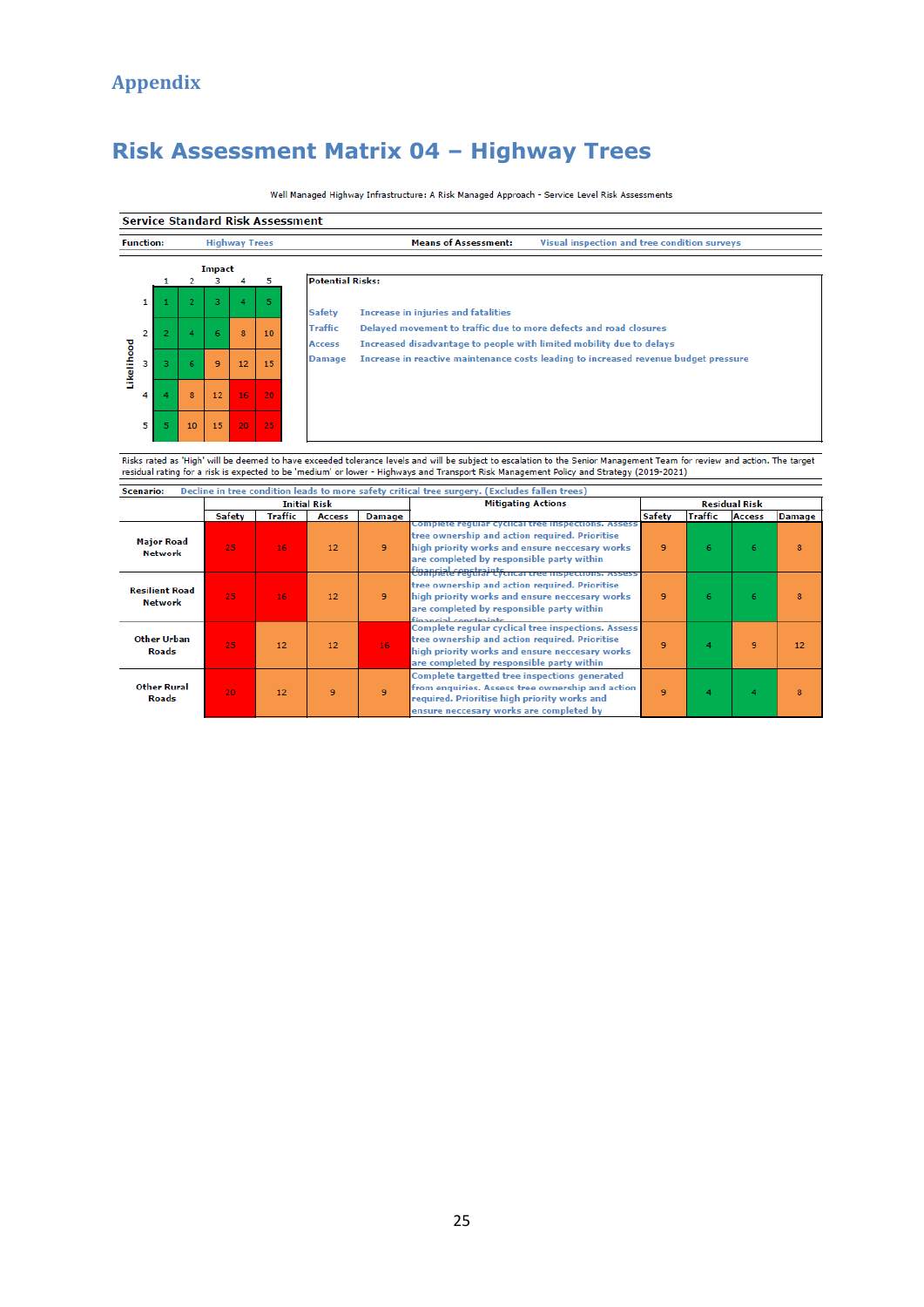# <span id="page-26-0"></span>Service Level Analysis – Pedestrian Guardrail

| <b>FUNCTIO</b><br>N     | <b>Pedestrian Guardrail</b>                                                                                                                         |  |  |  |  |  |  |  |  |  |  |
|-------------------------|-----------------------------------------------------------------------------------------------------------------------------------------------------|--|--|--|--|--|--|--|--|--|--|
|                         |                                                                                                                                                     |  |  |  |  |  |  |  |  |  |  |
| <b>DESCRIPTION</b>      |                                                                                                                                                     |  |  |  |  |  |  |  |  |  |  |
|                         | To maintain where possible a safe walking path for pedestrians                                                                                      |  |  |  |  |  |  |  |  |  |  |
|                         | Periodically inspect condition and suitability of pedestrian guard rail                                                                             |  |  |  |  |  |  |  |  |  |  |
|                         | WEST SUSSEX STANDARDS - what we will do:                                                                                                            |  |  |  |  |  |  |  |  |  |  |
|                         |                                                                                                                                                     |  |  |  |  |  |  |  |  |  |  |
|                         | Emergency response where there is deemed to be an immediate or<br>imminent risk to highway safety                                                   |  |  |  |  |  |  |  |  |  |  |
| $\bullet$               | Cyclic condition inspections as part of the wider highway inspection<br>regime and targeted inspections informed by fault reports from<br>customers |  |  |  |  |  |  |  |  |  |  |
| $\bullet$               | Maintenance / replacement of damaged and hazardous guardrail within<br>public highway                                                               |  |  |  |  |  |  |  |  |  |  |
| $\bullet$               | Installation of new guardrail as part of a safety or highway<br>improvement scheme                                                                  |  |  |  |  |  |  |  |  |  |  |
| $\bullet$               | Removal of guardrail where it is assessed as no longer required                                                                                     |  |  |  |  |  |  |  |  |  |  |
| $\bullet$<br>identified | Recover costs for damaged guardrail when known culprit has been                                                                                     |  |  |  |  |  |  |  |  |  |  |
|                         | WEST SUSSEX STANDARDS: What we won't do:                                                                                                            |  |  |  |  |  |  |  |  |  |  |
|                         |                                                                                                                                                     |  |  |  |  |  |  |  |  |  |  |
|                         | Maintenance of any pedestrian guardrail which is located on private<br>streets or un- adopted roads.                                                |  |  |  |  |  |  |  |  |  |  |
|                         | Repairs considered minor / cosmetic damage                                                                                                          |  |  |  |  |  |  |  |  |  |  |
|                         | Cyclic replacement of pedestrian guardrail                                                                                                          |  |  |  |  |  |  |  |  |  |  |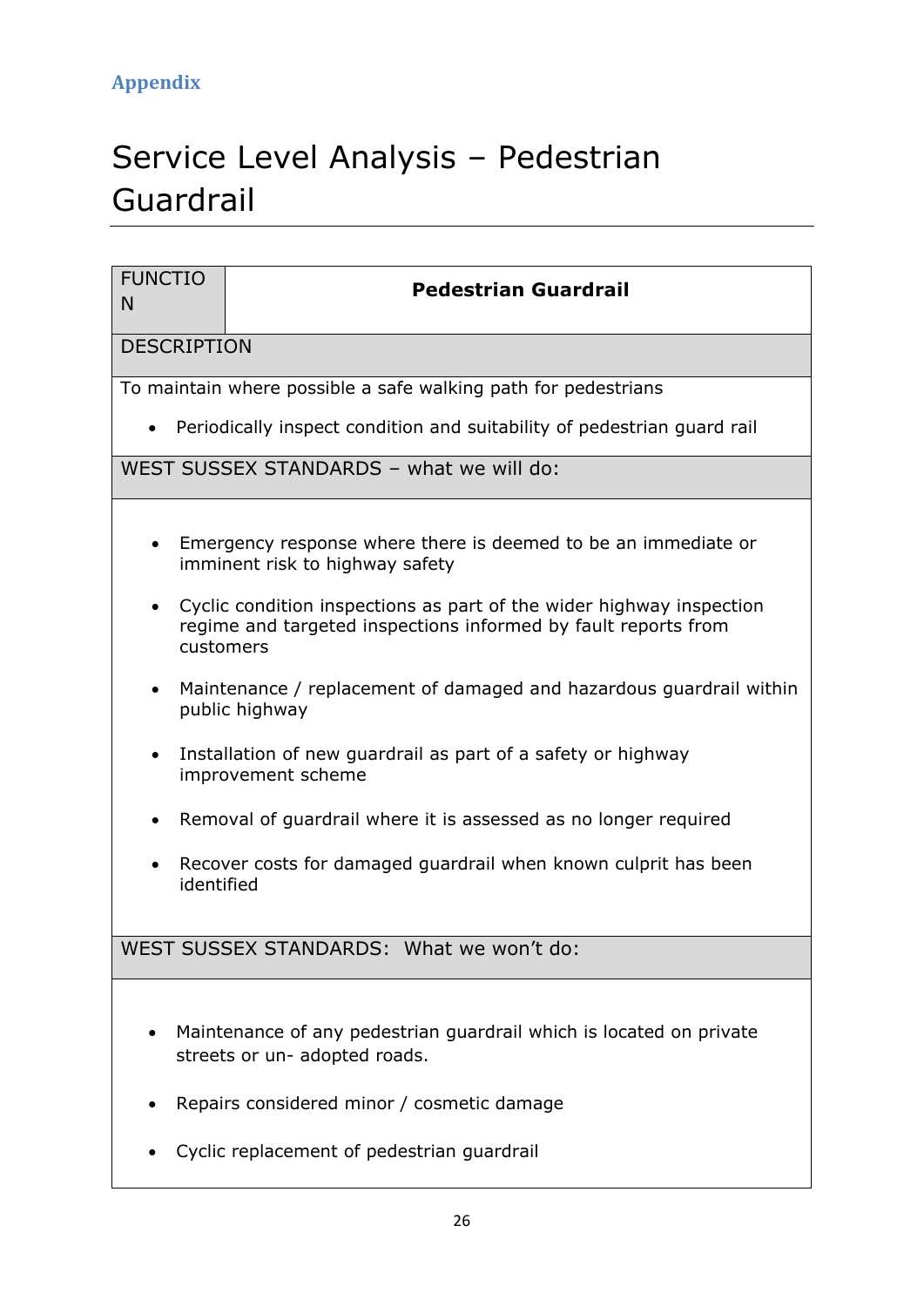- Installation of new pedestrian guardrail which is not part of a safety or highway improvement scheme
- Installation or upgrade of pedestrian guardrail to ornamental guardrail
- Painting of guardrail

### This means that:

### WSCC will:

- Actively pursue full recovery costs when damage has occurred
- Work with community partners if they wish to enhance condition of guardrail eg: painting

# **Risk Assessment Matrix 05 – Pedestrian Guardrail**

Well Managed Highway Infrastructure: A Risk Managed Approach - Service Level Risk Assessments

|                                   |                                     |                             |    |                |    |                                                              | <b>Service Standard Risk Assessment</b>                                                                                                                               |  |
|-----------------------------------|-------------------------------------|-----------------------------|----|----------------|----|--------------------------------------------------------------|-----------------------------------------------------------------------------------------------------------------------------------------------------------------------|--|
| <b>Function:</b>                  |                                     | <b>Pedestrian Guardrail</b> |    |                |    | <b>Means of Assessment:</b><br>Visual site safety assessment |                                                                                                                                                                       |  |
|                                   |                                     |                             |    | Impact         |    |                                                              |                                                                                                                                                                       |  |
|                                   |                                     |                             | 2  | з              | 4  | 5                                                            | <b>Potential Risks:</b>                                                                                                                                               |  |
|                                   | 3.<br>5<br>$\overline{2}$<br>4<br>1 |                             |    |                |    | <b>Increase in injuries and fatalities</b><br><b>Safety</b>  |                                                                                                                                                                       |  |
| $\overline{2}$<br>Likelihood<br>з |                                     |                             | 4  | 6              | 8  | 10                                                           | Traffic<br>Delayed movement to traffic due to more defects and road closures<br>Increased disadvantage to people with limited mobility due to delays<br><b>Access</b> |  |
|                                   |                                     |                             | 6  | $\overline{9}$ | 12 | 15                                                           | Increase in reactive maintenance costs leading to increased revenue budget pressure<br><b>Damage</b>                                                                  |  |
|                                   | 4                                   |                             | 8  | 12             | 16 | 20                                                           |                                                                                                                                                                       |  |
| 5                                 |                                     |                             | 10 | 15             | 20 | 25                                                           |                                                                                                                                                                       |  |

Risks rated as 'High' will be deemed to have exceeded tolerance levels and will be subject to escalation to the Senior Management Team for review and action. The target<br>residual rating for a risk is expected to be 'medium'

<span id="page-27-0"></span>

|                                         |        |         | <b>Initial Risk</b> |        | <b>Mitigating Actions</b>                                                                                                                          |        | <b>Residual Risk</b> |                |               |  |  |
|-----------------------------------------|--------|---------|---------------------|--------|----------------------------------------------------------------------------------------------------------------------------------------------------|--------|----------------------|----------------|---------------|--|--|
|                                         | Safety | Traffic | <b>Access</b>       | Damage |                                                                                                                                                    | Safety | Traffic              | <b>Access</b>  | <b>Damage</b> |  |  |
| <b>Major Road</b><br>Network            | 25     | 16      | 6                   | 12     | Damaged area coned off and made safe.<br>Assessment completed. Works ordered and<br>repairs completed or barrier removed if no longer<br>required. | 6      |                      |                |               |  |  |
| <b>Resilient Road</b><br><b>Network</b> | 20     | 12      | 6                   | 9      | Damaged area coned off and made safe.<br>Assessment completed. Works ordered and<br>repairs completed or barrier removed if no longer<br>required. | £.     | 4                    | $\overline{2}$ |               |  |  |
| <b>Other Urban</b><br>Roads             | 16     | 8       | 6                   | 6      | Damaged area coned off and made safe.<br>Assessment completed. Works ordered and<br>repairs completed or barrier removed if no longer<br>required. | 6      | 4                    | 4              |               |  |  |
| <b>Other Rural</b><br>Roads             | 12     | 4       | 6                   | 4      | Damaged area coned off and made safe.<br>Assessment completed. Works ordered and<br>repairs completed or barrier removed if no longer<br>required. | 6      | 4                    | 4              |               |  |  |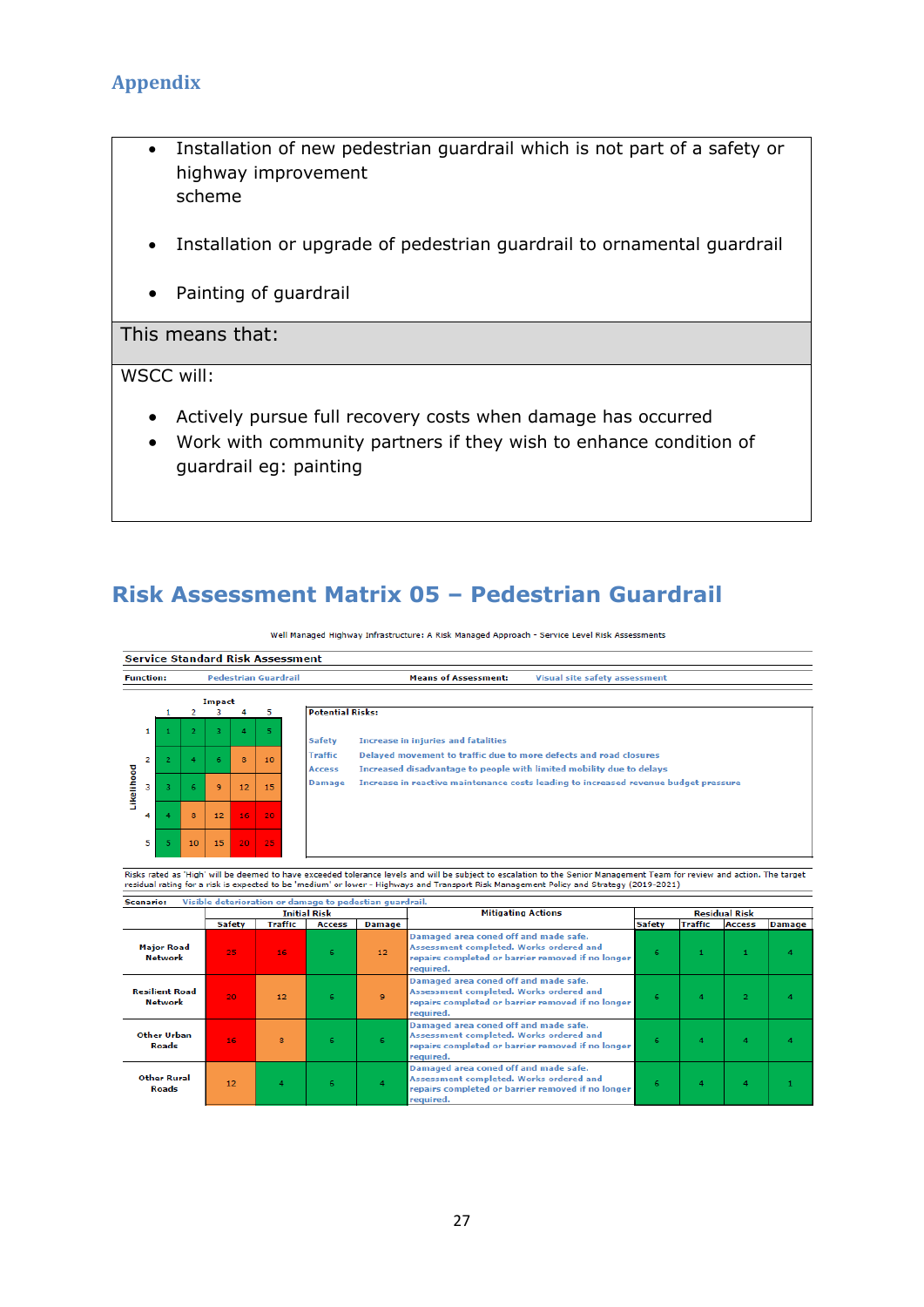# <span id="page-28-0"></span>Service Level Analysis – Highway Structures

| <b>FUNCTIO</b><br>N                                                                                                                | <b>Highway Structures</b>                                                                                                                                                                                                                                                                                |  |  |  |  |  |  |
|------------------------------------------------------------------------------------------------------------------------------------|----------------------------------------------------------------------------------------------------------------------------------------------------------------------------------------------------------------------------------------------------------------------------------------------------------|--|--|--|--|--|--|
| <b>DESCRIPTION</b>                                                                                                                 |                                                                                                                                                                                                                                                                                                          |  |  |  |  |  |  |
| $\bullet$                                                                                                                          | Manage WSCC's highway structures stock to ensure that it remains safe<br>for use and fit for purpose                                                                                                                                                                                                     |  |  |  |  |  |  |
| planning                                                                                                                           | Obtain the required data to enable effective asset management and                                                                                                                                                                                                                                        |  |  |  |  |  |  |
| Identify works (planned or reactive) in accordance with WSCC<br>Structures Lifecycle Plan and within the constraints of the budget |                                                                                                                                                                                                                                                                                                          |  |  |  |  |  |  |
|                                                                                                                                    | WEST SUSSEX STANDARDS - what we will do:                                                                                                                                                                                                                                                                 |  |  |  |  |  |  |
|                                                                                                                                    | Undertake General, Principal and Safety inspections of WSCC owned<br>highway structures in accordance with the WSCC Structures Lifecycle<br>Plan. Principal Inspections often require the use of specialist access<br>equipment, traffic management and liaison with other bodies (e.g.<br>Network Rail) |  |  |  |  |  |  |
|                                                                                                                                    | Identify, record and monitor defects                                                                                                                                                                                                                                                                     |  |  |  |  |  |  |
|                                                                                                                                    | Instruct safety critical works to be undertaken                                                                                                                                                                                                                                                          |  |  |  |  |  |  |
| $\bullet$                                                                                                                          | Identify replacement/refurbishment schemes and agree scope of works<br>required prior to instructing consultants to design                                                                                                                                                                               |  |  |  |  |  |  |
|                                                                                                                                    | Manage the highway structures revenue budget                                                                                                                                                                                                                                                             |  |  |  |  |  |  |
|                                                                                                                                    | Compile, verify and maintain inventory data                                                                                                                                                                                                                                                              |  |  |  |  |  |  |
|                                                                                                                                    | Emergency response where there is deemed to be an immediate or<br>imminent risk to highway safety (e.g. following reports of RTC's)<br>including instructing any repair works that are necessary                                                                                                         |  |  |  |  |  |  |
|                                                                                                                                    | Instruct specialist contractors to undertake regular electrical and<br>mechanical servicing of 3065 Adur Ferry Bridge and 3031 Ferry<br>Footbridge                                                                                                                                                       |  |  |  |  |  |  |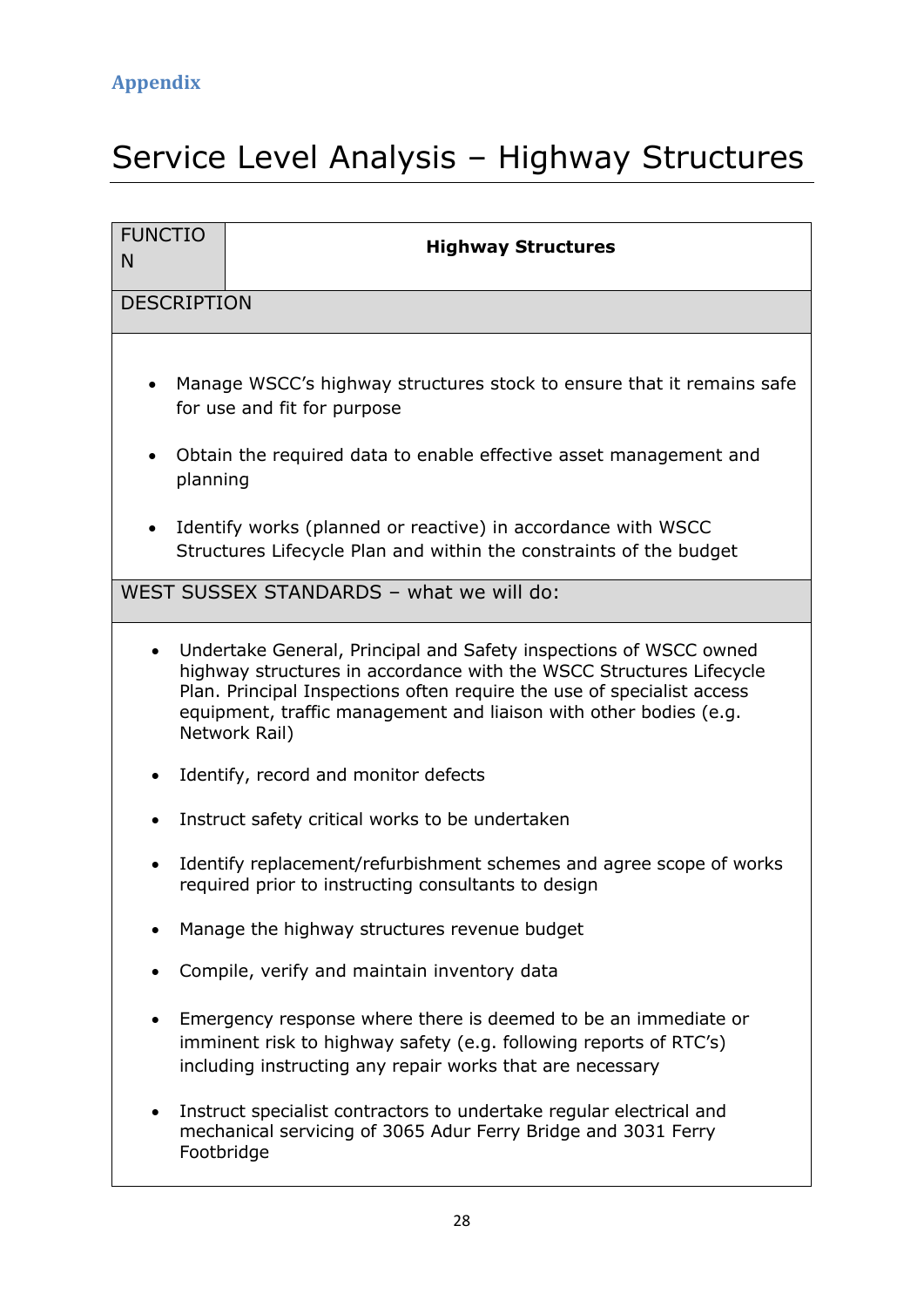- Monthly routine maintenance openings of 3065 Adur Ferry Bridge in Shoreham-by-Sea
- Issue Routine Maintenance work to the Term Maintenance Contractor each month, monitor their progress and respond to any safety critical defects that they report.
- A targeted approach to the management of substandard structures in accordance with BD79
- Maintain Scheduled Ancient Monuments in accordance with the requirements of Historic England and the Ancient Monuments and Archaeological Areas Act 1979.
- Instruct specialist panel engineers to produce Section 10 and Section 12 reports to ensure that WSCC complies with their statutory duties under The Reservoirs Act 1975.
- Process requests for abnormal load movement
- Process Special Engineering Difficulty enguiries on behalf of statutory undertakers where permits are rejected by the Streetworks team on the grounds that works are to be undertaken in the vicinity of highway structures
- A targeted approach to component renewal, prioritised based on the risk to safety and the risk of accelerated deterioration
- A targeted approach to upgrading and asset replacement, prioritised based on the risk to safety and the risk of accelerated deterioration
- Management of low height bridges together with remedial works to bridge signing and liaison with Network Rail and other bridge owners following bridge strikes
- Technical Approval of new highway structures including those promoted by developers

# WEST SUSSEX STANDARDS: What we won't do:

- General Inspections of highway structures owned by Highways England, Network Rail and Environment Agency.
- Non safety critical general maintenance
- A planned targeted approach to the management of substandard structures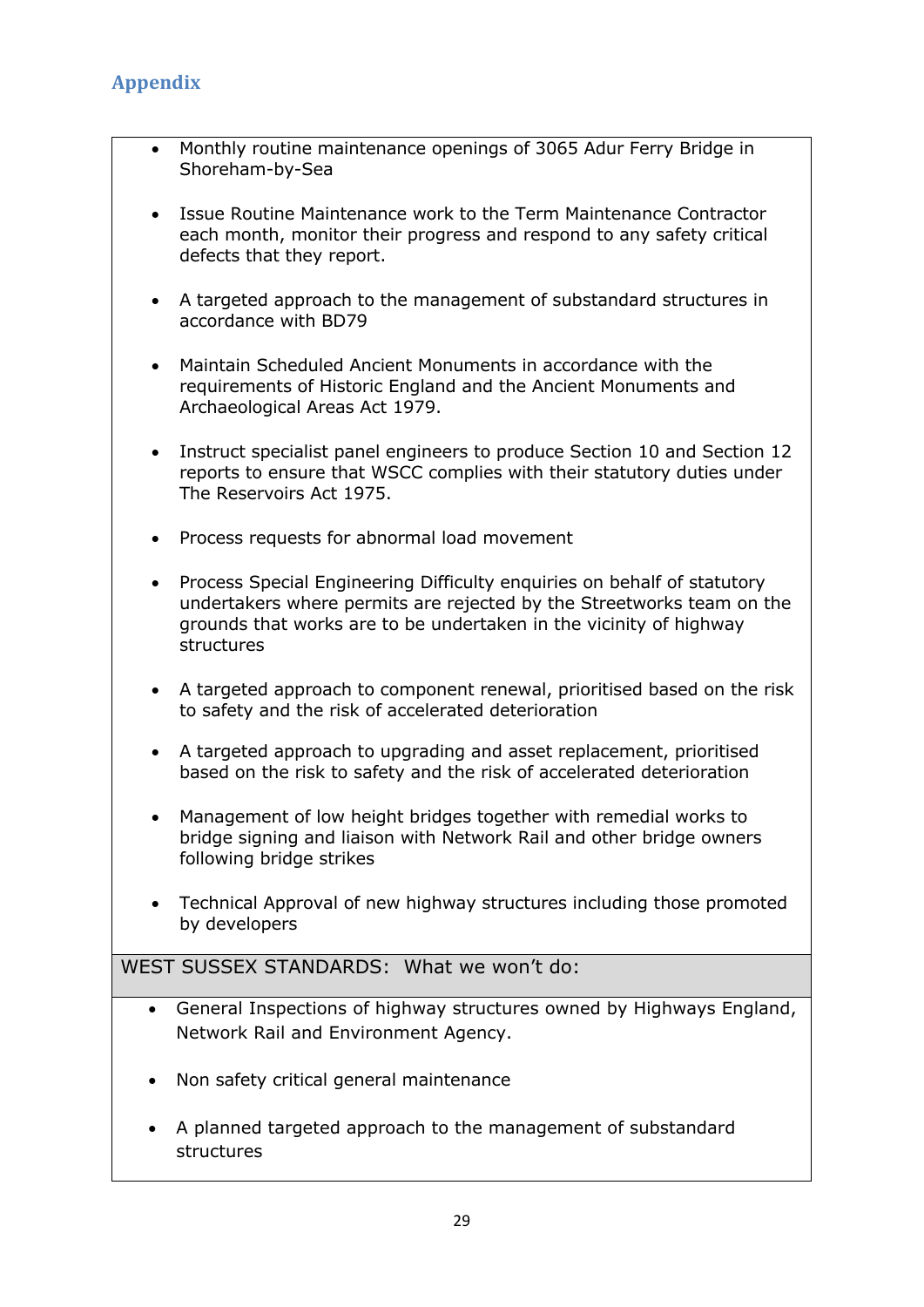# **Risk Assessment Matrix 06 – Highway Structures (to be completed)**

#### Well Managed Highway Infrastructure: A Risk Managed Approach - Service Level Risk Assessments

|                                       |    |                |        |                  |                                                             | <b>Service Standard Risk Assessment</b>                                                              |
|---------------------------------------|----|----------------|--------|------------------|-------------------------------------------------------------|------------------------------------------------------------------------------------------------------|
| <b>Function:</b><br><b>Structures</b> |    |                |        |                  | <b>Means of Assessment:</b><br>Add means of assessment here |                                                                                                      |
|                                       |    |                | Impact |                  |                                                             |                                                                                                      |
|                                       |    |                |        | 4                | 5                                                           | <b>Potential Risks:</b>                                                                              |
| $\mathbf{1}$                          |    | $\overline{2}$ | 3.     | $\blacktriangle$ | -5                                                          | <b>Safety</b><br>Increase in injuries and fatalities                                                 |
| $\overline{2}$                        |    | 4              | 6      | 8                | 10                                                          | Delayed movement to traffic due to more defects and road closures<br>Traffic                         |
|                                       |    |                |        |                  |                                                             | Increased disadvantage to people with limited mobility due to delays<br><b>Access</b>                |
| Likelihood<br>з                       |    | 6              | 9      | 12               | 15                                                          | Increase in reactive maintenance costs leading to increased revenue budget pressure<br><b>Damage</b> |
| 4                                     |    | 8              | 12     | 16               | 20                                                          |                                                                                                      |
| 5 <sup>1</sup>                        | 5. | 10             | 15     | 20               | 25                                                          |                                                                                                      |

Risks rated as 'High' will be deemed to have exceeded tolerance levels and will be subject to escalation to the Senior Management Team for review and action. The target<br>residual rating for a risk is expected to be 'medium'

<span id="page-30-0"></span>

| Safety | Traffic | <b>Access</b> | Damage              |                                                                                                                                                                      | <b>Safety</b>                                                                                                                  | Traffic  |   | <b>Damage</b>                         |
|--------|---------|---------------|---------------------|----------------------------------------------------------------------------------------------------------------------------------------------------------------------|--------------------------------------------------------------------------------------------------------------------------------|----------|---|---------------------------------------|
| o      | 0       | 0             | o                   | Add Mitigating Actions Here (for example: Data<br>analysis to determine the most appropriate<br>renewal and preservation methods and the<br>timescale for delivery). | o                                                                                                                              | $\Omega$ | 0 |                                       |
| 0      | 0       | o             | o                   | Add Mitigating Actions Here (for example: Data<br>analysis to determine the most appropriate<br>renewal and preservation methods and the<br>timescale for delivery). | O                                                                                                                              | $\Omega$ | 0 |                                       |
| 0      | o       | 0             | o                   | Add Mitigating Actions Here (for example: Data<br>analysis to determine the most appropriate<br>renewal and preservation methods and the<br>timescale for delivery). | 0                                                                                                                              | $\Omega$ | 0 |                                       |
| O      | O       | O             | o                   | Add Mitigating Actions Here (for example: Data<br>analysis to determine the most appropriate<br>renewal and preservation methods and the<br>timescale for delivery). | O                                                                                                                              | $\Omega$ | O | o                                     |
|        |         |               | <b>Initial Risk</b> |                                                                                                                                                                      | (Add scenario here (for example: Decline in road condition leads to more safety critical defects)<br><b>Mitigating Actions</b> |          |   | <b>Residual Risk</b><br><b>Access</b> |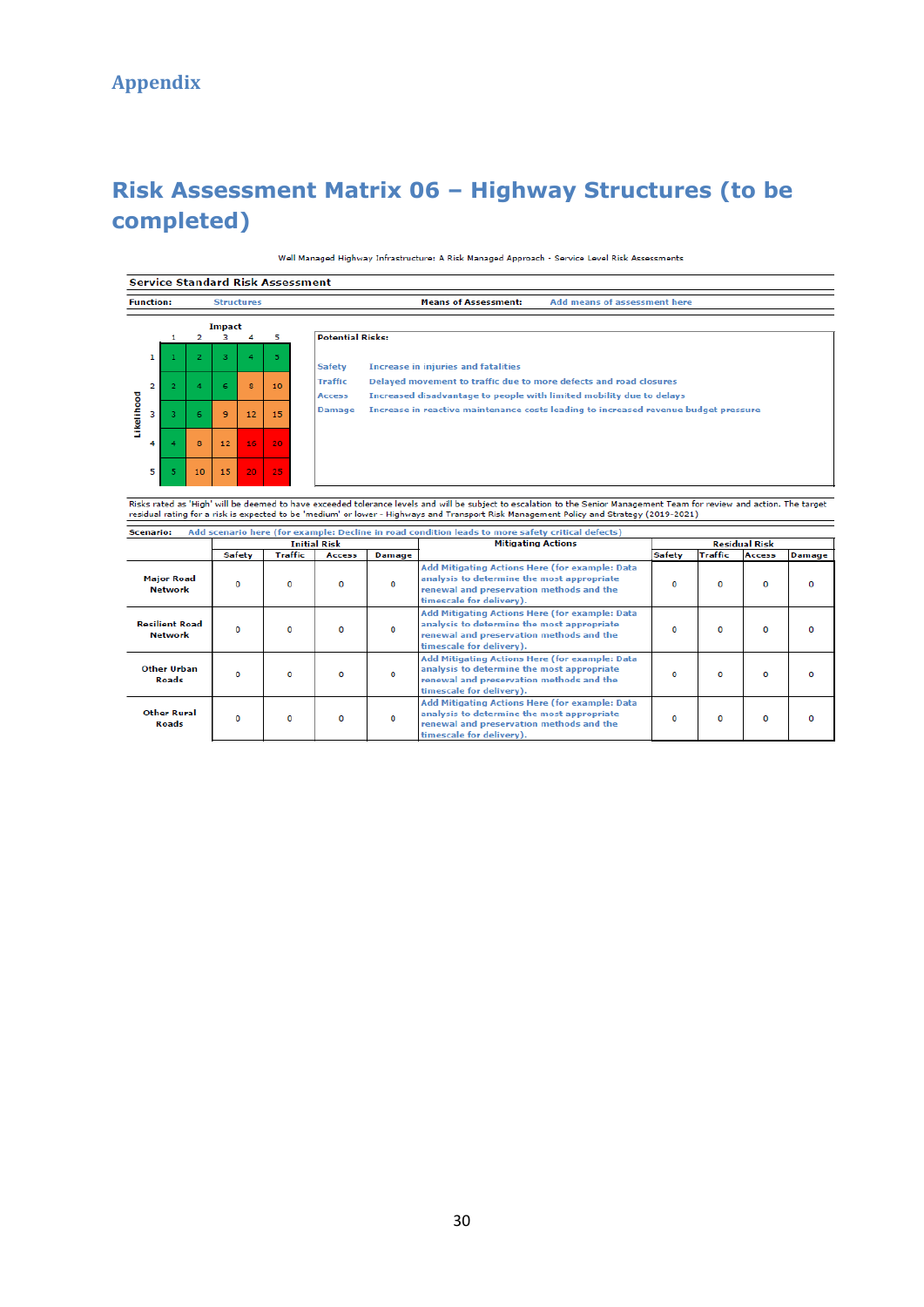# <span id="page-31-0"></span>Service Level Analysis – Traffic Systems

| <b>FUNCTIO</b><br>N | <b>Intelligent Traffic Systems (ITS) Asset Management</b>                                                                                                                                                                                                                                                                                                                                                                                                                                                                                                                                                    |
|---------------------|--------------------------------------------------------------------------------------------------------------------------------------------------------------------------------------------------------------------------------------------------------------------------------------------------------------------------------------------------------------------------------------------------------------------------------------------------------------------------------------------------------------------------------------------------------------------------------------------------------------|
| <b>DESCRIPTION</b>  |                                                                                                                                                                                                                                                                                                                                                                                                                                                                                                                                                                                                              |
|                     | Traffic signals, vehicle activated signs and miscellaneous electrical<br>equipment are maintained through a traffic signal maintenance contract.                                                                                                                                                                                                                                                                                                                                                                                                                                                             |
| efficient network.  | The contract enables WSCC to ensure that the electrical assets are<br>maintained in a safe and efficient operational status and also provides the<br>mechanism to collect current conditional data. This is essential to ensure<br>that the life cycle planning (LCP) is based on accurate data and that the<br>funding is allocated to the correct area, which assists in achieving an                                                                                                                                                                                                                      |
|                     | It also includes the facility to deliver the electrical installation, equipment<br>and civils works for the refurbishment programme, new installations and<br>other chargeable works i.e. new detection, road traffic collisions                                                                                                                                                                                                                                                                                                                                                                             |
|                     | The contract is continuously monitored to ensure supplier compliance and<br>quality of submission, with all activities including routine works recorded on<br>a fault management system. This generates Key Performance Indicator<br>reports and allows WSCC engineers to analysis the data and feed into the<br>appropriate reports and LCPs.                                                                                                                                                                                                                                                               |
|                     | WEST SUSSEX STANDARDS - what we will do:                                                                                                                                                                                                                                                                                                                                                                                                                                                                                                                                                                     |
| $\circ$             | Three levels of response times dependent on severity of the reported<br>fault. These are<br>$\circ$ 2 Hours for critical faults – these are faults that are deemed to be<br>an immediate or imminent risk to highway safety i.e. electrical<br>safety<br>$\circ$ 6 Hours for urgent faults - these are faults that will cause<br>congestion or if combined with an additional fault i.e. red lamp out<br>could become a potential safety issue.<br>24 Hours for non-urgent - these are faults that do not affect<br>operation or are safety related i.e green lamp out, single bleeper<br>driver not working |
|                     | Cyclic inspection of all installations [once a year] and targeted<br>inspections informed by fault reports from customers in accordance<br>with items 1 to 12 from table 2.2 in TD 24/97                                                                                                                                                                                                                                                                                                                                                                                                                     |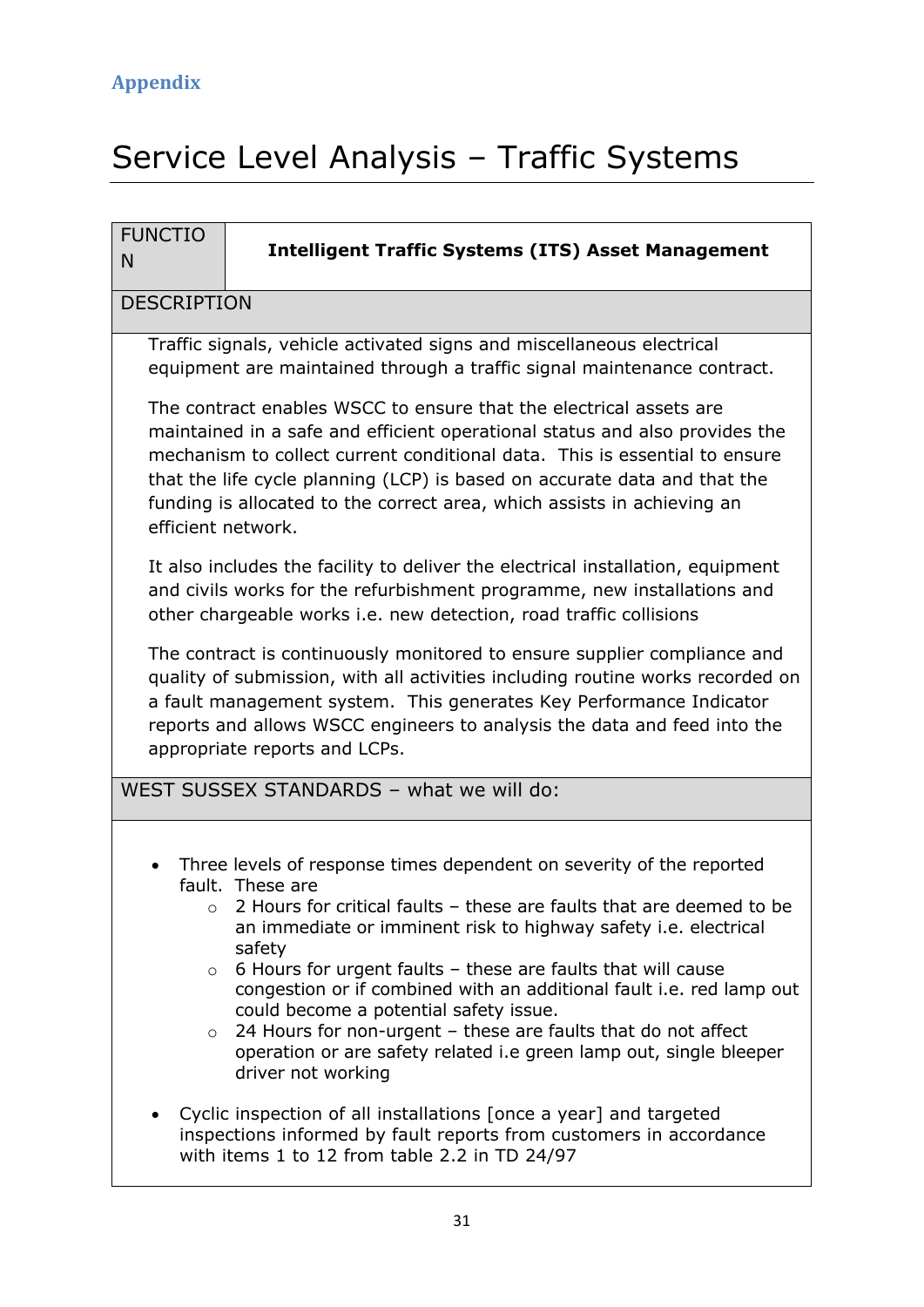- Bulk lamp changes for any Halogen bulb sites once per year
- Electrical test requirements to be carried out every year to test earth bonding and electrical safety system i.e. Residual Current Device test
- Remote monitoring system on the majority of traffic signals junctions, automatically identify faults to WSCC for analysis and where appropriate reporting
- Targeted maintenance of all installations identified via reports of defects or damage and where there is a high risk to highway safety.
- Investigation of defects where there is a high risk to highway safety
- Traffic signal renewals and improvements where there is a high risk to highway safety or obsolete equipment
- Technical Approval of all traffic signal designs to ensure compliance with standards and optimised operation.
- Advice and approval of suitable sites for vehicle activated signs (i.e. speed warnings) on the highway network
- Recover costs for damaged equipment when known culprit has been identified
- Work with other service providers i.e. bus companies, visually impaired, to improve their experience in using the traffic signals assets.
- Deliver through the contract the traffic signals and VAS refurbishment programme as identified in the works programme.

# WEST SUSSEX STANDARDS: What we won't do:

- Maintenance of any signal installation on non-highway land or nonauthority roads
- Investigation of any signal installations on non-highway land or nonauthority roads
- Enforcement of traffic signals under The Traffic Management Act 2004
- Routine replacement of non-statutory and non-safety critical assets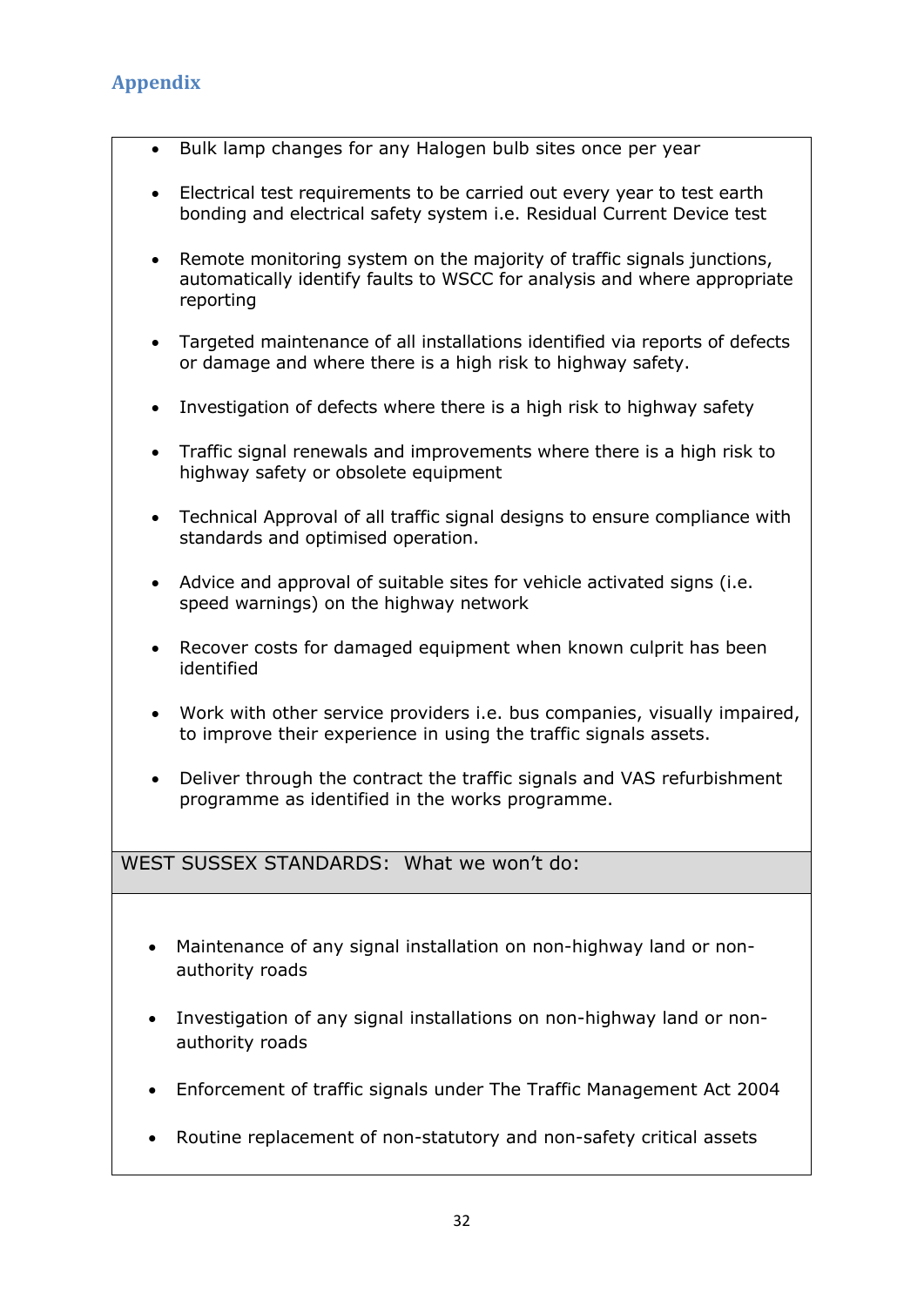- Painting of traffic signal poles, controller cabinets or any other ITS assets
- WSCC recognises the importance of conservation but given resource challenges we cannot always agree to meet conversation requirements but will liaise with conservation officers on new schemes in such areas to consider minor adjustments alongside other factors such as cost, lifecycle and maintenance.

### This means that:

WSCC will:

- Actively pursue full recovery costs when damage has occurred
- Maintain accurate data on the condition status and type of equipment used at the various sites across West Sussex. This will be used to inform the life cycle plan on sites which need to be considered for future investment / refurbishment.
- Develop an asset management life cycle plan to identify equipment that is the obsolescence due to the ageing technology and the availability of spare components.
- Operate a fault management system to ensure appliance to contract targets and keep track of all faults and reoccurring issues.
- Maintain the equipment in a safe condition and optimised method of control.
- Ensure that all new or refurbished sites include the most cost effective method of control, reduced energy technology ie LED's and the lowest possible life cycle costs.
- Approve all developer or third party schemes that contain electrical equipment to ensure compliance to WSCC standards, ensuring limited component proliferation to minimise future maintenance costs.
- Maintain an electricity unmetered supply (UMS) report to ensure that WSCC are compliant to the requirement of the service provider whilst obtaining any cost down when new more efficient energy equipment is installed.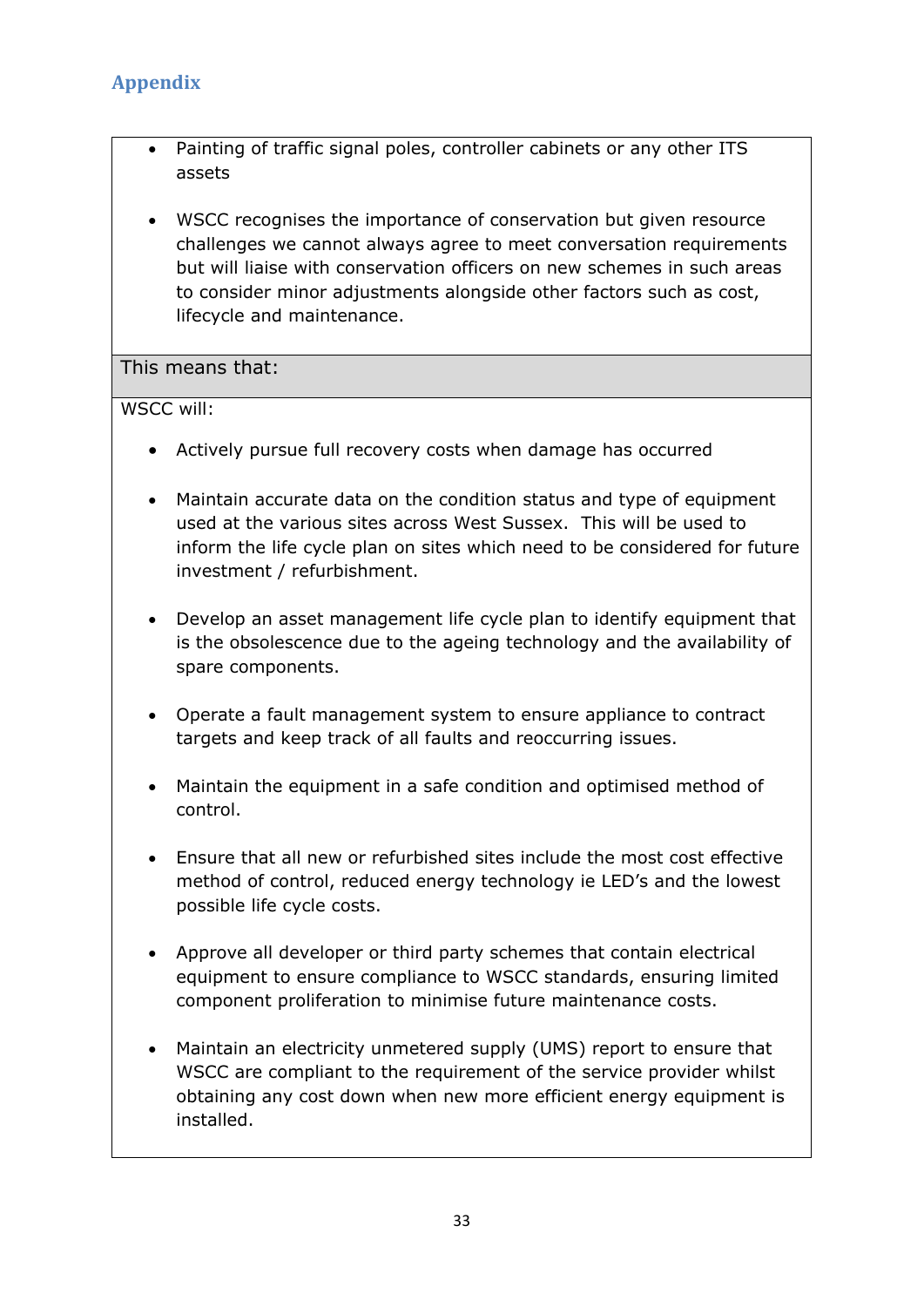Note - Traffic systems assets are either on and fully working, or off and inactive. The various components at a site can normally be replaced or repaired independently of other aspects in order to extend the life of the overall asset. This means that once any faults, damage or other issues have been addressed that the residual risk returns to the minimal level of the original design. However there are now increasing occurrences when this is not feasible due to either, the wiring or compatibility of replacement components to the 'on-site' technology. i.e. LED signals heads are not compatible with controllers over 10 years old. When this occurs the only solution is switch off or refurbish.

# **Risk Assessment Matrix 07 – Intelligent Traffic Systems**

|         |                                            |  |              |                                                                                           |    |     | <b>Service Standard Risk Assessment</b>                                                                                                                                      |
|---------|--------------------------------------------|--|--------------|-------------------------------------------------------------------------------------------|----|-----|------------------------------------------------------------------------------------------------------------------------------------------------------------------------------|
|         | <b>Function:</b><br><b>Traffic Systems</b> |  |              | <b>Means of Assessment:</b><br>Periodic inspection, condition status and fault management |    |     |                                                                                                                                                                              |
|         |                                            |  |              | Impact                                                                                    | 4  |     | <b>Potential Risks:</b>                                                                                                                                                      |
|         |                                            |  |              | З                                                                                         | 4  |     | <b>Safety</b><br><b>Increase in injuries and fatalities</b>                                                                                                                  |
| g       |                                            |  | 4            | 6.                                                                                        | 8  | 10  | Delayed movement to traffic due to more defects and road closures<br><b>Traffic</b><br>Increased disadvantage to people with limited mobility due to delays<br><b>Access</b> |
| Likelih | 3                                          |  | 6            | $\overline{9}$                                                                            | 12 | 15  | Increase in reactive maintenance costs leading to increased revenue budget pressure<br><b>Damage</b>                                                                         |
|         | 4                                          |  | $\mathbf{8}$ | 12                                                                                        | 16 | 20  |                                                                                                                                                                              |
|         | 5                                          |  | 10           | 15                                                                                        | 20 | -25 |                                                                                                                                                                              |

Risks rated as 'High' will be deemed to have exceeded tolerance levels and will be subject to escalation to the Senior Management Team for review and action. The target residual<br>rating for a risk is expected to be 'medium'

<span id="page-34-0"></span>

|                                  |        |                 | <b>Initial Risk</b> |                 | <b>Mitigating Actions</b>                                                                                                                                                                                             |        |                 | <b>Residual Risk</b> |        |
|----------------------------------|--------|-----------------|---------------------|-----------------|-----------------------------------------------------------------------------------------------------------------------------------------------------------------------------------------------------------------------|--------|-----------------|----------------------|--------|
|                                  | Safety | Traffic         | Access              | Damage          |                                                                                                                                                                                                                       | Safety | <b>Traffic</b>  | Access               | Damage |
| <b>Major Road</b><br>Network     | 25     | 20 <sub>1</sub> | 25                  | 20 <sub>1</sub> | Data analysis to help inform the life cycle plan and<br>identify the critical sites. This will determine the most<br>refurbishment and obsolescence programme and<br>timescale for delivery within available funding. | 12     | 12              | 12                   | 12     |
| <b>Resilient Road</b><br>Network | 25     | 20              | 25                  | 20 <sub>1</sub> | Data analysis to help inform the life cycle plan and<br>identify the critical sites. This will determine the most<br>refurbishment and obsolescence programme and<br>timescale for delivery within available funding. | 12     | 12 <sup>1</sup> | 12                   | 12     |
| <b>Other Urban Roads</b>         | 16     | 12              | 15                  | 12              | Data analysis to help inform the life cycle plan and<br>identify the critical sites. This will determine the most<br>refurbishment and obsolescence programme and<br>timescale for delivery within available funding. | 8      | 6               | 8                    | h      |
| <b>Other Rural Roads</b>         | 16     | $\overline{9}$  | 12                  | 12              | Data analysis to help inform the life cycle plan and<br>identify the critical sites. This will determine the most<br>refurbishment and obsolescence programme and<br>timescale for delivery within available funding. | 8      | 6               | 6                    |        |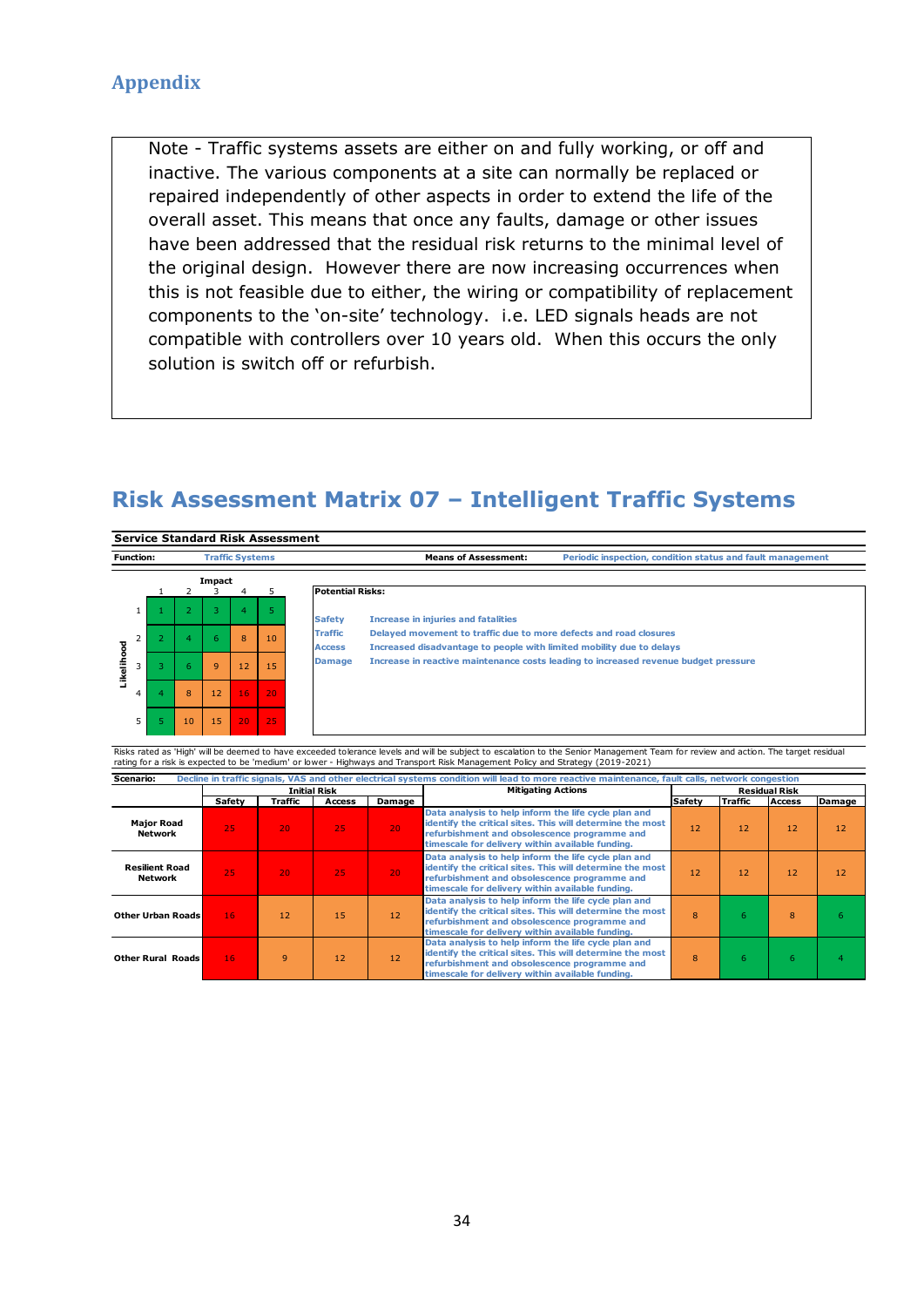# <span id="page-35-0"></span>Service Level Analysis – Winter Maintenance

| <b>FUNCTIO</b>        |                                                                                                                                                                                                                                                                                                                                                                                                                                                                                       |  |  |  |  |  |  |  |  |  |  |
|-----------------------|---------------------------------------------------------------------------------------------------------------------------------------------------------------------------------------------------------------------------------------------------------------------------------------------------------------------------------------------------------------------------------------------------------------------------------------------------------------------------------------|--|--|--|--|--|--|--|--|--|--|
| N                     | <b>Precautionary Salting &amp; Snow Clearing</b>                                                                                                                                                                                                                                                                                                                                                                                                                                      |  |  |  |  |  |  |  |  |  |  |
| <b>DESCRIPTION</b>    |                                                                                                                                                                                                                                                                                                                                                                                                                                                                                       |  |  |  |  |  |  |  |  |  |  |
|                       |                                                                                                                                                                                                                                                                                                                                                                                                                                                                                       |  |  |  |  |  |  |  |  |  |  |
| $\bullet$             | Whilst there is no statutory duty to salt in anticipation of ice occurring,<br>ice can present a hazard to the user of safety of the highway user. In<br>order to prevent this hazard, it may be necessary to precautionary salt.<br>The clearing of snow from the highway is a duty of the highway<br>authority under the Highways Act 1980. The policies, procedures and<br>practices associated with these tasks are described in detail in the<br>annual Winter Maintenance Plan. |  |  |  |  |  |  |  |  |  |  |
|                       | WEST SUSSEX STANDARDS - what we will do:                                                                                                                                                                                                                                                                                                                                                                                                                                              |  |  |  |  |  |  |  |  |  |  |
|                       | Precautionary Salting of:                                                                                                                                                                                                                                                                                                                                                                                                                                                             |  |  |  |  |  |  |  |  |  |  |
| $\bullet$             | Major Road Network (P1)<br>Other Primary routes and County distributors (P2)                                                                                                                                                                                                                                                                                                                                                                                                          |  |  |  |  |  |  |  |  |  |  |
|                       | Approximately 28% of the highway network                                                                                                                                                                                                                                                                                                                                                                                                                                              |  |  |  |  |  |  |  |  |  |  |
|                       | <b>Snow Clearing Network</b>                                                                                                                                                                                                                                                                                                                                                                                                                                                          |  |  |  |  |  |  |  |  |  |  |
| $\bullet$<br>Councils | Based on the precautionary salting network plus all heavily used<br>pedestrian precincts and footways with support from Town & Parish                                                                                                                                                                                                                                                                                                                                                 |  |  |  |  |  |  |  |  |  |  |
| Salt Bins             |                                                                                                                                                                                                                                                                                                                                                                                                                                                                                       |  |  |  |  |  |  |  |  |  |  |
| season                | Ensure all known highway salt bins are at least 75% fill at the start of                                                                                                                                                                                                                                                                                                                                                                                                              |  |  |  |  |  |  |  |  |  |  |
|                       | Community support / Parish winter plans                                                                                                                                                                                                                                                                                                                                                                                                                                               |  |  |  |  |  |  |  |  |  |  |
|                       | Ensure reasonable Parish / Town Council requests for bulk stock of hippo<br>bags are delivered by 1 <sup>st</sup> November                                                                                                                                                                                                                                                                                                                                                            |  |  |  |  |  |  |  |  |  |  |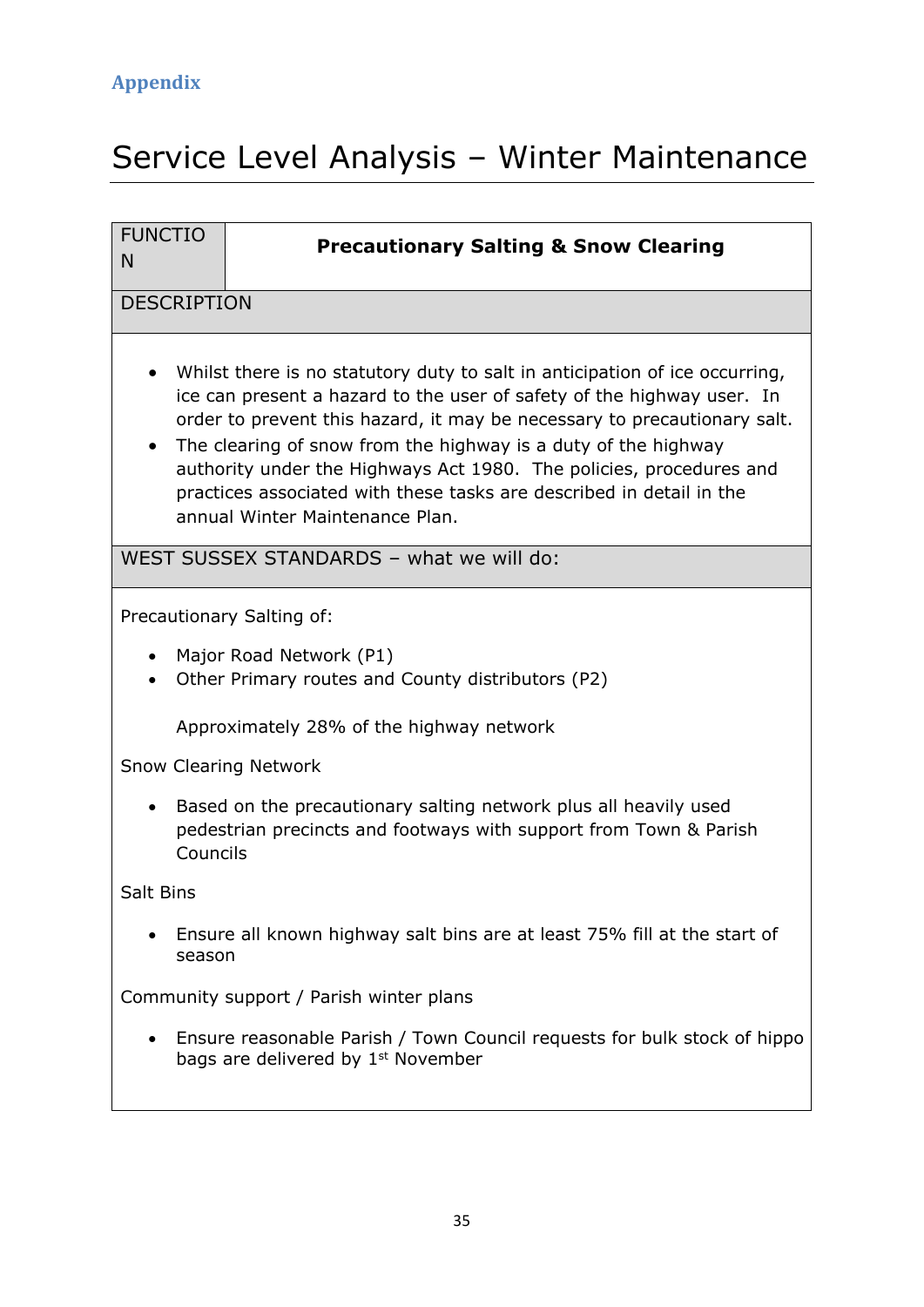# WEST SUSSEX STANDARDS: What we won't do:

 Increase salting network based on high public expectation for salted roads

### This means that:

### WSCC will:

- Monitor significance of legal judgements on Winter Maintenance issues
- Control environmental pollution due to salt, storage and distribution
- Promote use of sustainable transport options where possible
- Seek alternatives to rock salt and traditional salt distribution techniques
- Continue to publicise winter decisions
- Continue to invest in accuracy of local weather forecasts

# **Risk Assessment Matrix 08 – Winter Maintenance**

Well Managed Highway Infrastructure: A Risk Managed Approach - Service Level Risk Assessments

|                  |                |                |               |                     |                           | <b>Service Standard Risk Assessment</b>                                                                                                                               |  |
|------------------|----------------|----------------|---------------|---------------------|---------------------------|-----------------------------------------------------------------------------------------------------------------------------------------------------------------------|--|
| <b>Function:</b> |                |                |               |                     | <b>Winter Maintenance</b> | <b>Means of Assessment:</b><br>Road surface forecasts and weather reports                                                                                             |  |
|                  |                |                | <b>Impact</b> |                     |                           |                                                                                                                                                                       |  |
|                  |                |                | з             | 4                   | 5                         | <b>Potential Risks:</b>                                                                                                                                               |  |
|                  | 1              | $\overline{2}$ | з.            | $\overline{\bf{4}}$ | -5                        | <b>Safety</b><br>Increase in injuries and fatalities                                                                                                                  |  |
|                  | $\overline{2}$ | 4              | 6.            | 8                   | 10                        | Traffic<br>Delayed movement to traffic due to more defects and road closures<br>Increased disadvantage to people with limited mobility due to delays<br><b>Access</b> |  |
| Likelihood       | з              | 6              | 9             | 12                  | 15                        | Increase in reactive maintenance costs leading to increased revenue budget pressure<br><b>Damage</b>                                                                  |  |
|                  | 4              | 8              | 12            | 16                  | $-20$                     |                                                                                                                                                                       |  |
|                  | 5              | 10             | 15            | 20                  | 25                        |                                                                                                                                                                       |  |

Risks rated as 'High' will be deemed to have exceeded tolerance levels and will be subject to escalation to the Senior Management Team for review and action. The target<br>residual rating for a risk is expected to be 'medium'

<span id="page-36-0"></span>

| <b>Scenario:</b>                        |        |         |                     |        | Statutory duty to maintain highways and ensure (so far as possible) that safe passage along a highway is not endangered by snow |                      |         |               |               |
|-----------------------------------------|--------|---------|---------------------|--------|---------------------------------------------------------------------------------------------------------------------------------|----------------------|---------|---------------|---------------|
|                                         |        |         | <b>Initial Risk</b> |        | <b>Mitigating Actions</b>                                                                                                       | <b>Residual Risk</b> |         |               |               |
|                                         | Safety | Traffic | <b>Access</b>       | Damage |                                                                                                                                 | Safety               | Traffic | <b>Access</b> | <b>Damage</b> |
| <b>Major Road</b><br><b>Network</b>     | 25     | 20      | 20                  | 12     | Precautionary salting and snow clearance<br>determined by road temperature information and<br>weather forecast.                 | 9                    | 4       | 4             | 6             |
| <b>Resilient Road</b><br><b>Network</b> | 25     | 20      | 20                  | 12     | Precautionary salting and snow clearance<br>determined by road temperature information and<br>weather forecast.                 | 9                    | 4       | 4             | 6             |
| Other Urban<br>Roads                    | 16     | 16      | 16                  | 12     | Invoke parish and district winter maintenance<br>plans.                                                                         | 9                    | 12      | 15            | 12            |
| <b>Other Rural</b><br>Roads             | 16     | 16      | 16                  | 12     | Invoke parish and district winter maintenance<br>plans.                                                                         | 12                   | 12      | 12            | 12            |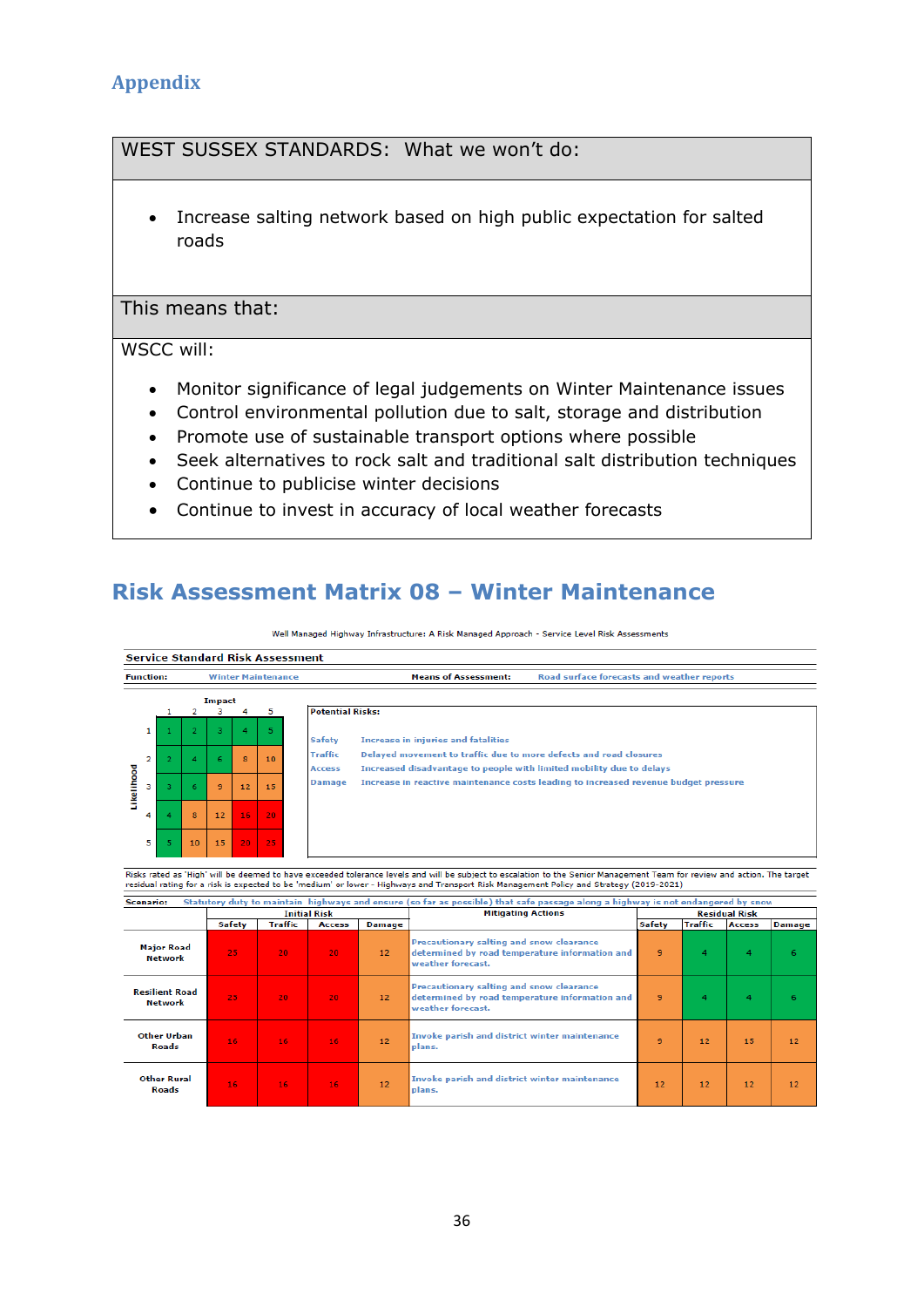# <span id="page-37-0"></span>Service Level Analysis – Vegetation Management

| <b>FUNCTIO</b><br>N                                                        | <b>Grass Cutting &amp; Vegetation</b><br><b>Management</b><br>(excluding Trees)                                                                                                                                                                                                                                                                                                                                                                                                                                    | <b>TYPE</b> | <b>Routine</b><br><b>Maintenance</b> |  |  |  |  |  |  |  |  |  |
|----------------------------------------------------------------------------|--------------------------------------------------------------------------------------------------------------------------------------------------------------------------------------------------------------------------------------------------------------------------------------------------------------------------------------------------------------------------------------------------------------------------------------------------------------------------------------------------------------------|-------------|--------------------------------------|--|--|--|--|--|--|--|--|--|
| <b>DESCRIPTION</b>                                                         |                                                                                                                                                                                                                                                                                                                                                                                                                                                                                                                    |             |                                      |  |  |  |  |  |  |  |  |  |
| Includes:                                                                  |                                                                                                                                                                                                                                                                                                                                                                                                                                                                                                                    |             |                                      |  |  |  |  |  |  |  |  |  |
| $\bullet$<br>$\bullet$<br>$\bullet$<br>$\bullet$<br>$\bullet$<br>$\bullet$ | Periodic cutting of urban and rural roadside grass and preservation of<br>sight lines for safety;<br>Data driven, risk based, and safety led additional cuts on roundabout<br>and junction approaches;<br>Management of planted sites and stewardship of 'notable' verges;<br>Preservation of rural verges as havens for rare flowers and wildlife.<br>Periodic cutting of highway hedges<br>Control of noxious weeds - Japanese's Knotweed & Giant Hogweed<br>Selective control of unwanted growth in paved areas |             |                                      |  |  |  |  |  |  |  |  |  |
|                                                                            | WEST SUSSEX STANDARDS - what we will do:                                                                                                                                                                                                                                                                                                                                                                                                                                                                           |             |                                      |  |  |  |  |  |  |  |  |  |
|                                                                            | <b>Urban Grass Cutting</b><br>Up to 5 cuts per year<br><b>Rural Grass Cutting</b>                                                                                                                                                                                                                                                                                                                                                                                                                                  |             |                                      |  |  |  |  |  |  |  |  |  |
| $\bullet$<br>$\bullet$<br>$\bullet$                                        | Rural verges - 1 swathe twice a year plus 1 overall cut;<br>Embankments and cuttings - visibility only;<br>Visibility splays - as necessary.                                                                                                                                                                                                                                                                                                                                                                       |             |                                      |  |  |  |  |  |  |  |  |  |
| <b>Hedge Cutting</b>                                                       |                                                                                                                                                                                                                                                                                                                                                                                                                                                                                                                    |             |                                      |  |  |  |  |  |  |  |  |  |
|                                                                            | Cutting of highway hedges as required generally every other year                                                                                                                                                                                                                                                                                                                                                                                                                                                   |             |                                      |  |  |  |  |  |  |  |  |  |
| <b>Weed Control</b>                                                        |                                                                                                                                                                                                                                                                                                                                                                                                                                                                                                                    |             |                                      |  |  |  |  |  |  |  |  |  |
|                                                                            | Maintain an annual programme to control Japanese's Knotweed & Giant<br>Hogweed<br>Selective weed spray using non- herbicides in paved areas as necessary                                                                                                                                                                                                                                                                                                                                                           |             |                                      |  |  |  |  |  |  |  |  |  |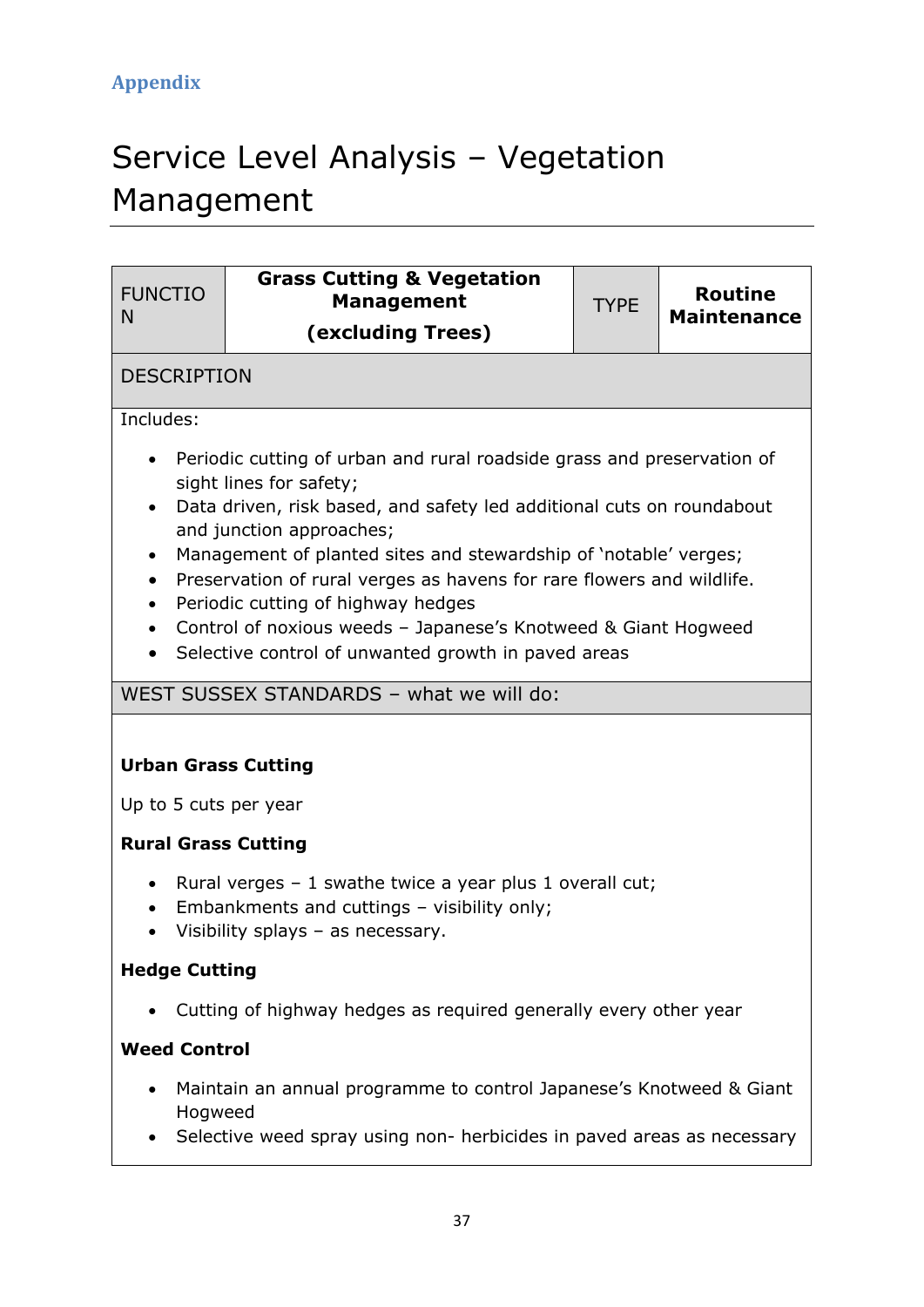WEST SUSSEX STANDARDS: What we won't do:

- Increase no of urban cuts even in particularly times of rapid growth
- Maintain a safe passage of pedestrians on verges so they don't have to walk in the road
- Remove grass cuttings
- Repair damage caused by over-riding and parking on verges;
- Cut hedges routinely for aesthetics
- Routinely spray kerb channels
- Routinely spray footways

This means that WSCC will:

- Allow 'top up' amenity cuts by partner authorities at their expense
- Work closely with partner authorities to carry out litter picking in advance of rural grass cutting
- Work with interested organisations to increase bio-diversity
- Promote conservation of the ecology and roadside verges
- Encourage households to cut the grass across their own frontage
- Possible use of community groups or volunteers to improve amenity value
- Maintain the number of urban cuts to 5 cuts per year in line with recommended safety levels
- Maintain visibility splays to maintain safety at junctions
- Continue to manage grass verges of particular botanical or entomological interest
- Enhance operating procedures for sponsored planting
- Use only non-residual herbicides such as Glyphosate on paved surfaces
- Identify possible uses for grass cuttings
- Enforce landowners to maintain their hedges to a satisfactory standard
- Use glyphosate products sparingly and endeavour to source alternative products or techniques where possible.
- Take account of the council's recently agreed Pollinator Action Plan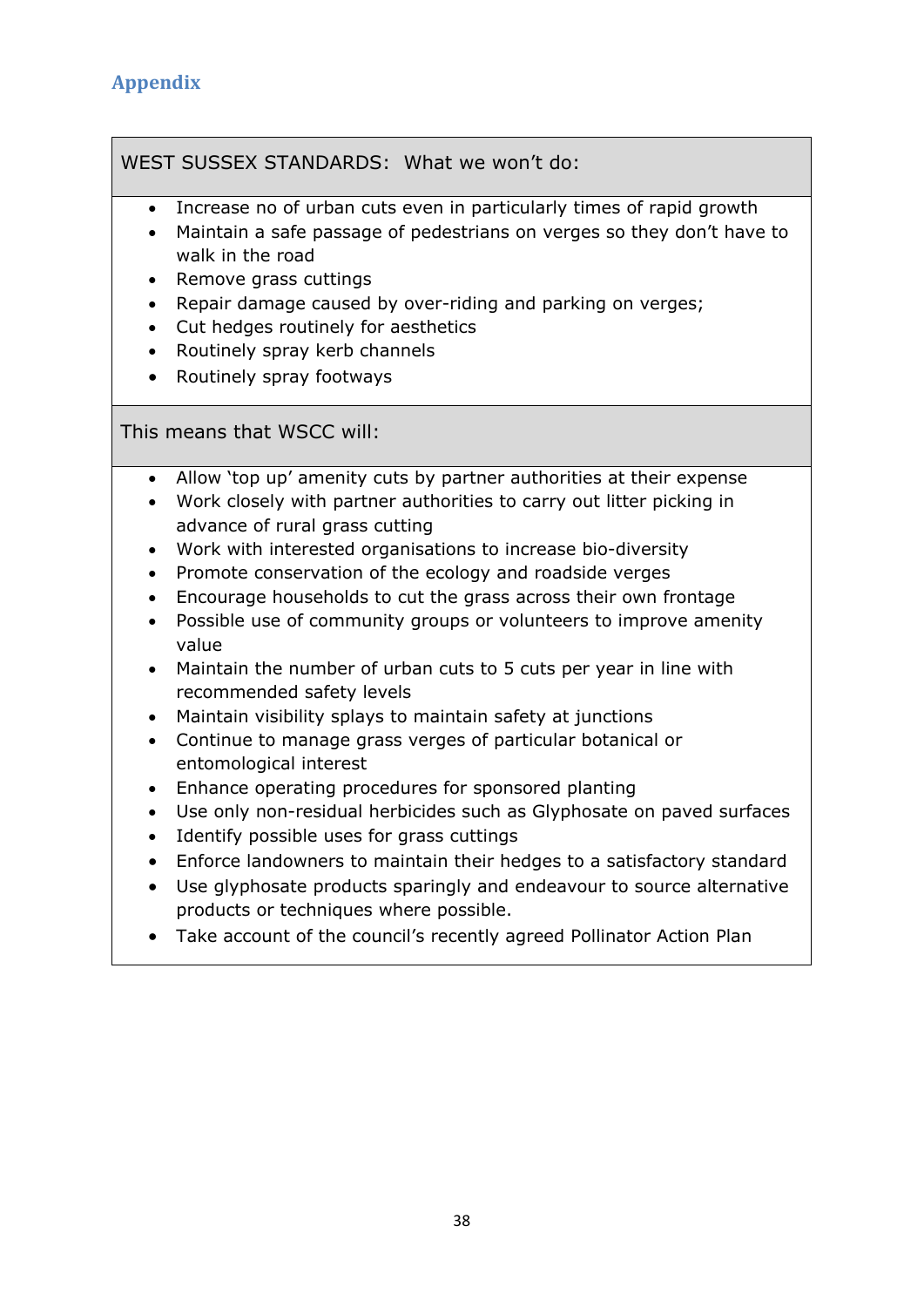# **Risk Assessment Matrix 09 – Vegetation Management**

Well Managed Highway Infrastructure: A Risk Managed Approach - Service Level Risk Assessments

|                  |                |                |    |        |    |    | <b>Service Standard Risk Assessment</b>                                                                                                                               |  |  |  |  |  |  |  |
|------------------|----------------|----------------|----|--------|----|----|-----------------------------------------------------------------------------------------------------------------------------------------------------------------------|--|--|--|--|--|--|--|
| <b>Function:</b> |                |                |    |        |    |    | <b>Means of Assessment:</b><br><b>Visual inspection</b><br><b>Vegetation Management</b>                                                                               |  |  |  |  |  |  |  |
|                  |                |                |    | Impact |    | 5. | <b>Potential Risks:</b>                                                                                                                                               |  |  |  |  |  |  |  |
|                  | 1              |                |    | 3      | 4  | 5  | <b>Safety</b><br>Increase in injuries and fatalities                                                                                                                  |  |  |  |  |  |  |  |
|                  | $\overline{2}$ | $\overline{2}$ | 4  | 6      | 8  | 10 | Traffic<br>Delayed movement to traffic due to more defects and road closures<br>Increased disadvantage to people with limited mobility due to delays<br><b>Access</b> |  |  |  |  |  |  |  |
| <b>Ikelihood</b> | з              | я              | 6  | 9      | 12 | 15 | Increase in reactive maintenance costs leading to increased revenue budget pressure<br><b>Damage</b>                                                                  |  |  |  |  |  |  |  |
|                  | 4              | 4              | 8  | 12     | 16 | 20 |                                                                                                                                                                       |  |  |  |  |  |  |  |
|                  | 5              | 5              | 10 | 15     | 20 | 25 |                                                                                                                                                                       |  |  |  |  |  |  |  |

Risks rated as 'High' will be deemed to have exceeded tolerance levels and will be subject to escalation to the Senior Management Team for review and action. The target<br>residual rating for a risk is expected to be 'medium'

<span id="page-39-0"></span>

|                                         |                 |                | <b>Initial Risk</b> |        | <b>Mitigating Actions</b>                                                                                                                                                                            | <b>Residual Risk</b> |                |               |                |
|-----------------------------------------|-----------------|----------------|---------------------|--------|------------------------------------------------------------------------------------------------------------------------------------------------------------------------------------------------------|----------------------|----------------|---------------|----------------|
|                                         | Safety          | <b>Traffic</b> | <b>Access</b>       | Damage |                                                                                                                                                                                                      | <b>Safety</b>        | Traffic        | <b>Access</b> | <b>Damage</b>  |
| <b>Major Road</b><br>Network            | 20              | 9              | 15                  |        | <b>Cyclic grass cutting and treatment of noxious</b><br>weeds.                                                                                                                                       | 6                    | 4              | 4             | 2              |
| <b>Resilient Road</b><br><b>Network</b> | 20              | 9              | 15                  |        | <b>Cyclic grass cutting and treatment of noxious</b><br>weeds.                                                                                                                                       | 6                    | $\overline{4}$ | 4             | $\overline{2}$ |
| Other Urban<br>Roads                    | 15              | 6.             | 25                  | 9      | <b>Cyclic grass cutting and treatment of noxious</b><br>weeds. For overgrown vegetation assess<br>ownership and action as required. Prioritise high<br>priority works and ensure neccesary works are |                      |                | 3             | $\overline{2}$ |
| <b>Other Rural</b><br>Roads             | 20 <sub>1</sub> | 6              | 20                  | 6      | <b>Cyclic grass cutting and treatment of noxious</b><br>weeds. For overgrown vegetation assess<br>ownership and action as required. Prioritise high<br>priority works and ensure neccesary works are | 4                    |                | 3.            |                |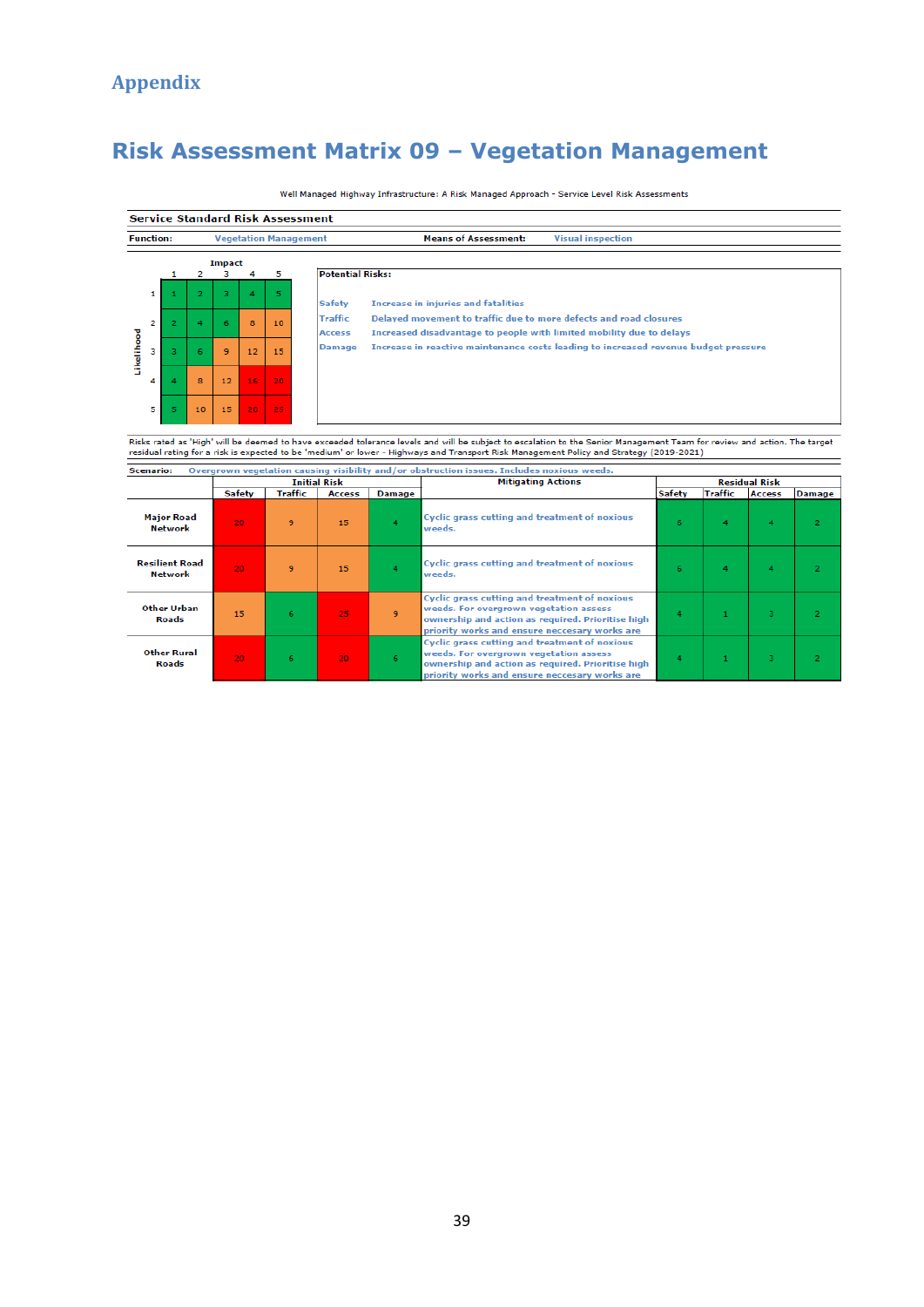# <span id="page-40-0"></span>Service Level Analysis – Graffiti

#### FUNCTIO **Graffiti & Flyposting Removal**

N

**DESCRIPTION** 

To keep West Sussex infrastructure clear of graffiti / fly posting

WEST SUSSEX STANDARDS – what we will do:

- Remove all incidents of graffiti and fly posting from public view on WSCC maintained infrastructure, where practical to do so, and within a maximum period of 5 working days.
- Remove all offensive incidents of graffiti and fly posting on WSCC maintained infrastructure within 1 working day

WEST SUSSEX STANDARDS – what we won't do:

• Contribute to graffiti and flyposting removal on  $3<sup>rd</sup>$  party infrastructure

This means that:

 Support parties removing graffiti and flyposting to seek financial support and partnership opportunities from any repeatedly affected property owners, to reduce or compliment level of funding required

# <span id="page-40-1"></span>**Risk Assessment Matrix 10 – Graffiti (not required)**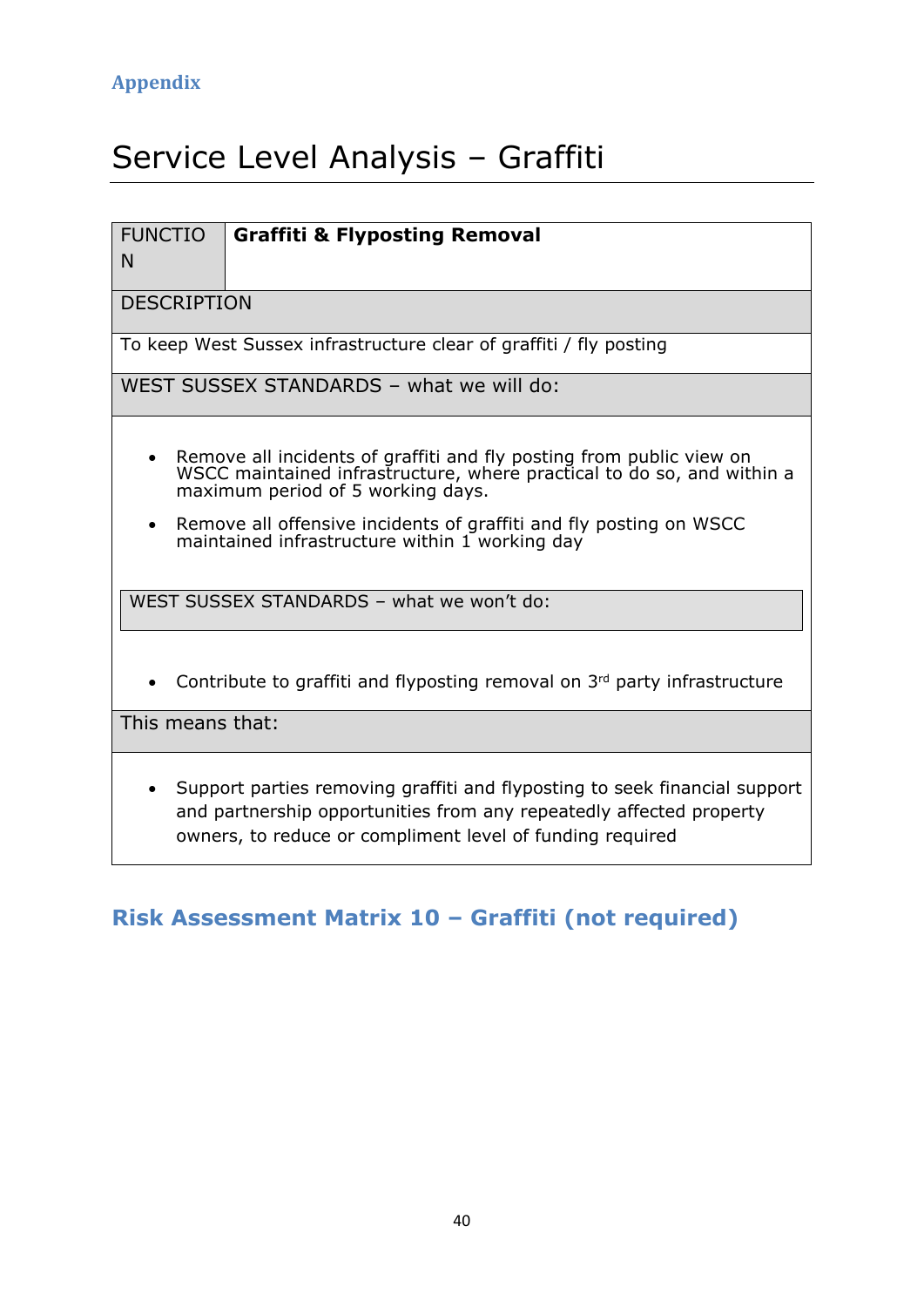# <span id="page-41-0"></span>Service Level Analysis – Signs, Bollards and Road Markings

| <b>FUNCTION</b>                                 | Signs, Road Markings, Road Studs, Posts & Bollards<br>(not including lit signs)                                                                                                                                                                                                                                                                                            |
|-------------------------------------------------|----------------------------------------------------------------------------------------------------------------------------------------------------------------------------------------------------------------------------------------------------------------------------------------------------------------------------------------------------------------------------|
| <b>DESCRIPTION</b>                              |                                                                                                                                                                                                                                                                                                                                                                            |
|                                                 | To aid the direction and movement of traffic on the network, we will:                                                                                                                                                                                                                                                                                                      |
| $\bullet$<br>$\bullet$<br>$\bullet$<br>vicinity | Maintain certain signs for visibility, legibility and correctness<br>Maintain and renew certain road markings to ensure effectiveness and<br>replace others where required as soon as possible after surfacing works<br>Maintain and renew certain reflective road studs to ensure effectiveness.<br>Periodically clean traffic signs when carrying out other works in the |
|                                                 | WEST SUSSEX STANDARDS - what we will do:                                                                                                                                                                                                                                                                                                                                   |
| <b>Traffic Signs</b>                            |                                                                                                                                                                                                                                                                                                                                                                            |
|                                                 | Cyclic condition inspections as part of the wider highway inspection<br>regime and targeted inspections informed by fault reports from<br>customers                                                                                                                                                                                                                        |
| $\bullet$<br>28 days                            | Make safe damaged Give Way & Stop signs and place temporary sign<br>within 24 hours – supply additional signage if required and repair within                                                                                                                                                                                                                              |
| $\bullet$                                       | Permanent replacement according to priority of signs, where missing,<br>obscured, damaged so the legend isn't clear or the colours are<br>significantly faded as below:                                                                                                                                                                                                    |
| Chevrons<br>only.                               | Regulatory signs including Speed Limit Terminals and repeaters, No<br>Entry, One Way, Stop / Give way, and other banned movements<br>excluding parking signs.<br>Bridge Height signs (warning & regulatory).<br>Direction signs and ADS - primary destinations - Major Road Network                                                                                        |
|                                                 | Replacement of other safety critical signing only where hazard is still<br>present and risk assessment identifies as safety critical.                                                                                                                                                                                                                                      |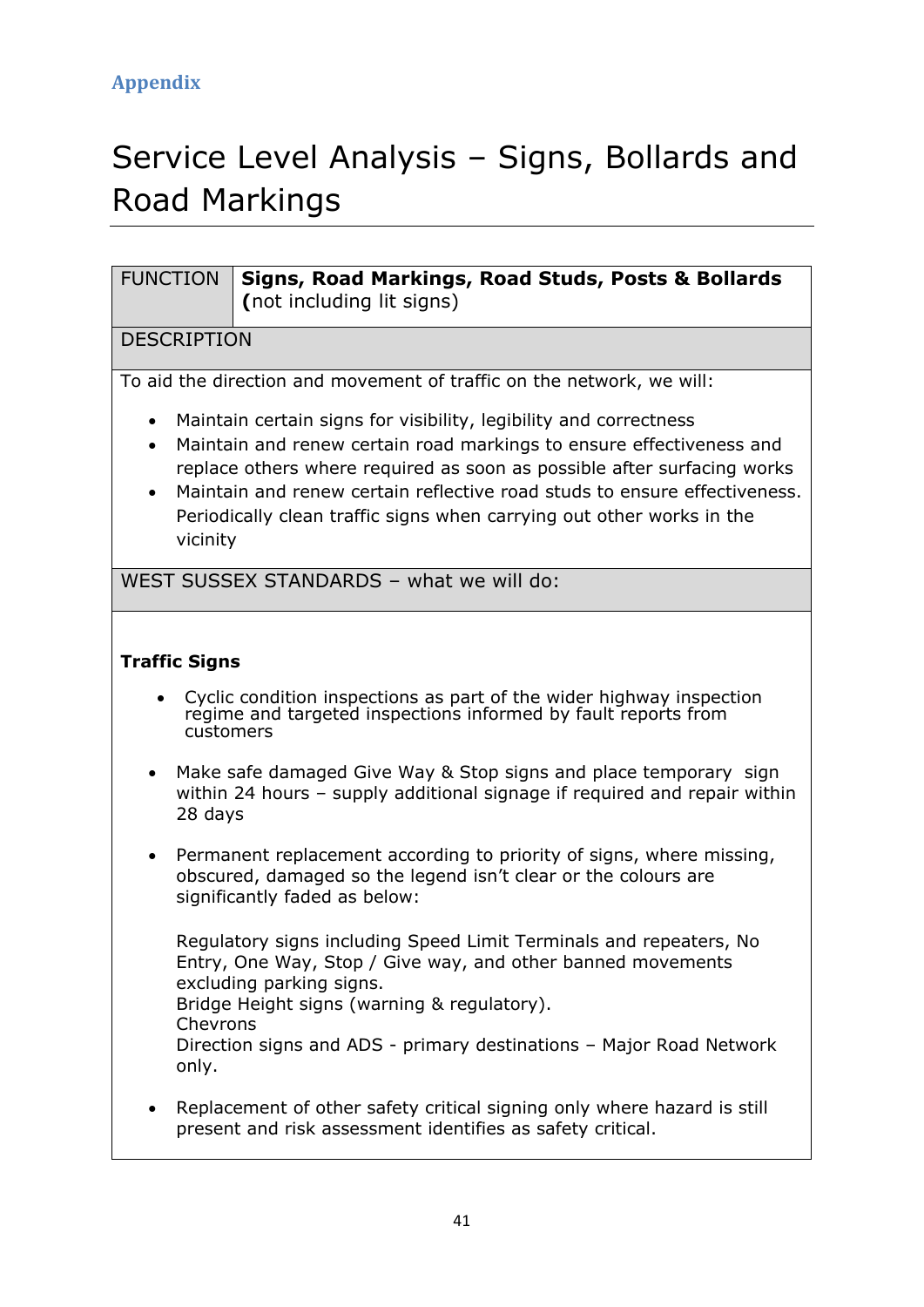- Installation of new non-lit signs as part of a crash remedial or highway improvement scheme only
- Clean signs and clear vegetation for sightlines; as and when required when carrying out other works in the vicinity.
- Targeted non-lit sign cleaning, current budget provides for approximately 5% of the A road network for cleaning
- Removal of clutter in the form of defunct or redundant signs and posts: where there is an identified safety risk to the highway user, where there is an obstruction to inclusive mobility or where signing can be rationalised as part of development or a new highway scheme.
- Enforcement action to remove any non- highway signing within the highway where it poses a significant safety risk to highway users
- Review of lorry signing strategies
- Installation of tourist destination signing funded by 3rd party

### **Road Markings & Road Studs**

- Cyclic condition inspections as part of the wider highway inspection regime and targeted inspections informed by fault reports from customers
- For A, B and C Roads, make safe with temporary signage for missing >75% faded, Give Way & Stop lines within 5 days
- Replace according to traffic flows and accident potential primarily focusing on:

Double White Line systems (all roads) when 75% faded / 50% cats eyes are missing/ ineffective Classified roads (A/B/C) junction markings when 75% faded. Zig zag lines on approaches to a pedestrian crossing when 75% faded SLOW markings on roads with nation speed limits Safety critical roundabout markings Safety critical yellow box junction markings Safety critical letters, arrows and symbols

- Replacement of existing lines after resurfacing works when required
- Provide or renew Access Protection Lines at customer's expense
- Installation of new Road Markings and Road Studs as part of a crash remedial or highway improvement scheme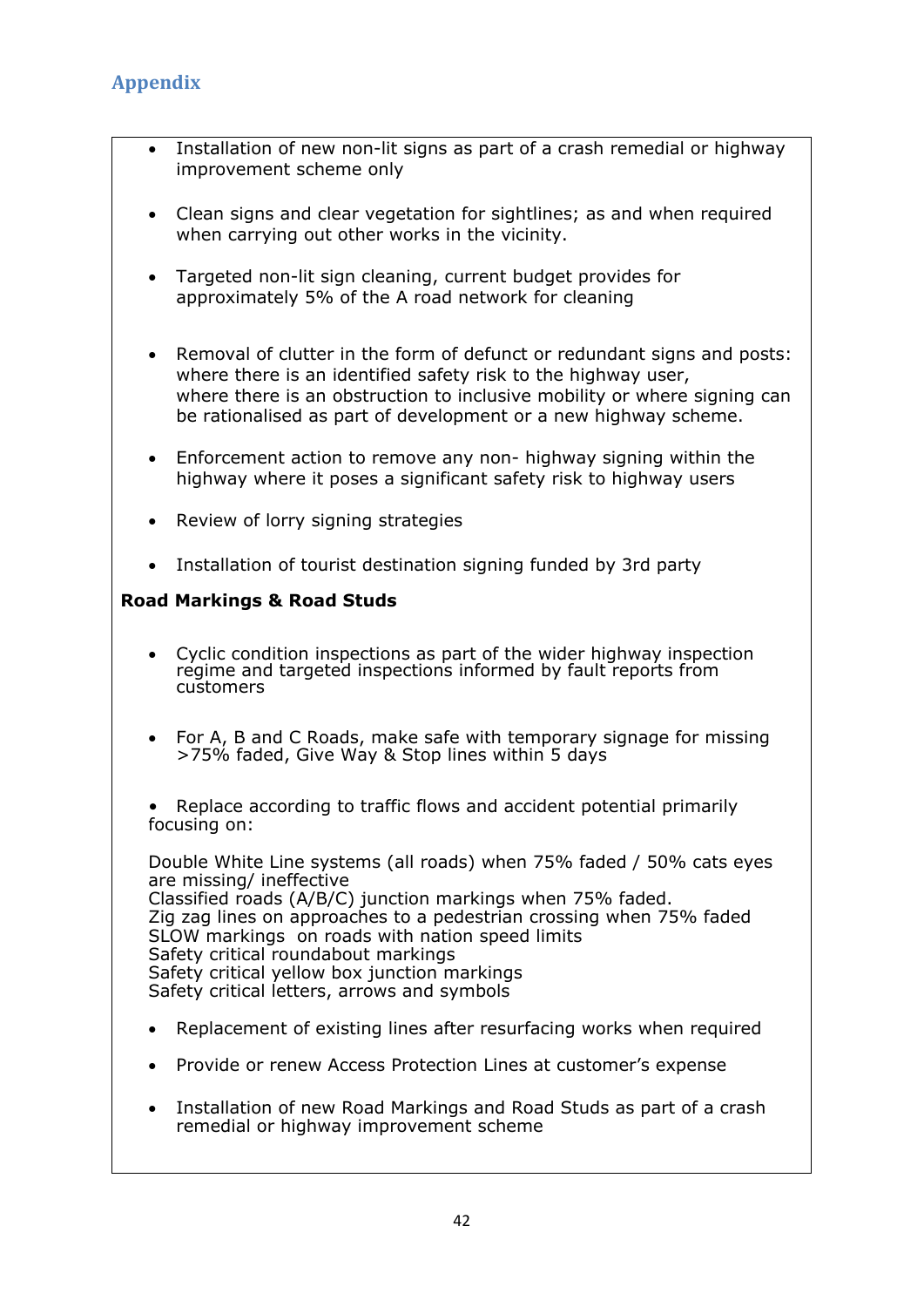### **Posts**

- Replace / remove posts that have collapsed and / or showing significant decay in urban areas.
- Replace Hazard Marker posts where positioned to indicate a significant roadside hazard

### **Bollards**

 Replace/ remove bollards that have or are about to collapse in urban areas.

WEST SUSSEX STANDARDS – what we won't do:

# **Traffic Signs**

- Replacement or provision of all other warning signs with current funding levels.
- Replacement or provision of any non-safety critical signing on any part of the network including: Information signs such as no through road signs or unsuitable for lorries signing
- Non-primary route direction signing
- Village signs
- Maintenance of any signs which are located on private streets or unadopted roads.
- Installation of any new signs which are not standard highway signs relating to messages for the users of the highway
- Cyclic cleaning of all highway signs
- Erection of neighbourhood watch signs
- Cyclic renewal of aging sign stocks not considered to be a risk to the highway user or safety critical.
- Replacement of any non-standard or non- safety critical signing such as village gateways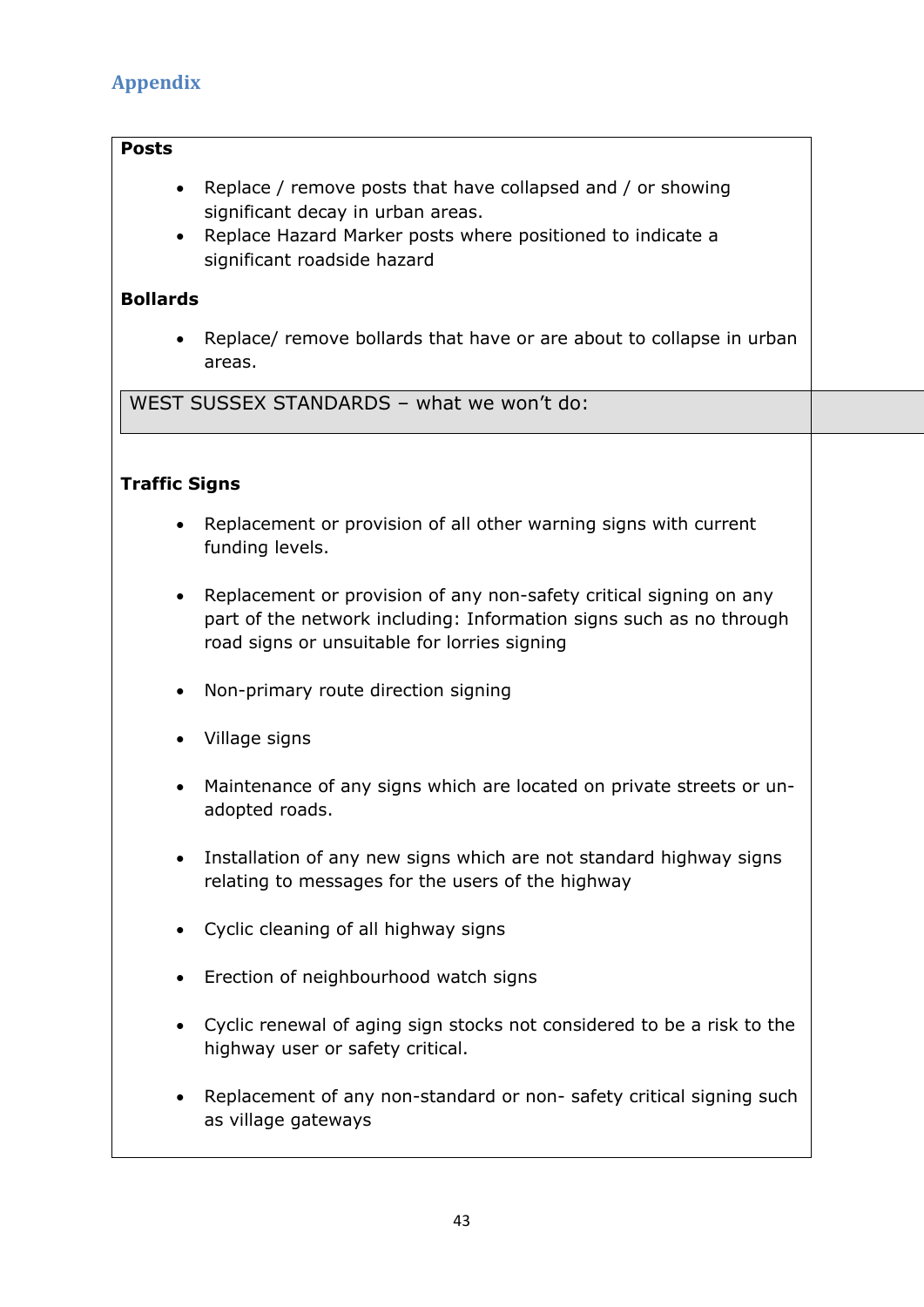• Provision of specialist conservation style signing

# **Road Markings & Road Studs**

- Maintenance or Installation any of remaining Road Markings or Road studs
- Centre line markings
- Other Junction markings
- Other SLOW markings
- Other Yellow box junction markings
- Other Roundabout markings
- Other Letters, Arrows and symbols
- All yellow lines
- Edge of carriageway markings
- Cycle and bus lane markings
- Hatching markings
- Non-safety critical letters, arrows and symbols
- KEEP CLEAR markings
- Parking bay markings
- Speed limit roundels
- Access Protection lines at Council's expense
- Disabled bays
- Maintenance of any Road Markings or Road Studs which are located on private streets or
- un-adopted roads
- Installation of parking restriction lining which is not part of a safety related scheme
- Amendments to or replacement of yellow parking restrictions which form part of the parking strategy managed by the Boroughs or **Districts**
- Installation of any road markings which are not standard highway markings (TSRGD 2016) Safety critical double yellow line corner protection

This means that:

- Non- replacement of Yellow lines in urban areas may lead to lack of parking enforcement.
- Requests for disabled parking bays and protection of accesses increasing
- Increasing requirements for vegetation clearance
- Future innovation may require more investment in road markings due to autonomous vehicles
- Street clutter will be reduced
- Income will be generated for approved tourist signs